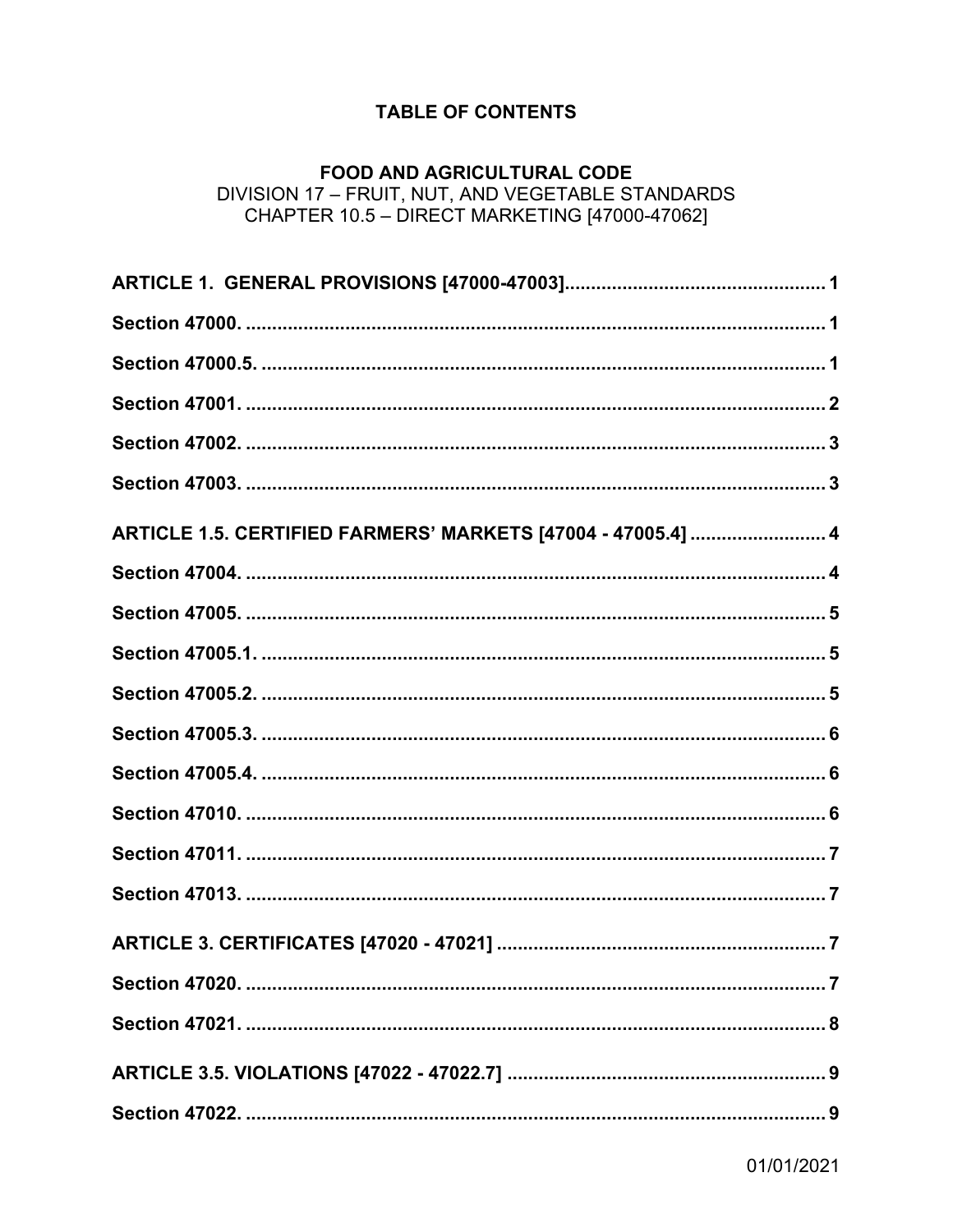| ARTICLE 5. OTHER DIRECT MARKETING OUTLETS AND DISTRIBUTIONS [47030]                 |
|-------------------------------------------------------------------------------------|
|                                                                                     |
|                                                                                     |
| ARTICLE 6. COMMUNITY-SUPPORTED AGRICULTURE [47060 - 47062] 13                       |
|                                                                                     |
|                                                                                     |
|                                                                                     |
|                                                                                     |
|                                                                                     |
|                                                                                     |
|                                                                                     |
| Section 1392.3. Where Direct Marketing Permitted [Repealed] 21                      |
|                                                                                     |
| Section 1392.4.1 Administrative Civil Penalties for Direct Marketing [Repealed]. 25 |
|                                                                                     |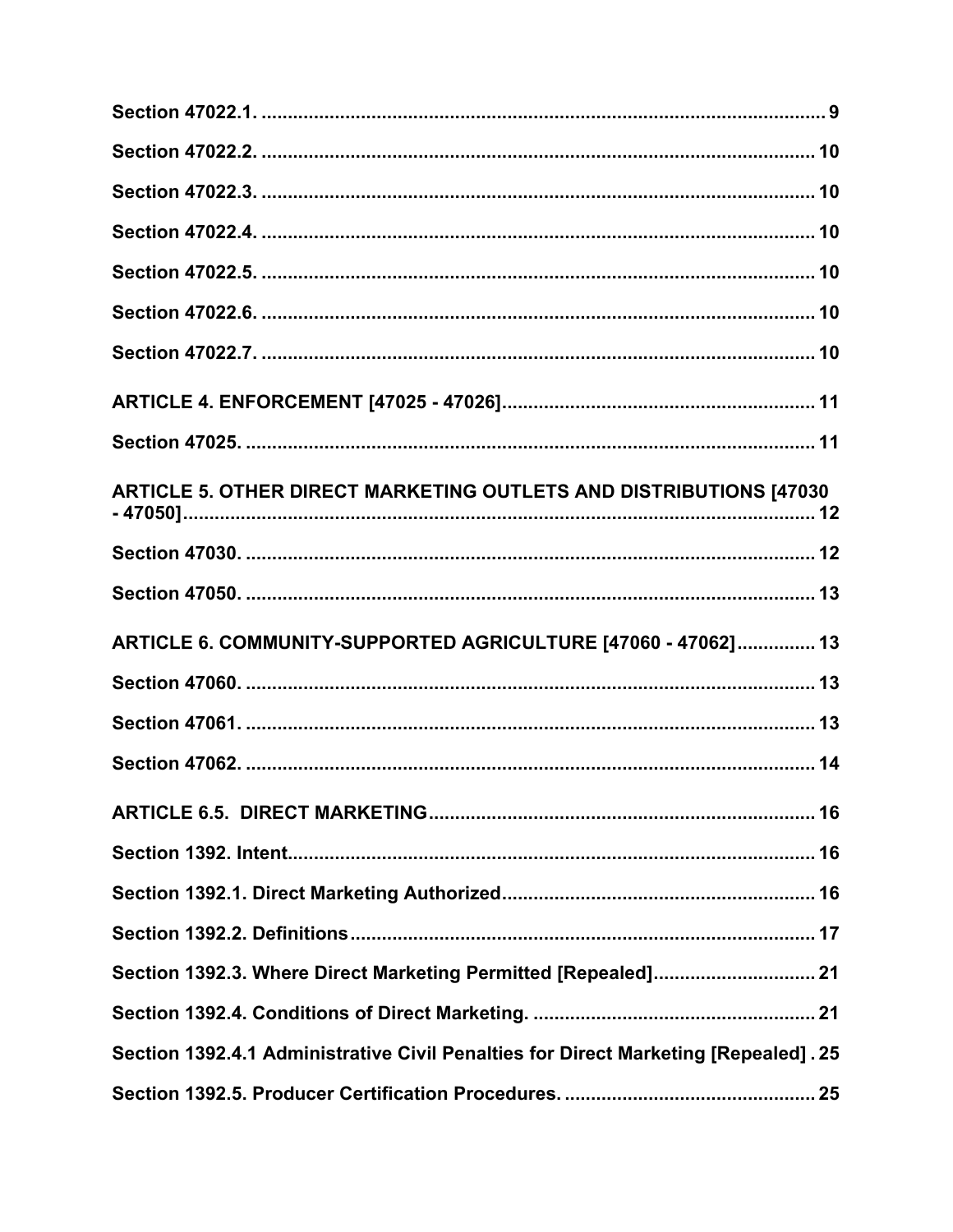| Section 1392.6. Certification Requirements of a Certified Farmers' Market.  26  |  |
|---------------------------------------------------------------------------------|--|
|                                                                                 |  |
|                                                                                 |  |
| Section 1392.9. Direct Marketing, Compliance Requirements for the Operator of a |  |
| Section 1392.9.1 Direct Marketing. Requirements for Partnerships, Sharecropping |  |
| Section 1392.9.2. Direct Marketing. Requirements for Farm Leases 31             |  |
|                                                                                 |  |
|                                                                                 |  |
|                                                                                 |  |
| Section 1392.13. Community-Supported Agriculture Registration and Fees.  47     |  |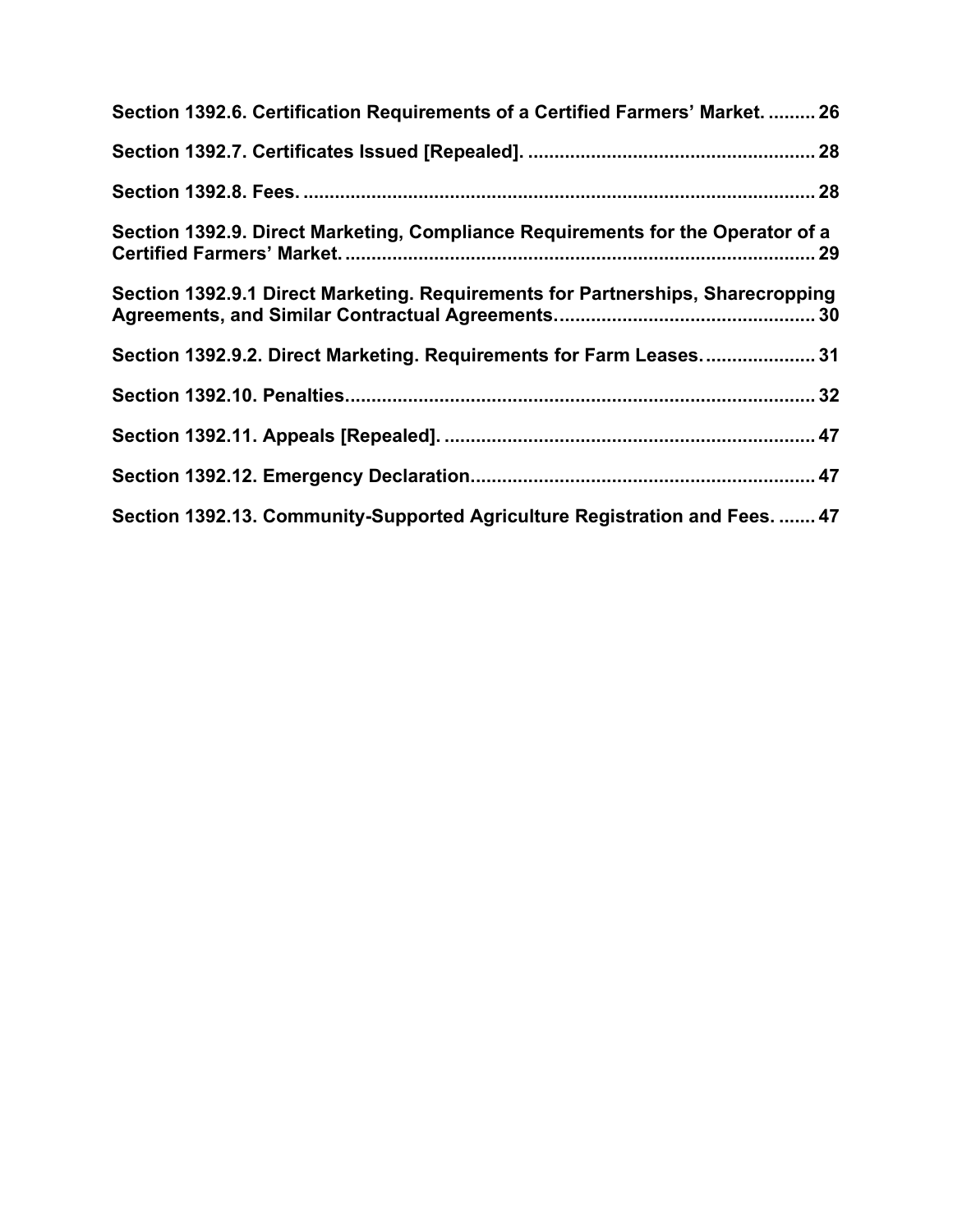### **FOOD AND AGRICULTURAL CODE CHAPTER 10.5 – DIRECT MARKETING [47000-47062]**

# **ARTICLE 1. General Provisions [47000-47003]**

## **Section 47000.**

The Legislature finds and declares all of the following with regard to the direct marketing of agricultural products:

(a) Direct marketing of agricultural products benefits the agricultural community and the consumer by, among other things, providing an alternative method for growers to sell their products while benefiting the consumer by supplying quality produce at reasonable prices.

(b) Direct marketing is a good public relations tool for the agricultural industry that brings the farmer face-to-face with consumers and other end users.

(c) The direct marketing potential of a wide variety of California-produced agricultural products should be maximized and encouraged.

(d) Farm stands allow farmers to sell fresh produce and eggs grown on their farm as well as other food products made with ingredients produced on or near the farm, thus enhancing their income and the local economy.

(e) The permitting, regulating, and operating of certified farmers' markets provide the essential core and foundation for the creation and operation of additional nonagricultural vending activities that are ancillary but contiguous to the certified farmers' market, thereby providing a larger community event amenity for business districts and additional revenue for the operators of certified farmers' markets.

(f) The department should maintain a direct marketing program and encourage the sale and purchase of California-grown fresh produce and other California-produced agricultural products.

(g) It is the intent of the state to promote the purchase and consumption of Californiagrown produce and to promote access to California-produced agricultural products. Restaurants and nonprofit organizations can assist in bringing California-grown products to all Californians.

(h) A regulatory scheme should be developed that provides the flexibility that will make direct marketing a viable marketing system.

(i) The department should assist producers in organizing certified farmers' markets, field retail stands, farm stands, community-supported agriculture, and other forms of direct marketing by providing technical advice on marketing methods and in complying with the regulations that affect direct marketing programs.

(j) The department is encouraged to establish an ad hoc advisory committee to assist the department in establishing regulations affecting direct marketing of products and to advise the secretary in all matters pertaining to direct marketing.

## **Section 47000.5.**

The following definitions apply to this chapter, unless otherwise specified: (a) (1) "Agricultural product" means a fresh or processed product produced in California, including fruits, nuts, vegetables, herbs, mushrooms, dairy, shell eggs, honey, pollen, unprocessed bees wax, propolis, royal jelly, flowers, grains, nursery stock, raw sheared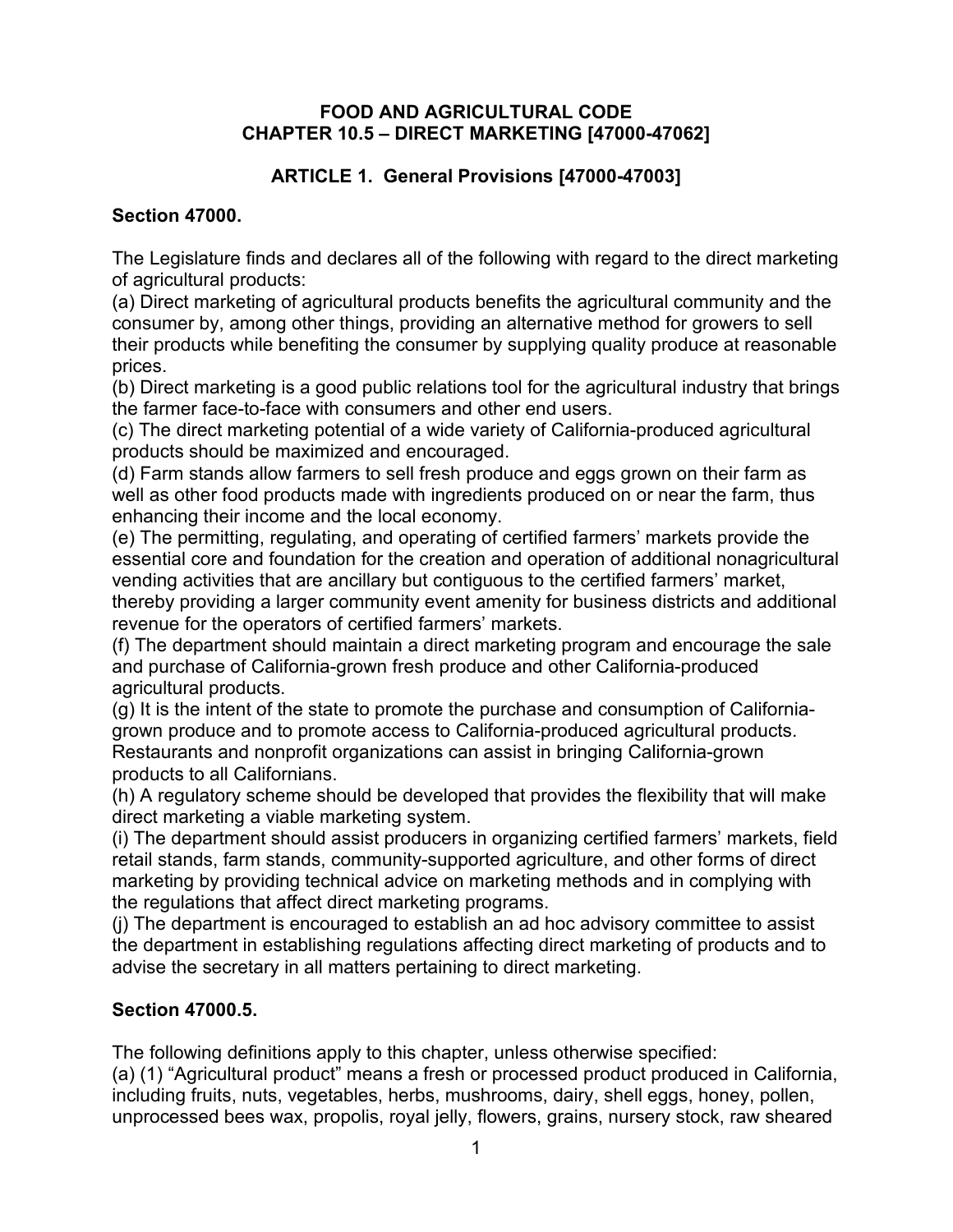wool, livestock meats, poultry meats, rabbit meats, and fish, including shellfish that is produced under controlled conditions in waters located in California.

(2) Products that are characterized as services, arts, crafts, bakery, candies, soaps, balms, perfumes, cosmetics, pottery, clothing, fabrics, pastas, compost, fertilizers, candles, ceramics, foraged foods, and types of wares are not agricultural products for purposes of this chapter. A product that combines an agricultural product with a nonagricultural product or service in a manner that materially increases the purchase price of the product shall disqualify the product from being sold as an agricultural product for purposes of this chapter.

(b) "Practice of the agricultural arts" means the undertaking of being predominantly responsible for the decisions and actions encompassing the various phases of producing an agricultural product. The practice of the agricultural arts for fruit, floral, nut, vegetable, and other plant products includes directive or actual responsibility for all the actions of planting, growing, fertilizing, irrigating, cultivating, pest control, and harvesting. The practice of the agricultural arts for agricultural animal products includes directive or actual responsibility for a substantial time of the raising, feeding, veterinary care, and product harvesting.

(c) "Producer" means a person, partnership, corporation, or an otherwise legally formed farm or ranch that produces agricultural products by the practice of the agricultural arts upon land that the person or entity owns, rents, leases, sharecrops, or otherwise controls and has the documented legal right to possession. A person or entity that rents, leases, or otherwise acquires the right to possession of property essentially only for or limited to the period of the harvest season of the agricultural products produced on that property shall not be considered a producer under the provisions of this chapter.

## **Section 47001.**

(a) The secretary may adopt regulations to encourage the direct sale by farmers to the public of all types of California agricultural products. It is the intent of the Legislature that, in adopting those regulations, the secretary shall endeavor to keep costs incurred by farmers and certified farmers' market operators to a minimum, recognizing that any administrative costs imposed on farmers and certified farmers' market operators are generally passed on in the form of increased prices to the public, thus economically benefiting neither the public nor the farmer.

(b) In accordance with the intent expressed in subdivision (a), the secretary may adopt regulations clarifying the provisions of this chapter, including the adoption of regulations for maintaining the quality and wholesomeness of the products offered for sale and promoting and fostering honest selling activities for those products.

(c) The secretary may enter into a cooperative agreement with a county agricultural commissioner to carry out the provisions of this chapter, including, but not limited to, administration, investigations, inspections, registrations, and assistance pertaining to direct marketing producers and outlets. Compensation under the cooperative agreement shall be paid from assessments and fees collected and deposited pursuant to this chapter and shall provide reimbursement to the county agricultural commissioner for associated costs exclusive of the costs of certification and minimum inspections required pursuant to Section 47020.

(d) Upon reasonable suspicion of a violation of Section 890, a certified farmers' market operator may contract with a county agricultural commissioner for a special onsite field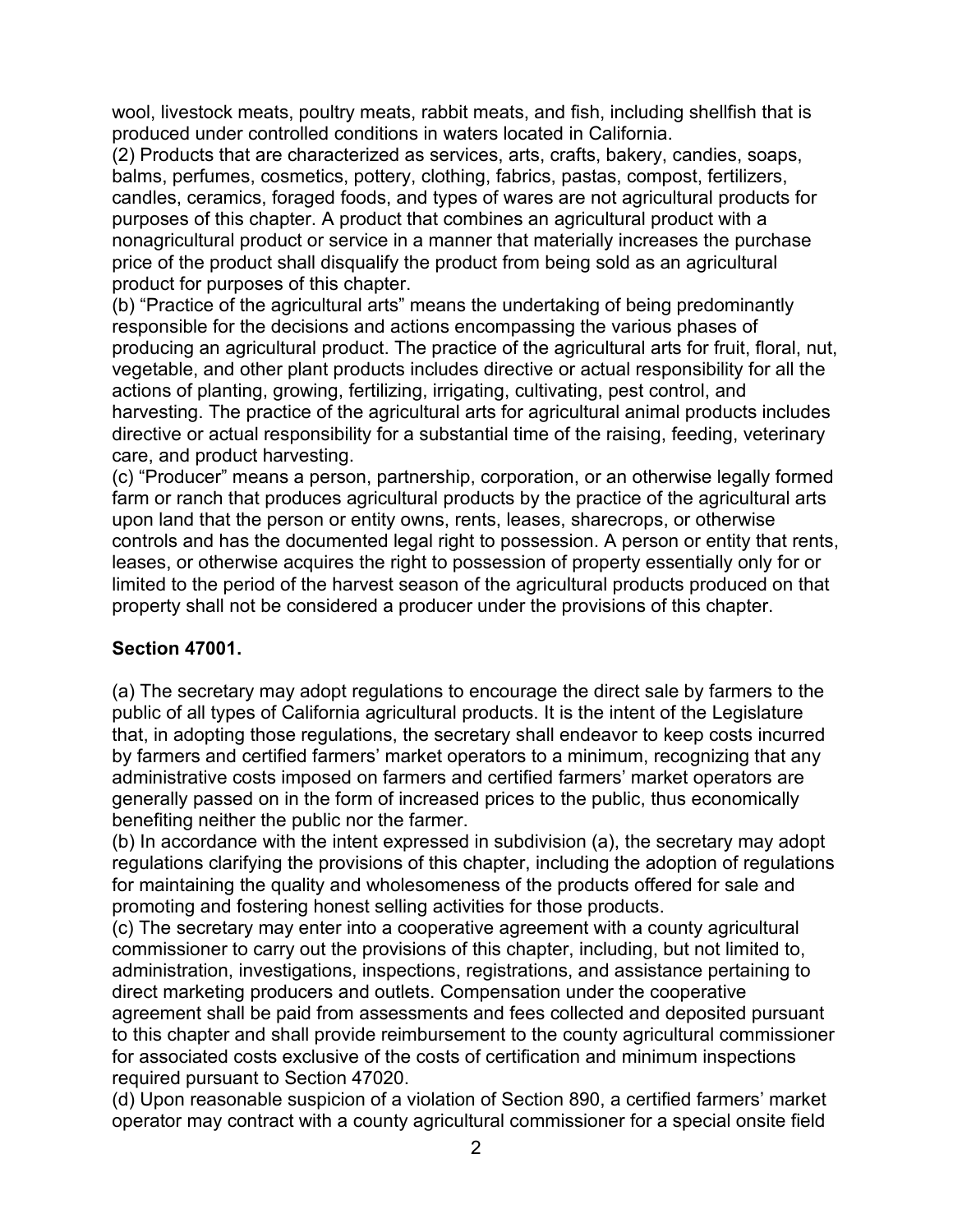or storage verification inspection of a direct marketing producer selling in a certified farmers' market operated and controlled by the operator. All contracts and contract fees are subject to the discretion of the county agricultural commissioner in the county where the verification inspections are being requested.

# **Section 47002.**

California farmers registered or certified pursuant to this chapter as direct marketing producers may transport for sale and sell California-grown fresh fruits, nuts, and vegetables that they produce, directly to the public, and shall be exempt from size, standard pack, container, and labeling requirements at an outlet or location operated by an individual, organization, or entity that is regulated pursuant to this chapter or is recognized by a regulation adopted pursuant to Section 47001 and is otherwise authorized by local ordinances, subject to the following conditions:

(a) All fresh fruits, nuts, and vegetables sold shall comply with the California Code of Regulations governing maturity and quality.

(b) No exemption granted by this section supersedes the provisions of federal marketing orders, state marketing orders, or any health and safety laws, regulations, or ordinances.

(c) All fresh fruits, nuts, and vegetables sold in closed consumer containers shall be labeled with the name, address, and ZIP Code of the producer, and a declaration of identity and net quantity of the commodity in the package.

(d) If a farmer selling produce pursuant to this section implements any exemption to size, standard pack, container, or labeling requirements as provided by this section, those sales may only be conducted as direct sales to any of the following:

(1) Consumers who are end users.

(2) Individuals, organizations, or entities that subsequently sell the produce directly to end users.

(3) Individuals, organizations, or entities that distribute the produce directly to end users at no cost to those end users.

(e) A farmer selling produce under paragraph (2) or (3) of subdivision (d) shall provide the individual, organization, or entity a memorandum that lists the identity of the producer, the address of the producer, and the identity and quantity of the produce purchased. A bill of sale or a container label including this information shall meet the requirements of this subdivision.

## **Section 47003.**

The secretary may establish qualifications for persons selling products directly to the public whenever the sales involve the use of any exemption granted by this chapter. Certified farmers' markets and other direct marketing outlets and distributors may likewise be subject to qualifications.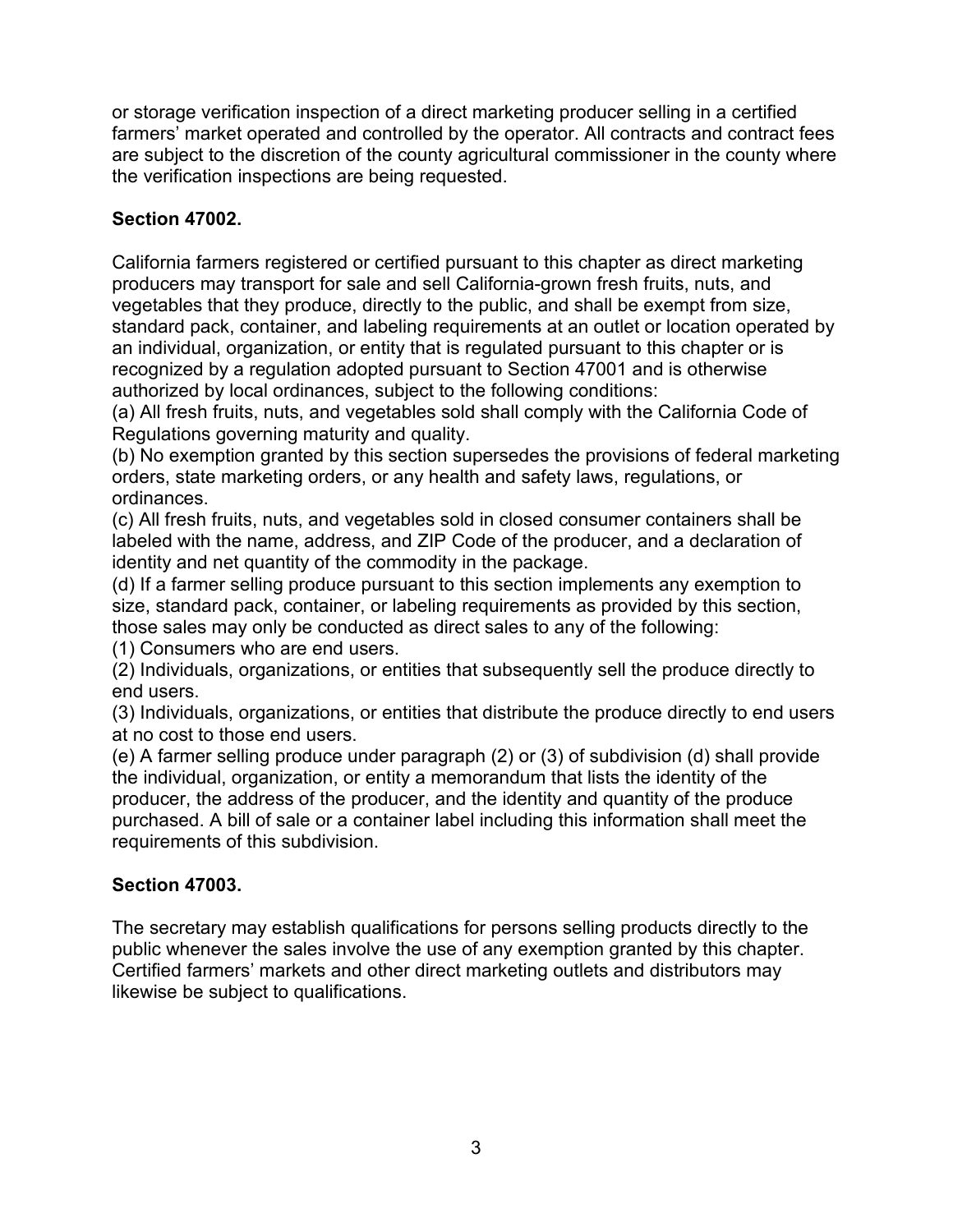# **ARTICLE 1.5. Certified Farmers' Markets [47004 - 47005.4]**

### **Section 47004.**

(a) Certified farmers' markets are California agricultural product point-of-sale locations that are registered under the provisions of Section 47020 and operated in accordance with this chapter and regulations adopted pursuant to this chapter.

(b) The operator of a certified farmers' market shall establish a clearly defined marketing area where only agricultural products may be sold. Only the producer or the lawful authorized representative of the producer may sell agricultural products within the area defined as a certified farmers' market. Sales of agricultural products purchased from another individual or entity shall not occur within a certified farmers' market, and an agricultural product producer or product dealer shall not sell his or her agricultural products to another individual or entity with the understanding or knowledge that the products are intended to be resold in a certified farmers' market in violation of this chapter or the regulations adopted pursuant to this chapter. Every producer selling within a certified farmers' market shall comply with Section 47020.

(c) All vendors of agricultural products selling within a certified farmers' market shall do all of the following:

(1) Post a conspicuous sign or banner at the point of sale that states the name of the farm or ranch, the county where the farm or ranch maintains the production grounds that produced the products being offered for sale is located, and a statement that "We Grew What We Are Selling" or "We Raised What We Are Selling" or "We Grow What We Sell" or similar phrases that clearly represent that the farm or ranch is only selling agricultural products that they themselves have grown or raised on California land that they possess or control. Product sales by different farms at the same vendor stand shall separate the products from each farm or ranch and correspondingly post the required sign or banner in direct relationship with the sales display of the products produced by each farm.

(2) Ensure that all processed agricultural products that they offer for sale state in a clear manner by package label, container label, or bulk sales signage that they consist only, with the exception of incidental flavorings and necessary preservatives, of agricultural products grown or raised by the farm or ranch selling them, the farm or ranch name, and the city where the farm or ranch is located. In addition, every processed product shall identify on a package label, container label, or on bulk sales signage the registration number or other identity reference of the facility where the food was processed, or another required labeling statement or information, in accordance with Sections 110460, 114365, and 114365.2 of the Health and Safety Code, or, in the case of meat or poultry products, the identity of the facility where the meat or poultry products were cut and wrapped, in accordance with the applicable United States Department of Agriculture or State of California inspection standards, or, in the case of dairy products, the identity of the facility where the dairy products were manufactured or processed. (3) Ensure all products being represented or offered for sale as organic are clearly labeled or have conspicuous and posted point-of-sale signage identifying the products

as organic.

(d) The representations required pursuant to subdivision (c) shall be subject to the provisions and penalties specified in Section 890.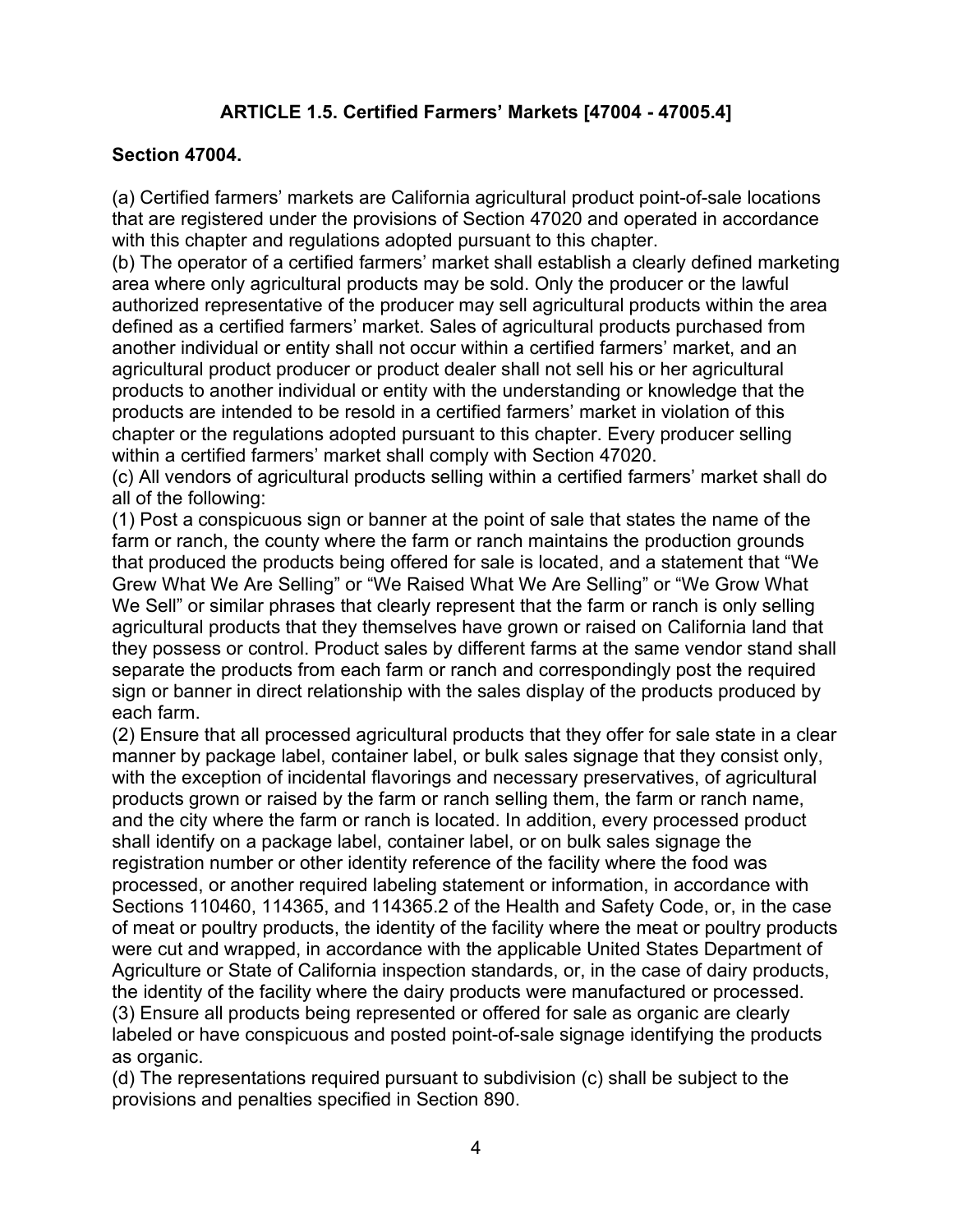(e) An operator of a certified farmers' market that also operates, manages, or otherwise controls a separate sales activity or vending event or marketing area in close proximity, adjacent, or contiguous to the operator's certified farmers' market shall not allow the sale or distribution of fresh whole fruits, nuts, vegetables, cultivated mushrooms, herbs, and flowers by vendors selling within those sales activity or vending event or marketing areas.

(f) The operator of a certified farmers' market shall keep an accurate participation record of the individual direct marketing producers whose agricultural products were presented for sale in their market each market day. The operators shall submit to the department a quarterly report of the registration numbers and participation frequency of the direct marketing producers whose agricultural products were presented for sale in the operator's market during that past quarter. The department shall create and maintain online capability for reporting.

(g) Operators of certified farmers' markets may establish rules and procedures that are more restrictive and stringent than state laws or regulations governing or implementing this chapter, so long as the rules and procedures are not in conflict with state laws or regulations.

(h) Except for certified farmers' markets operated by government agencies, nonprofit entities and other qualified operators of certified farmers' markets shall be considered private entities and may take actions, adopt rules, and impose requirements they deem necessary for the proper and honest operation of their market, subject to the application of any state or other laws. Government agency operators of certified farmers' markets are subject to applicable state laws, the regulations and laws of the governing agency, and other laws governing the conduct and actions they may take as a governmental entity.

### **Section 47005.**

An enforcing officer may enter and inspect any place or conveyance where products are produced, stored, packed, delivered for shipment, loaded, shipped, transported, or sold pertaining to a certified producer's certificate over which they have jurisdiction.

### **Section 47005.1.**

An enforcing officer may inspect all products, containers, and equipment found in any place or conveyance to determine compliance with this chapter or the regulations adopted thereunder. The enforcing officer may also take representatives samples of products and containers, which may be subject to any method of inspection or testing as deemed necessary.

### **Section 47005.2.**

An enforcing officer may seize and hold as evidence all or any part of any container, pack, load, bulk lot, consignment or shipment of products which is packed, delivered for shipment, loaded, shipped, transported, or sold to secure the conviction of the party the enforcing officer knows or believes has violated or is violating any provision of this chapter or the regulations adopted thereunder.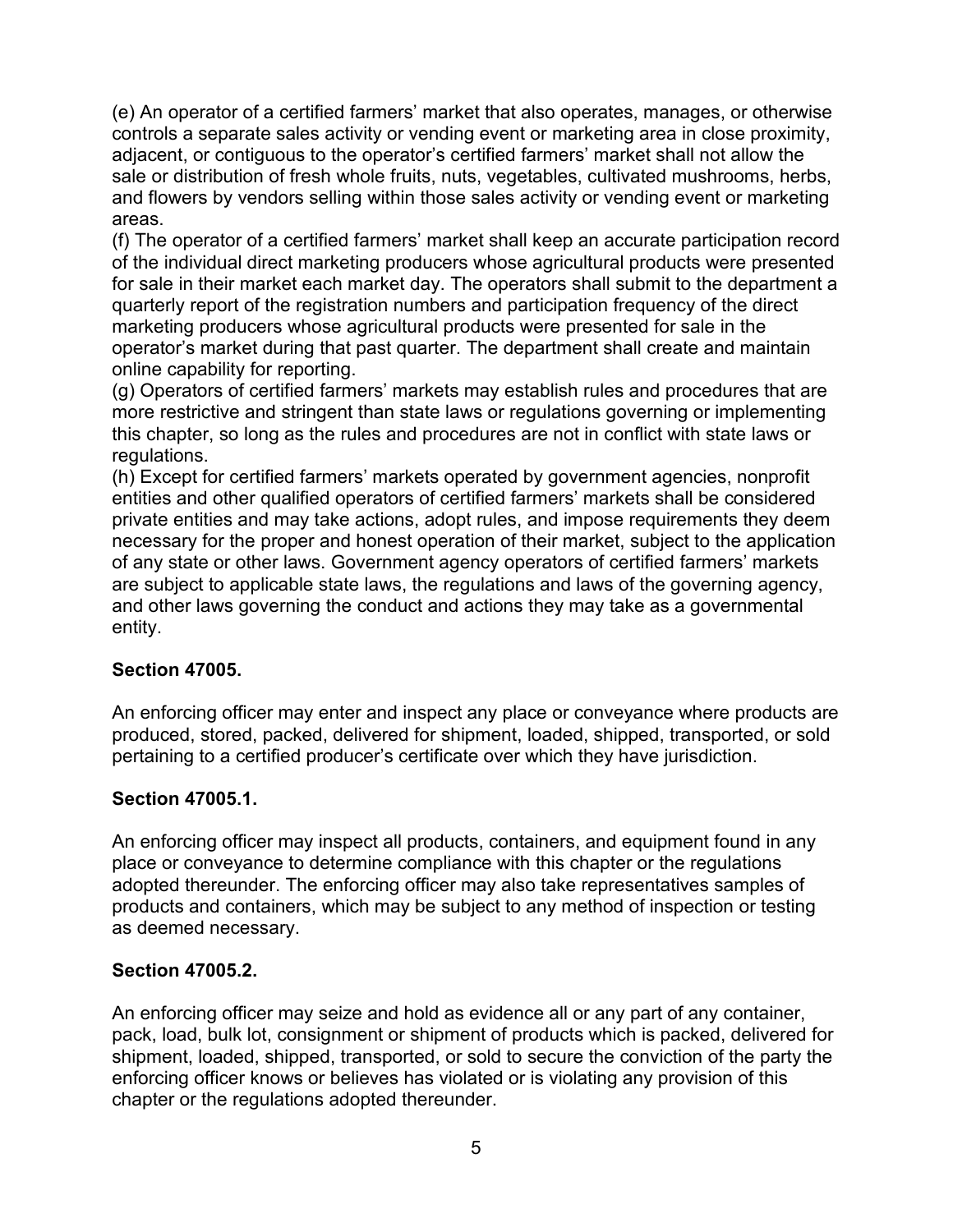## **Section 47005.3.**

Any evidence that is seized under the authority of this chapter or the regulations adopted thereunder by an enforcing officer in any county may be admitted into evidence in any action taken by any other county.

### **Section 47005.4.**

Nothing in this chapter shall be interpreted to preclude the creation and keeping of additional information that a certified farmers' market operator may endeavor itself to create and keep, or to contractually require a vendor to provide additional information as a condition to selling in the operator's farmers' market.

## **Section 47010.**

(a) The secretary shall establish a committee that shall be known as the Certified Farmers' Market Advisory Committee. The primary goals of the committee shall be all of the following:

(1) Promote the demand and consumption of agricultural products purchased directly from producers at certified farmers' markets.

(2) Ensure that existing and future certified farmers' markets are primarily maintained for the benefit of the producers selling their products within those markets.

(3) Ensure that honest and fair marketing of products occurs within certified farmers' markets and within an ancillary vending activity under the operation and control of a certified farmers' market operator.

(b) The committee shall be composed of 14 members and their alternates. The secretary shall endeavor to appoint six members and their alternates who shall be producers or representatives of agricultural organizations that represent producers, six members and their alternates who shall be certified farmers' market operators or representatives of the operator, one public member, and one member and his or her alternate who shall be a county agricultural commissioner. An alternate member shall serve at a committee meeting only in the absence of, and shall have the same powers and duties as, the member for whom he or she is designated as alternate. All appointees shall serve two-year terms or at the pleasure of the secretary. Members appointed to fill vacancies shall serve the remainder of the term.

(c) The secretary shall make an effort to include members who represent geographical diversity and diverse agricultural products.

(d) The committee shall meet at the request of the secretary. It shall meet at least once each year.

(e) The committee may appoint its own officers, including a chairperson, a vice chairperson, a secretary, and any other officers it deems necessary. The committee may adopt rules that it deems are necessary for the conduct of its meetings and functions to carry out the objectives of this chapter.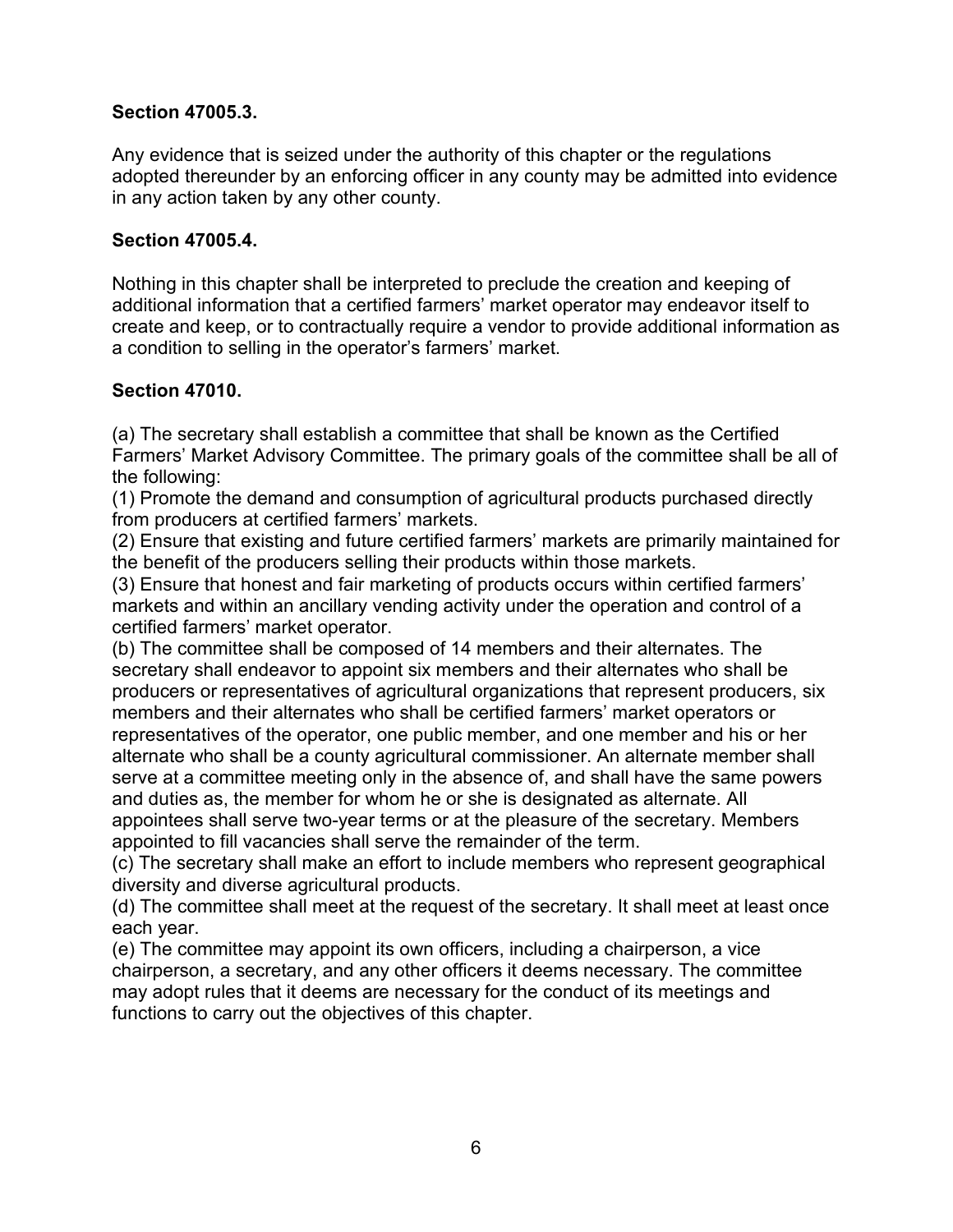## **Section 47011.**

The Certified Farmers' Market Advisory Committee shall be advisory to the secretary on matters pertaining to direct marketing of agricultural products at certified farmers' markets and may make recommendations, including, but not limited to, the following:

(a) The amendment, repeal, or adoption of legislation and regulations that relate to the primary goals stated in subdivision (a) of Section 47010.

(b) Administrative policies and procedures that relate to the primary goals stated in subdivision (a) of Section 47010, including the inspection of producers and certified farmers' markets.

(c) Administrative civil penalties for violations of certified farmers' market laws and regulations.

(d) Program and enforcement fees collected pursuant to Section 47021.

(e) Statewide review of certified farmers' market promotion and enforcement actions.

(f) The annual budget of the department's certified farmers' market program to carry out the goals and purposes of this chapter.

(g) Alternative strategies for certification and investigation methodology, and methods for industry self-regulation and commission formation.

### **Section 47013.**

The members of the committee and any alternate shall serve without compensation, but may be reimbursed by the department for travel expenses incurred in the performance of their duties.

# **ARTICLE 3. Certificates [47020 - 47021]**

## **Section 47020.**

(a) An operator of a certified farmers' market shall annually register with the department by applying for and obtaining a certificate from the county agricultural commissioner's office in the county in which the certified farmers' market is located. The application shall include the times and location of the market, the name and contact information for the operator of the market, and the agent for service of process for the operator. Upon approval of an application, the county agricultural commissioner shall issue to the operator a certified farmers' market certificate.

(b) A certified farmers' market certificate issued by a county agricultural commissioner shall be valid for 12 months from the date of issue, and may be renewed annually thereafter. The county agricultural commissioner shall inspect every certified farmers' market within his or her jurisdiction at least once for every six months of operation. At the time of application or renewal, the county agricultural commissioner shall provide a schedule of fees that reflects an estimate of expenses for inspections and may charge a certification and inspection fee equal to the actual expenses incurred.

(c) (1) (A) Before selling at a certified farmers' market, a producer shall register with the department by applying for and obtaining a certificate from the county agricultural commissioner's office in the county in which the producer's land or facility is located. The application shall include a declaration by the producer that he or she is knowledgeable of and intends to produce in accordance with good agricultural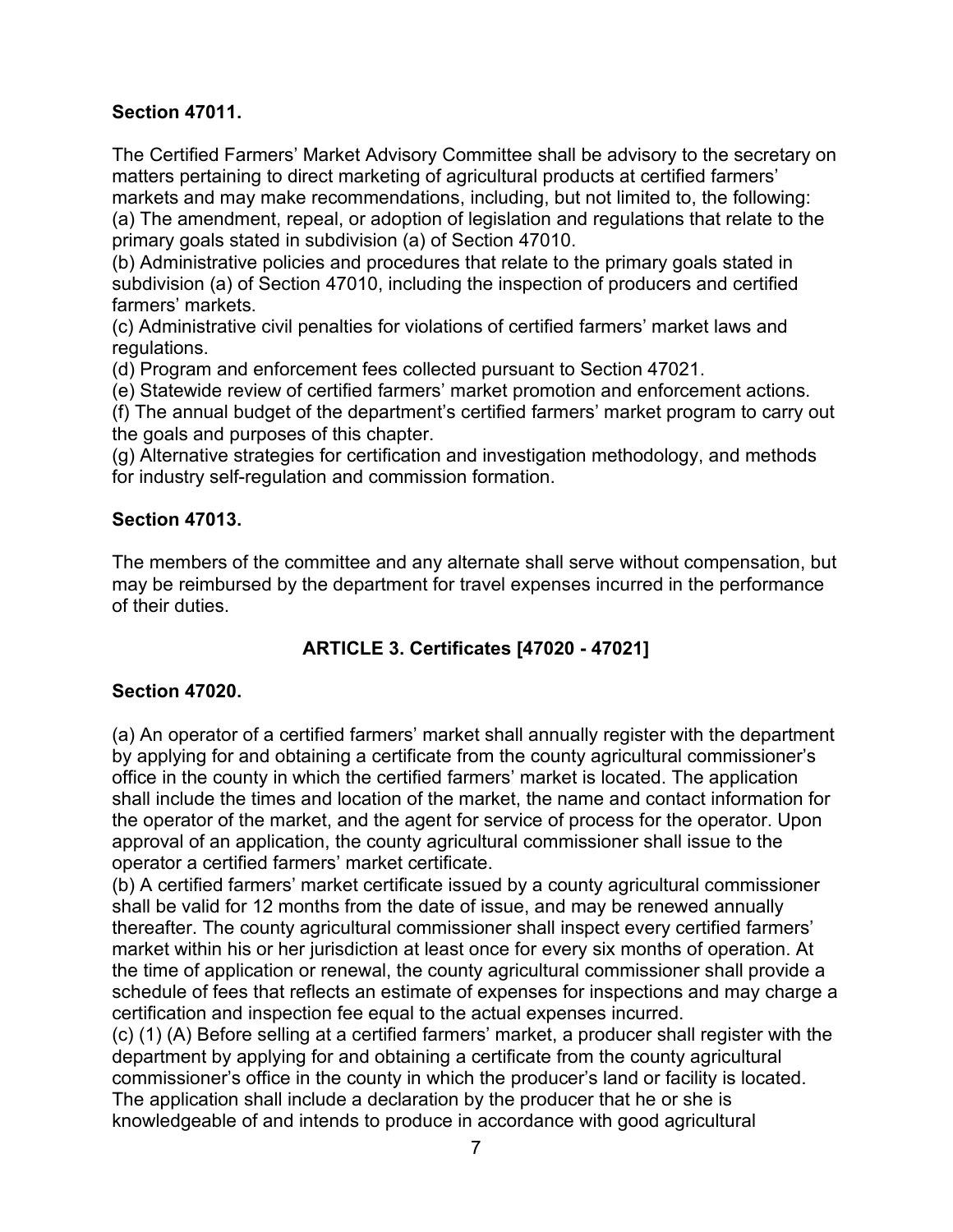practices, as outlined in the Small Farm Food Safety Guidelines published by the department. Upon approval of an application, the county agricultural commissioner shall issue to the producer a certified producer's certificate.

(B) A declaration made pursuant to subparagraph (A) shall not be used to infer that the producer is not required to comply with other state or federal laws relative to food safety and good agricultural practices.

(2) As part of obtaining or renewing a certified producer certificate, a producer farming fruit, vegetables, nuts, herbs, and similar crops shall annually submit to the county agricultural commissioner's office in the county in which the producer's land or facility is located information requested by the department about the specific crops that he or she will harvest or intends to harvest for sale directly to the public. The secretary may promulgate regulations specifying the information a producer is required to submit. (3) A certified producer's certificate issued by a county agricultural commissioner shall be valid for up to 12 months from the date of issue and may be renewed annually thereafter. The county agricultural commissioner in each county shall perform at least one onsite inspection for all new certified producer's certificate applicants, and may perform additional inspections as needed of the property or properties listed on the certified producer's certificate issued in his or her county as deemed appropriate by the county agricultural commissioner to verify production of the commodities being sold at a certified farmers' market or the existence in storage of the producer's actual harvested production, or both, of any product being sold at a certified farmers' market. Where practical or purposeful, verification inspections shall be made when the actual harvest or sale of the commodity in question is occurring. The county agricultural commissioner shall provide to the producer a schedule of fees that reflects an estimate of expenses for certification or inspection at the time of application or renewal or before any needed additional verification inspection, and may charge a certification and inspection fee equal to the actual expenses incurred.

(d) Renewal of a certified farmers' market certificate or certified producer's certificate may be denied by either the department or a county agricultural commissioner if a certified farmers' market or a producer is delinquent in the payment of the required state fee or a county certification and inspection fee or administrative civil penalty authorized pursuant to this chapter. The certificate may be eligible for renewal when all outstanding balances and associated penalties or administrative fines have been paid to the department or the respective county or counties.

## **Section 47021.**

(a) Every operator of a certified farmers' market shall remit to the department, within 30 days after the end of each quarter, a fee equal to the number of vendors participating and selling goods under the authority and management of the certified farmers' market operator participating on each market day for the entire previous quarter. The fee shall be two dollars (\$2) for each vendor whose products were presented for sale on each market day. A certified farmers' market operator may directly recover all or part of the fee from the participating vendors. An operator of a certified farmers' market located in a county with a population of less than 400,000 that allows only vendors of agricultural products produced by producers on land located in the same county as the certified farmers' market may petition the secretary for a vendor fee of one dollar (\$1). The petition shall include a statement of verification of the information upon which the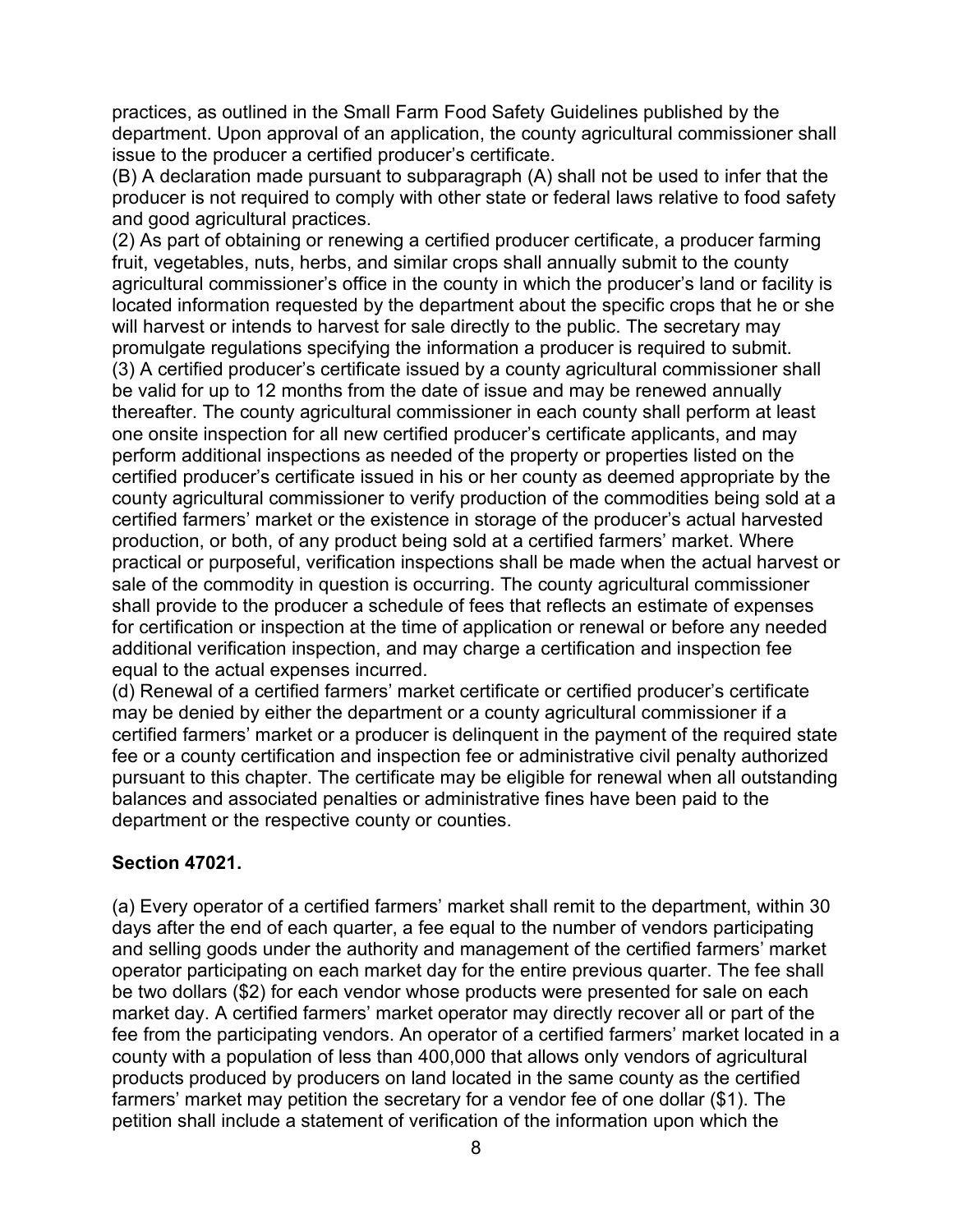petition is based by the county agricultural commissioner in the county where the certified farmers' market is located.

(b) An operator of a certified farmers' market who fails to pay the required fee within 30 days after the end of the quarter in which it is due shall pay to the department a monthly interest charge on the unpaid balance and a late penalty charge, to be determined by the department and not to exceed the maximum amount permitted by law.

(c) All fees collected pursuant to this section shall be deposited in the Department of Food and Agriculture Fund. The money generated by the imposition of the fees shall be used, upon appropriation by the Legislature, by the department to cover the reasonable costs to carry out this chapter, including all of the following actions undertaken by the department:

(1) The coordination of the Certified Farmers' Market Advisory Committee or any ad hoc direct marketing advisory committee.

(2) The evaluation of county enforcement actions and assistance with regard to multiple county enforcement problems.

(3) The adoption of regulations to carry out the provisions of this chapter pertaining to certified farmers' markets.

(4) Hearings from actions taken to enforce this chapter.

(5) The maintenance of a current statewide listing of certified farmers' markets locations.

(6) The maintenance of a current statewide listing of producers who have been certified.

(7) The dissemination to all certified farmers' markets information regarding the suspension or revocation of any producer's certificate and the imposition of administrative penalties.

(8) Other actions, including the maintenance of special fund reserves, that are recommended by the Certified Farmers' Market Advisory Committee or any ad hoc direct marketing advisory committee and approved by the department for purposes of carrying out this chapter pertaining to certified farmers' markets.

(9) Investigation and enforcement expenses, including expenses incurred by any county agricultural commissioner for actions conducted pursuant to this chapter.

# **ARTICLE 3.5. Violations [47022 - 47022.7]**

## **Section 47022.**

It is unlawful for any person when operating under the provisions of this chapter or the regulations adopted thereunder to prepare, pack, place, deliver for shipment, deliver for sale, load, ship, transport, cause to be transported, or sell any products in bulk, or in any container or subcontainer, unless such products conform to the provisions of this chapter or the regulations adopted thereunder.

## **Section 47022.1.**

It is unlawful for any person when operating under the provisions of this chapter or the regulations adopted thereunder to deceptively prepare, pack, place, deliver for shipment, load, ship, transport, or sell any products.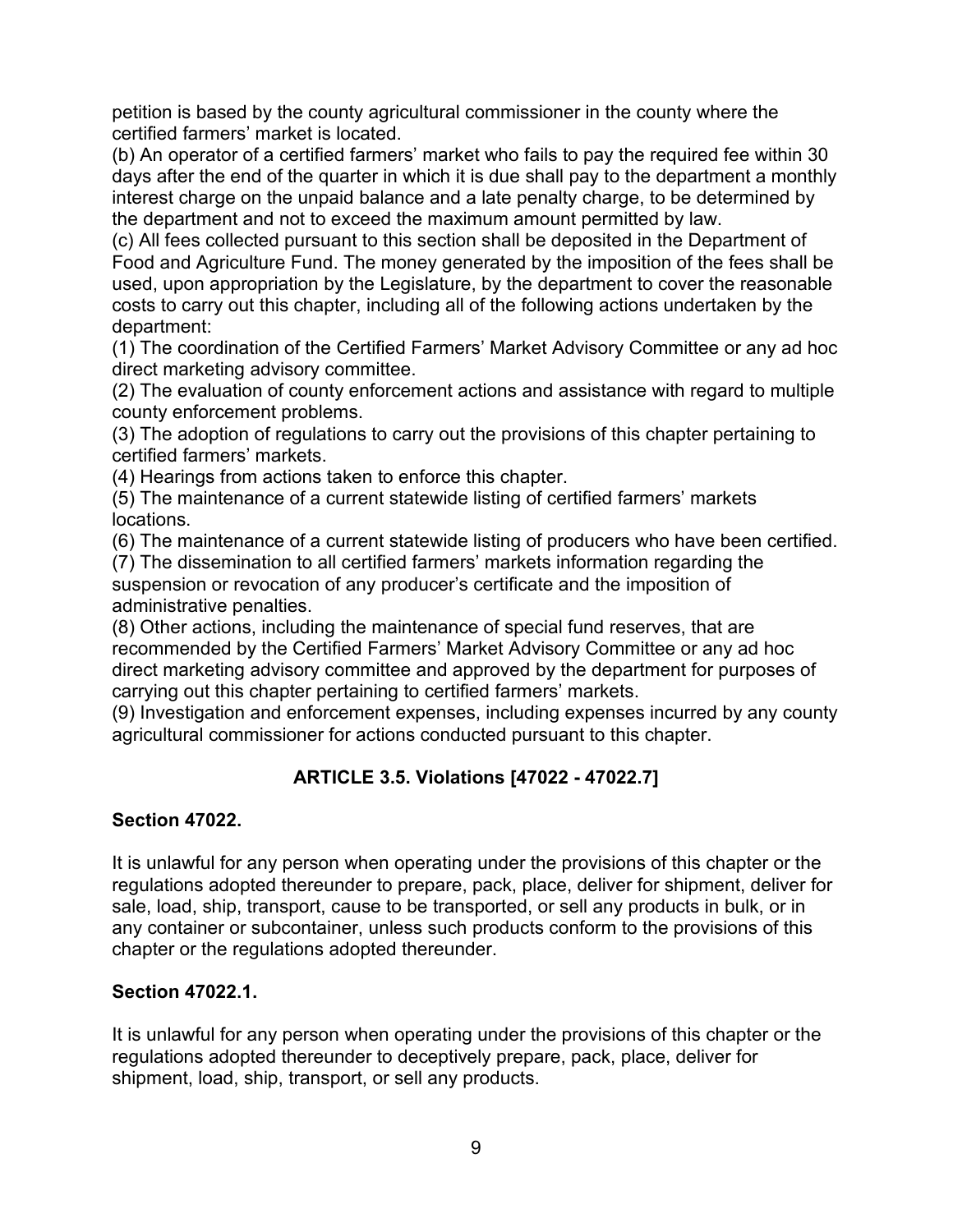## **Section 47022.2.**

It is unlawful for any person when operating under the provisions of this chapter or the regulations adopted thereunder to mislabel any products, or place or have any false or misleading statement or designation of quality, grade, trademark, or trade name, on any wrapper or container, or on the label or lining of any container of any product, or on any placard that is used in connection with, or which has reference to, any products, bulk lot, bulk load, load, arrangement, or display of products.

### **Section 47022.3.**

It is unlawful for any person when operating under the provisions of this chapter or the regulations adopted thereunder to falsify any documents or to make any statement, representation, or assertion orally, by public outcry, proclamation, or in writing, or by any other manner or means whatever, that concerns the quality, size, maturity, condition, or any other matter that relates to products which is false, deceptive, or misleading in any particular.

### **Section 47022.4.**

It is unlawful for any person when operating under the provisions of this chapter or the regulations adopted thereunder to remove or dispose any products, or their containers to which any warning tag or notice has been affixed by an enforcing officer, or to remove the warning tag or notice from the place where it is affixed, except under a written permit to do so from an enforcing officer or under his or her specific direction.

### **Section 47022.5.**

It is unlawful for any person when operating under the provisions of this chapter or the regulations adopted thereunder to refuse to submit any container, subcontainer, load, or display of products to the inspection of an enforcing officer, or to refuse to stop any vehicle which contains products for the purpose of inspection by an enforcing officer.

### **Section 47022.6.**

It is unlawful for any person when operating under the provisions of this chapter or the regulations adopted thereunder to refuse to submit to inspection by an enforcing officer of any property used in the sales, storage, or production of agricultural products.

### **Section 47022.7.**

It is unlawful for any person when operating under the provisions of this chapter or the regulations adopted thereunder to alter in any respect any certified producer's certificate, any certified farmers' market certificate, any notice of violation, report, statement, or other document that is referred to in this chapter, which is issued by an enforcing officer.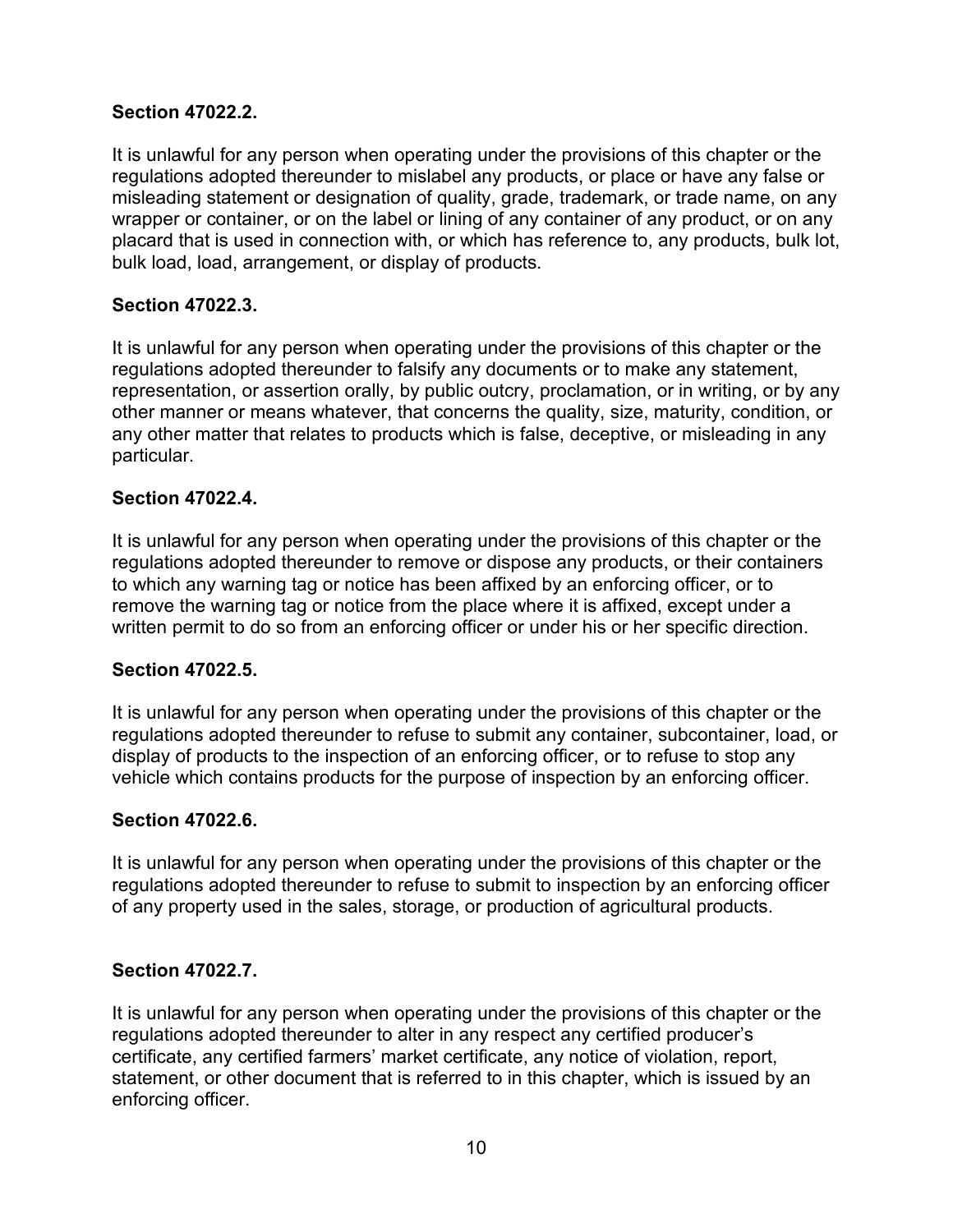## **ARTICLE 4. Enforcement [47025 - 47026]**

#### **Section 47025.**

(a) In lieu of prosecution, but not precluding suspension or revocation of certified producer's certificates or certified farmers' market certificates pursuant to any other authority, the secretary or the county agricultural commissioner may impose an administrative civil penalty, suspension of certification, or both, on a person who violates this chapter or any regulation implemented pursuant to this chapter.

(b) A civil penalty pursuant to this section shall be levied in proportion to the violation, measured as either "serious," "moderate," or "minor."

(1) "Serious" violations are repeat or intentional violations, punishable by a civil penalty of not less than four hundred one dollars (\$401) and up to a maximum of one thousand dollars (\$1,000) per violation.

(2) "Moderate" violations are repeat violations or violations that are not intentional, punishable by a civil penalty of not less than one hundred fifty-one dollars (\$151), but not more than four hundred dollars (\$400) per violation.

(3) "Minor" violations are violations that are procedural in nature, punishable by a civil penalty of not less than fifty dollars (\$50), but not more than one hundred fifty dollars (\$150) per violation.

(c) Before a civil penalty or suspension is imposed pursuant to this section, the person charged with the violation shall receive written notice of the proposed action including the nature of the violation and, if applicable, the amount of the proposed civil penalty.

The person shall have the right to request a hearing within 20 days after receiving notice of the proposed action. A notice that is sent by certified mail to the last known address of the person charged shall be considered received even if delivery is refused or if the notice is not accepted at that address. If a hearing is requested, notice of the time and place of the hearing shall be given at least 10 days before the date set for the hearing. At the hearing, the person shall be given an opportunity to review the commissioner's evidence and to present evidence on his or her own behalf. If a hearing is not timely requested, the commissioner may take the action proposed without a hearing.

(d) If the person, upon whom the commissioner imposed a civil penalty or suspension, requested and appeared at a hearing, the person may appeal the commissioner's decision to the secretary within 30 days of the date of receiving a copy of the commissioner's decision. The following procedures apply to the appeal:

(1) The appeal shall be in writing and signed by the appellant or his or her authorized agent, state the grounds for the appeal, and include a copy of the commissioner's decision. The appellant shall file a copy of the appeal with the commissioner at the same time it is filed with the secretary.

(2) The appellant and the commissioner, at the time of filing the appeal or within 10 days thereafter or at a later time prescribed by the secretary, may present the record of the hearing and a written argument to the secretary stating the ground for affirming, modifying, or reversing the commissioner's decision.

(3) The secretary may grant oral arguments upon application made at the time written arguments are filed.

(4) If an application to present an oral argument is granted, written notice of the time and place for the oral argument shall be given at least 10 days before the date set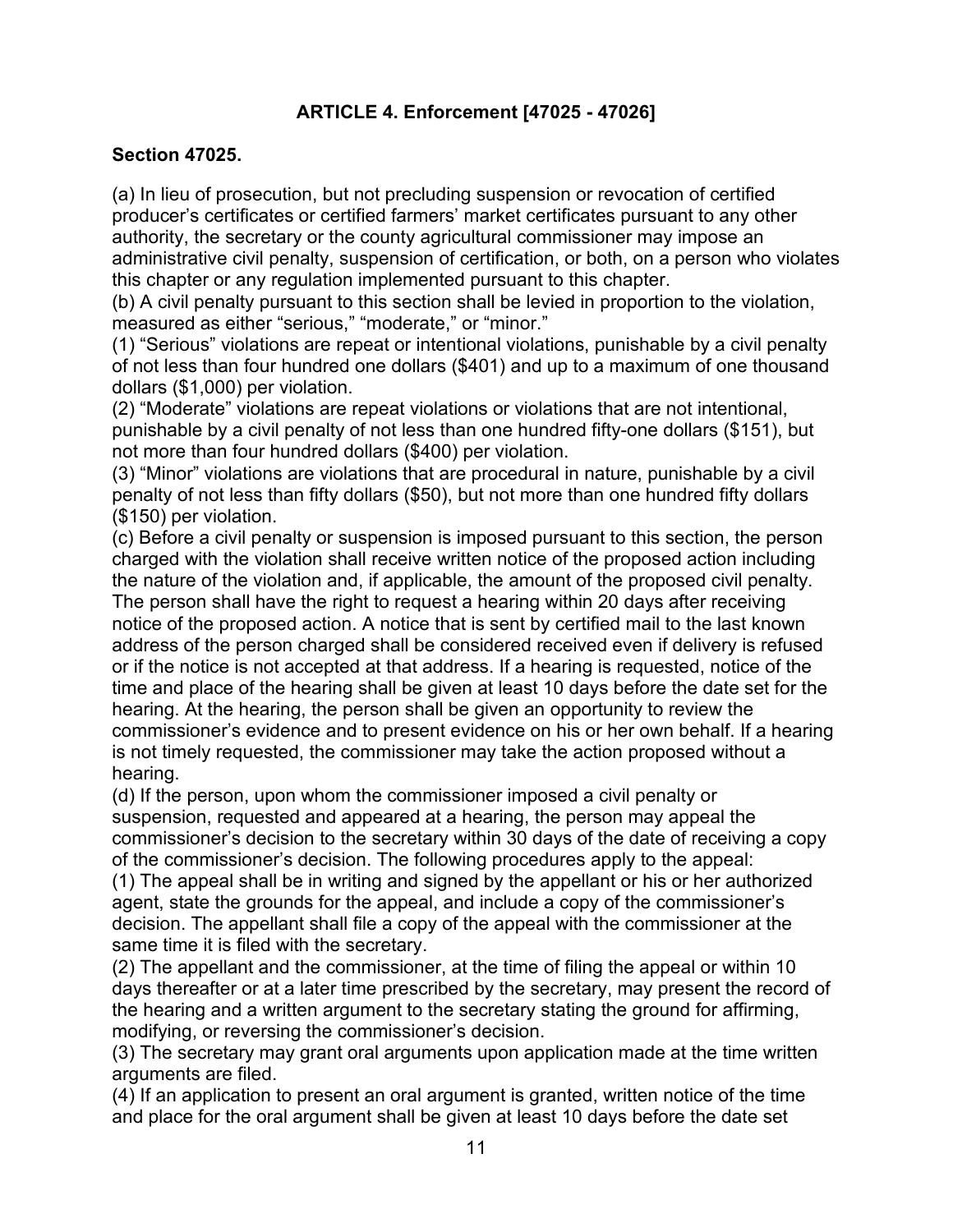therefor. The times may be altered by mutual agreement of the appellant, the commissioner, and the secretary.

(5) The secretary shall decide the appeal on the record of the hearing, including the written evidence and the written argument described in paragraph (2), that he or she has received. If the secretary finds substantial evidence in the record to support the commissioner's decision, the secretary shall affirm the decision.

(6) The secretary shall render a written decision within 45 days of the date of appeal or within 15 days of the date of oral arguments or as soon thereafter as practical.

(7) On an appeal pursuant to this section, the secretary may affirm the commissioner's decision, modify the commissioner's decision by reducing or increasing the amount of the civil penalty levied, if applicable, so that it is within the secretary's guidelines for imposing civil penalties, or reverse the commissioner's decision. Any civil penalty increased by the secretary shall not be higher than that proposed in the commissioner's notice of proposed action given pursuant to subdivision (c). A copy of the secretary's decision shall be delivered or mailed to the appellant and the commissioner.

(8) Any person who does not request a hearing with the commissioner pursuant to a civil penalty or suspension imposed under subdivision (c) may not file an appeal to the secretary pursuant to this subdivision.

(9) Review of a decision of the secretary may be sought by the appellant within 30 days of the date of the decision pursuant to Section 1094.5 of the Code of Civil Procedure. (e) After the exhaustion of the appeal and review of procedures provided in this section, the commissioner, or his or her representative, may file a certified copy of a final decision of the commissioner that directs the payment of a civil penalty or provides for the imposition of a suspension, and, if applicable, a copy of any decision of the secretary, or his or her authorized representative, rendered on an appeal from the commissioner's decision and a copy of any order that denies a petition for a writ of administrative mandamus, with the clerk of the superior court of any county. Judgment shall be entered immediately by the clerk in conformity with the decision or order. No fees shall be charged by the clerk of the superior court for the performance of any official service required in connection with the entry of judgment pursuant to this section. (f) In addition to the civil penalties prescribed in subdivision (b), or a suspension imposed pursuant to this section, the appellant may be required to cover the cost of the administrative hearing unless the decision of the secretary or county agricultural commissioner is overturned.

(g) "Person," as used in this section, means any applicant for a certified producers' certificate or certified farmers' market certificate, producer of agricultural products, certified producer, family member or employees of a certified producer, certified farmers' market manager, or certified farmers' market operator engaged or involved in the direct marketing of agricultural products at a certified farmers' market pursuant to this chapter.

## **ARTICLE 5. Other Direct Marketing Outlets and Distributions [47030 - 47050]**

## **Section 47030.**

Field retail stands are producer-owned and operated premises located at or near the point of production established in accordance with local ordinances and land use codes.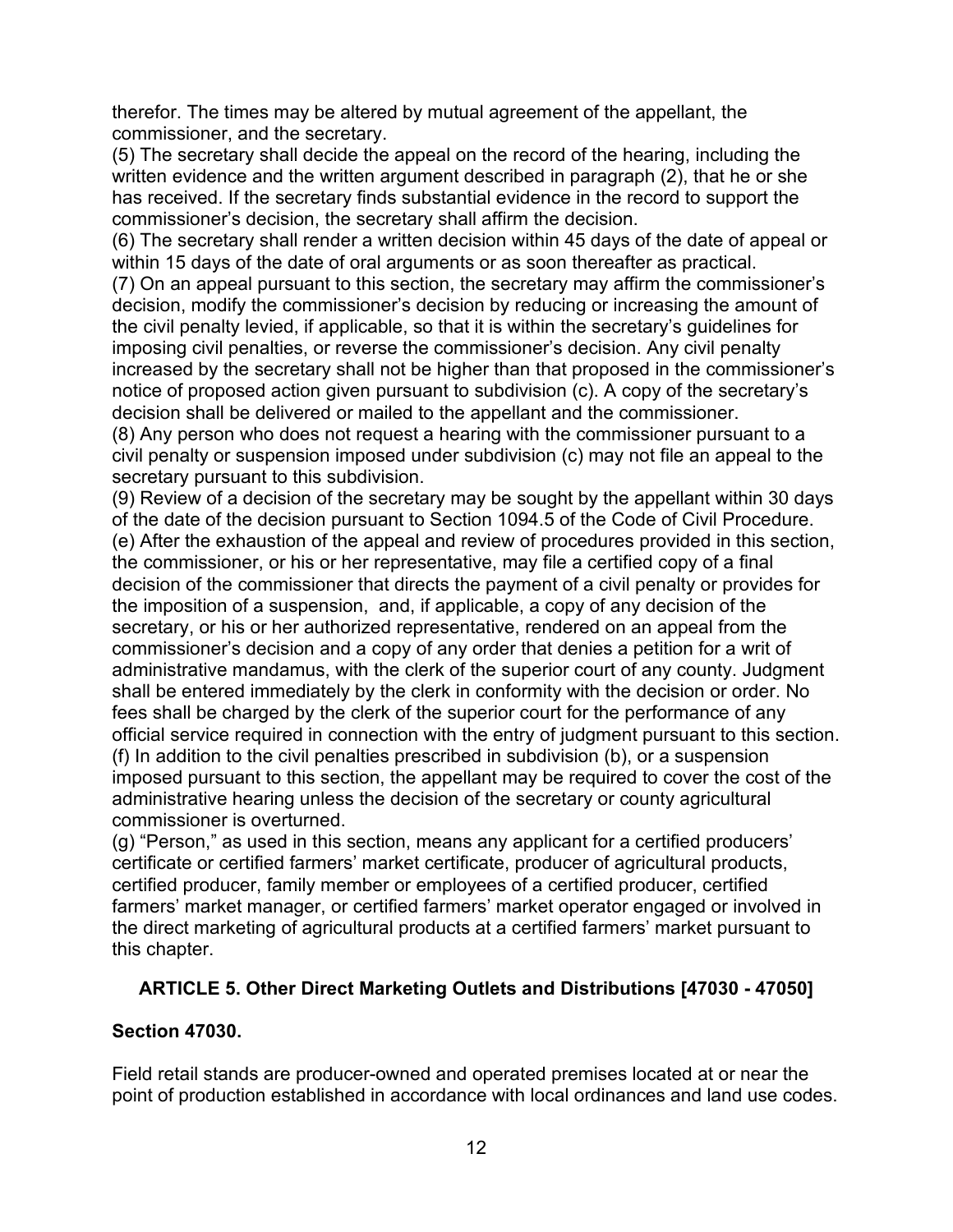## **Section 47050.**

Farm stands arefield retail stands, as defined in Section 47030, that sell or offer for sale California agricultural products grown or produced by the producer, and also sell or offer for sale nonpotentially hazardous prepackaged food products from an approved source or bottled water or soft drinks. All agricultural products, processed or otherwise, sold at a farm stand shall be consistent in manner and character with the intent of this chapter.

# **ARTICLE 6. Community-Supported Agriculture [47060 - 47062]**

## **Section 47060.**

For purposes of this article, the following definitions apply:

(a) "Community-supported agriculture program" or "CSA program" means a program under which a registered California direct marketing producer, or a group of registered California direct marketing producers, grow food for a group of California consumer shareholders or subscribers who pledge or contract to buy a portion of the future crop, animal production, or both, of a registered California direct marketing producer or a group of registered California direct marketing producers.

(b) "Single-farm community-supported agriculture program" means a program in which all delivered farm products originate from and are produced at the farm of one registered California direct marketing producer, and no more than a de minimis amount of delivered farm products originate at the farms of other registered California direct marketing producers.

(c) "Multi-farm community-supported agriculture program" means a program in which all delivered farm products originate from and are produced at one or more farms of a group of registered California direct marketing producers who declare their association as a group at the time of their annual certification or by amending the annual certification during the year.

(d) "Farm" means a farm operated by a registered California direct marketing producer or a group of registered California direct marketing producers.

# **Section 47061.**

(a) A producer that markets whole produce, shell eggs, or processed foods through a single-farm community-supported agriculture program or multi-farm communitysupported agriculture program shall comply with all of the following:

(1) Register annually with the department as a California direct marketing producer, which shall include both of the following:

(A) A statement specifying whether the producer is part of a single-farm communitysupported agriculture program or multi-farm community-supported agriculture program. (B) (i) A declaration by the producer that he or she is knowledgeable and intends to produce in accordance with good agricultural practices, as outlined in the small farm food safety guidelines published by the department.

(ii) A declaration made pursuant to this subparagraph shall not be used to infer that the producer is not required to comply with any other state or federal laws relative to food safety and good agricultural practices.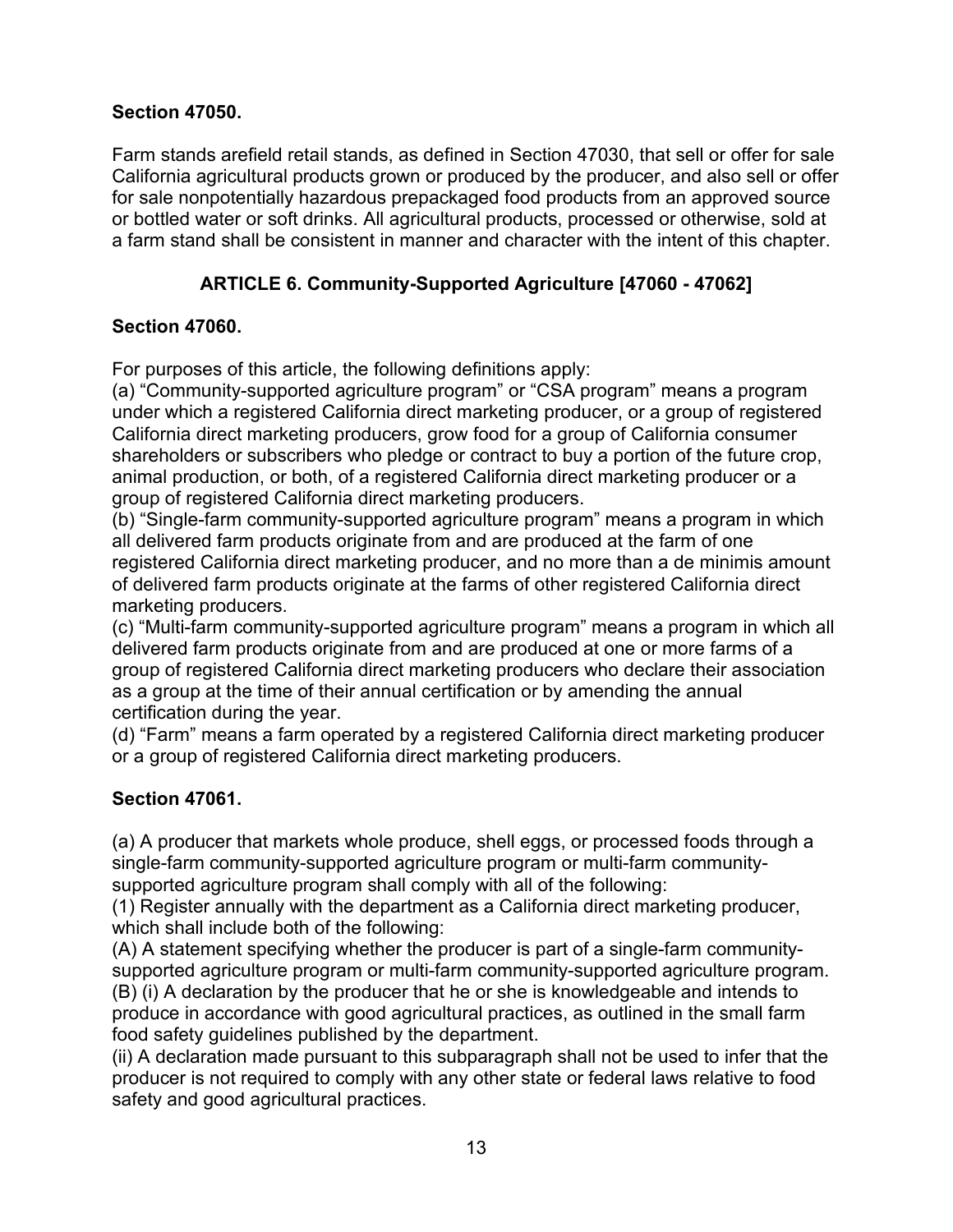(2) Label the consumer box or container used to deliver farm products to the consumer with the name and address of the farm delivering the box or container.

(3) Maintain the consumer boxes or containers in a condition that prevents contamination.

(4) Inform consumers, either by including a printed list in the consumer box or container or by delivering a list electronically to the consumer, of the farm of origin of each item in the consumer box or container.

(5) Maintain records that document the contents and origin of all of the items included in each consumer box or container, in accordance with department regulations.

(6) Comply with all labeling and identification requirements for shell eggs and processed foods imposed pursuant to the provisions of the Health and Safety Code, including, but not limited to, the farm's name, physical address, and telephone number.

(b) A registered California direct marketing producer that is in compliance with this section and in good standing shall be deemed an approved source, as defined in Section 113735 of the Health and Safety Code.

(c) A potentially hazardous food, as defined in Section 113871 of the Health and Safety Code, shall not be included in a consumer box distributed pursuant to this article unless that food has been produced, processed, and handled pursuant to all applicable federal, state, and local food safety requirements.

(d) Poultry and rabbit meat produced pursuant to Part 2 (commencing with Section 25401) of Division 12, and other meats produced pursuant to Chapter 4.1 (commencing with Section 18940) of Part 3 of Division 9, that are marketed under this chapter shall comply with handling requirements established in the small farm food safety guidelines published by the department, as described in paragraph (2) of subdivision (b) of Section 47062.

(e) An enforcement officer, as defined in Section 113774 of the California Retail Food Code (Part 7 (commencing with Section 113700) of Division 104 of the Health and Safety Code) may enter into and inspect a community-supported agriculture program in response to a public food safety complaint. The enforcement officer may recover reasonable costs associated with that inspection from the registered California direct marketing producer operating the community-supported agriculture program. (f) Nothing in this section shall be construed to remove the responsibility of a community-supported agriculture program from obtaining all required permits and licenses, including, but not limited to, a produce handler license or a cottage food permit.

# **Section 47062.**

(a) The fee for, or the fee for amendment to, the annual registration of a registered California direct marketing producer shall be set by regulation enacted by the secretary that is reflective of the actual cost of the processing of registration or amendment to the registration, but in no event shall either fee exceed one hundred dollars (\$100) annually. (b) Fees collected pursuant to this article shall be deposited in the Department of Food and Agriculture Fund and shall be used by the department for the administration of this article. Administration of this article shall include all of the following:

(1) Create and maintain a registration system for California direct marketing producers. (2) In consultation with the State Department of Public Health and local health officers or designees, publish, periodically update, and post on the Department of Food and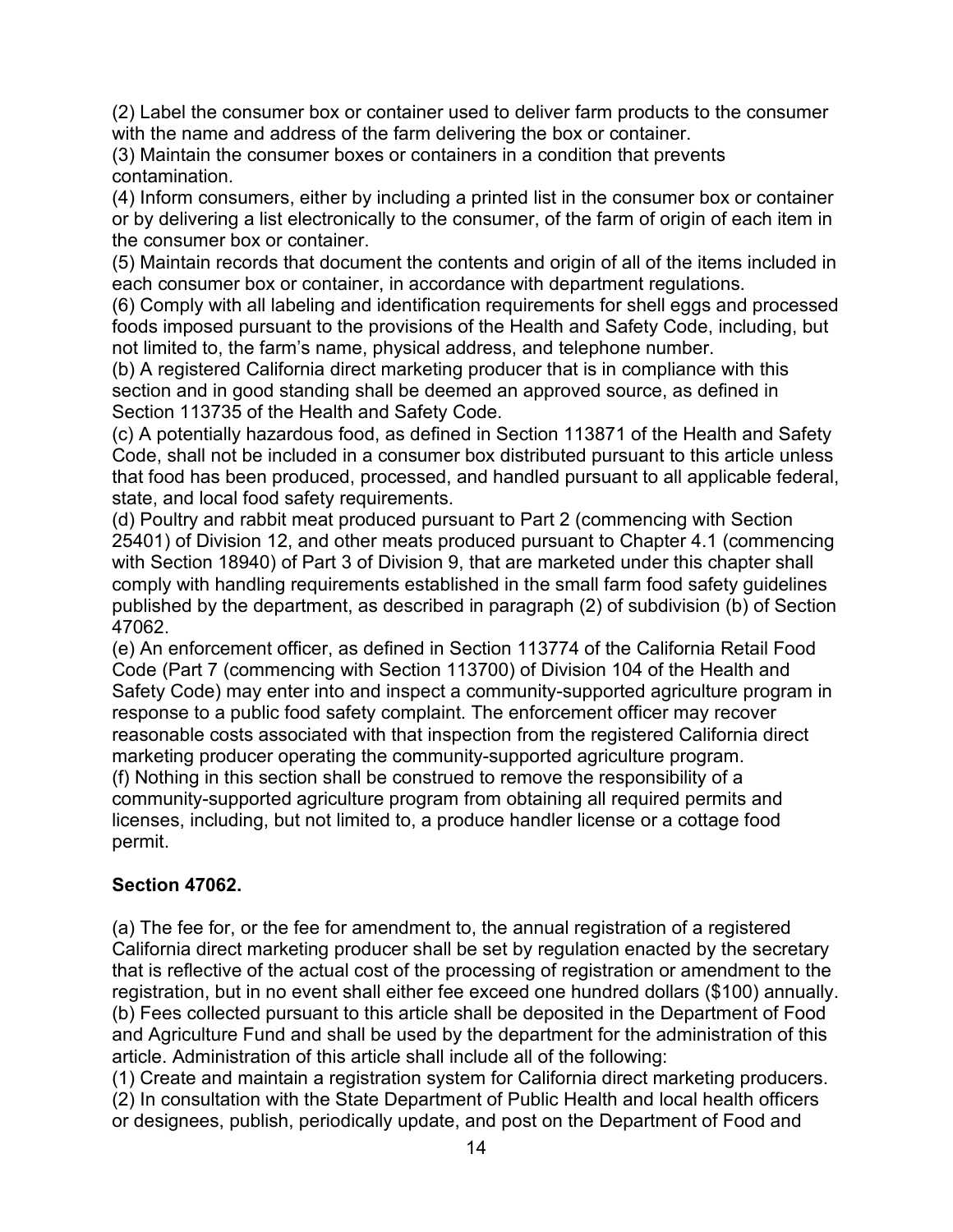Agriculture's Internet Web site small farm food safety guidelines on, but not limited to, safe production, processing, and handling of both nonpotentially hazardous and potentially hazardous foods.

(3) Coordination expenses incurred relative to meetings of any ad hoc direct marketing advisory committee established by the secretary.

(c) All or part of the annual registration fee shall be waived if fees are paid by a California direct marketing producer to the department for registration or certification under any other program under the purview of this chapter.

(d) The provisions of this article shall be complied with regardless of any waiver of fees granted.

(e) The adoption, amendment, or repeal of any fee pursuant to this section shall not be subject to the requirements of Chapter 3.5 (commencing with Section 11340) of Part 1 of Division 3 of Title 2 of the Government Code. An order to adopt, amend, or repeal regulations concerning the fee pursuant to this section shall be transmitted within 30 days by the secretary to the Office of Administrative Law. The Office of Administrative Law shall file the order promptly with the Secretary of State without further review pursuant to Article 6 (commencing with Section 11349) of Chapter 3.5 of Part 1 of Division 3 of Title 2 of the Government Code. The order shall contain all of the following: (1) Indicate that the regulations are adopted, amended, or repealed pursuant to this chapter.

(2) State that the order is being transmitted for filing.

(3) Request that the Office of Administrative Law publish a notice of the filing of the order and print an appropriate reference in Title 3 of the California Code of Regulations.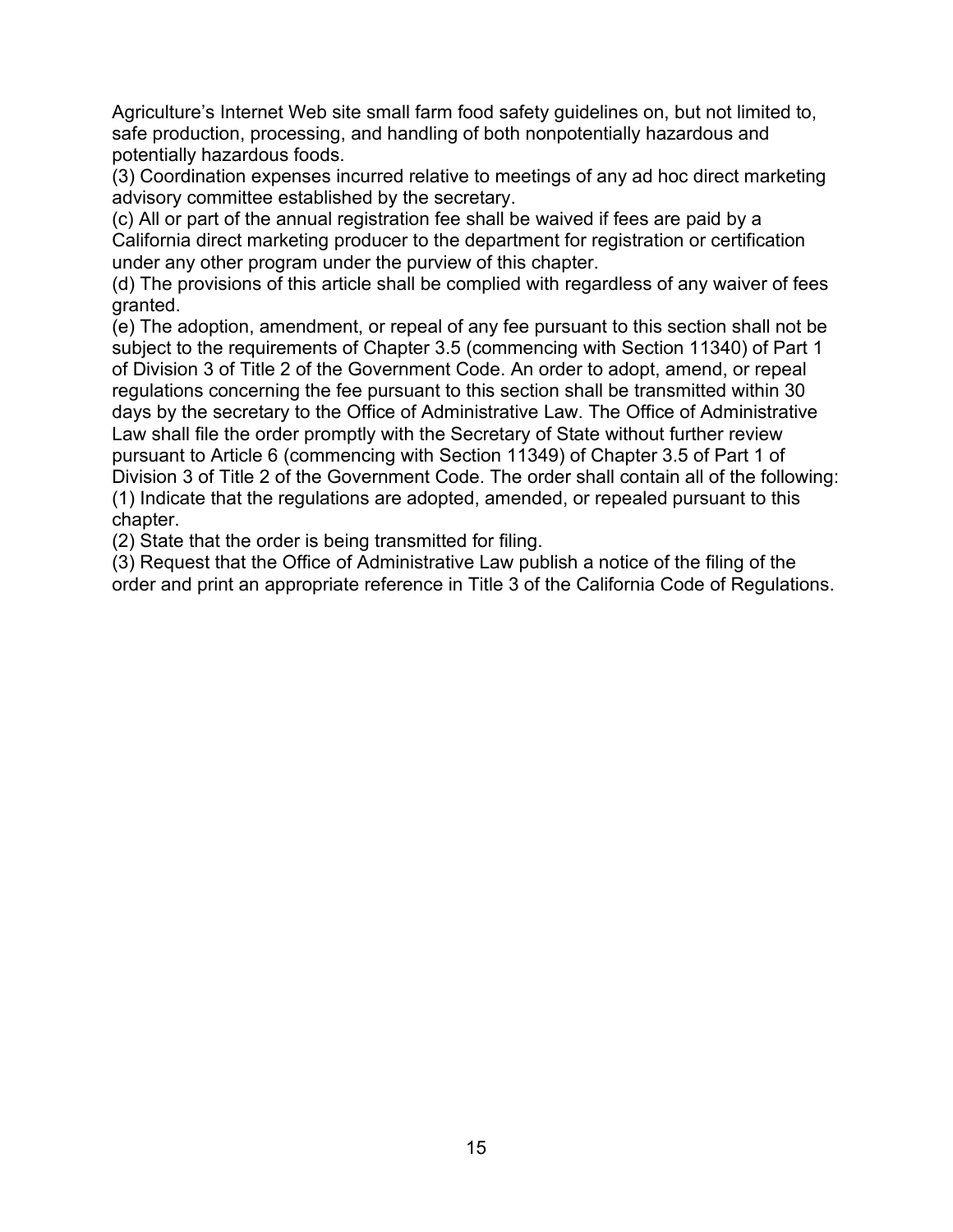### **CALIFORNIA CODE OF REGULATIONS ARTICLE 6.5. Direct Marketing**

### **Section 1392. Intent.**

It is the intent of this article to encourage productive and profitable agriculture in California, as directed by state agricultural policy (California Food and Agricultural Code, Division 1, Chapter 6, Article 2, Section 821), by facilitating the sale of agricultural products from producers and certified producers within the state directly to the public or to individuals, organizations, or entities that subsequently sell or distribute the products directly to end users, while maintaining sufficient regulatory control to ensure that the agricultural products are of acceptable quality and that the selling activities are conducted honestly and fairly.

Note: Authority cited: Sections 14, 407, 42682, 42684, 47001, 47002, 47003, 47004, 47005, 47005.1, 47005.2, 47005.3 and 47020, Food and Agricultural Code. Reference: Sections 821, 42941, 47000, 47000.5 and 47021, Food and Agricultural Code.

## **Section 1392.1. Direct Marketing Authorized.**

(a) Notwithstanding other provisions of this Chapter, this article authorizes producers or certified producers of certified or noncertifiable agricultural products to sell their products, as defined in this article, directly to the public or to individuals, organizations, or entities that subsequently sell or distribute the products directly to end users, subject to the provisions of this article.

(b) Fresh fruits, nuts, and vegetables may be sold directly to the public or to individuals, organizations, or entities that subsequently sell or distribute the products directly to end users, exempt from size, standard pack, container, and labeling requirements only by:

- (1) The certified producer of the agricultural products, or the authorized representative of the certified producer, at a vendor stand at a certified farmers' market; or
- (2) The certified producer of the agricultural products at an outlet or location; or
- (3) The producer of the agricultural products at a field retail stand, or farm stand located at or near the point of production.

(c) Fresh fruits, nuts, and vegetables may be sold for commercial resale only when such products comply with all applicable size, standard pack, standard container, and labeling requirements in Subchapter 4, (commencing with section 1359) of Chapter 1, of Division 3, of Title 3 of the California Code of Regulations, except as provided in subsection 1392.4(i).

(d) Fresh fruits, nuts, and vegetables which are sold or offered for sale at a certified farmers' market, a field retail stand, a farm stand at or near the point of production, or an outlet or location, must comply with Subchapter 4, (commencing with section 1359) of Chapter 1, of Division 3, of Title 3 of the California Code of Regulations governing maturity, quality, and consumer package labeling.

(e) All agricultural products, as defined in subsection 1392.4(j), sold or offered for sale at a certified farmers' market, a field retail stand, a farm stand located at or near the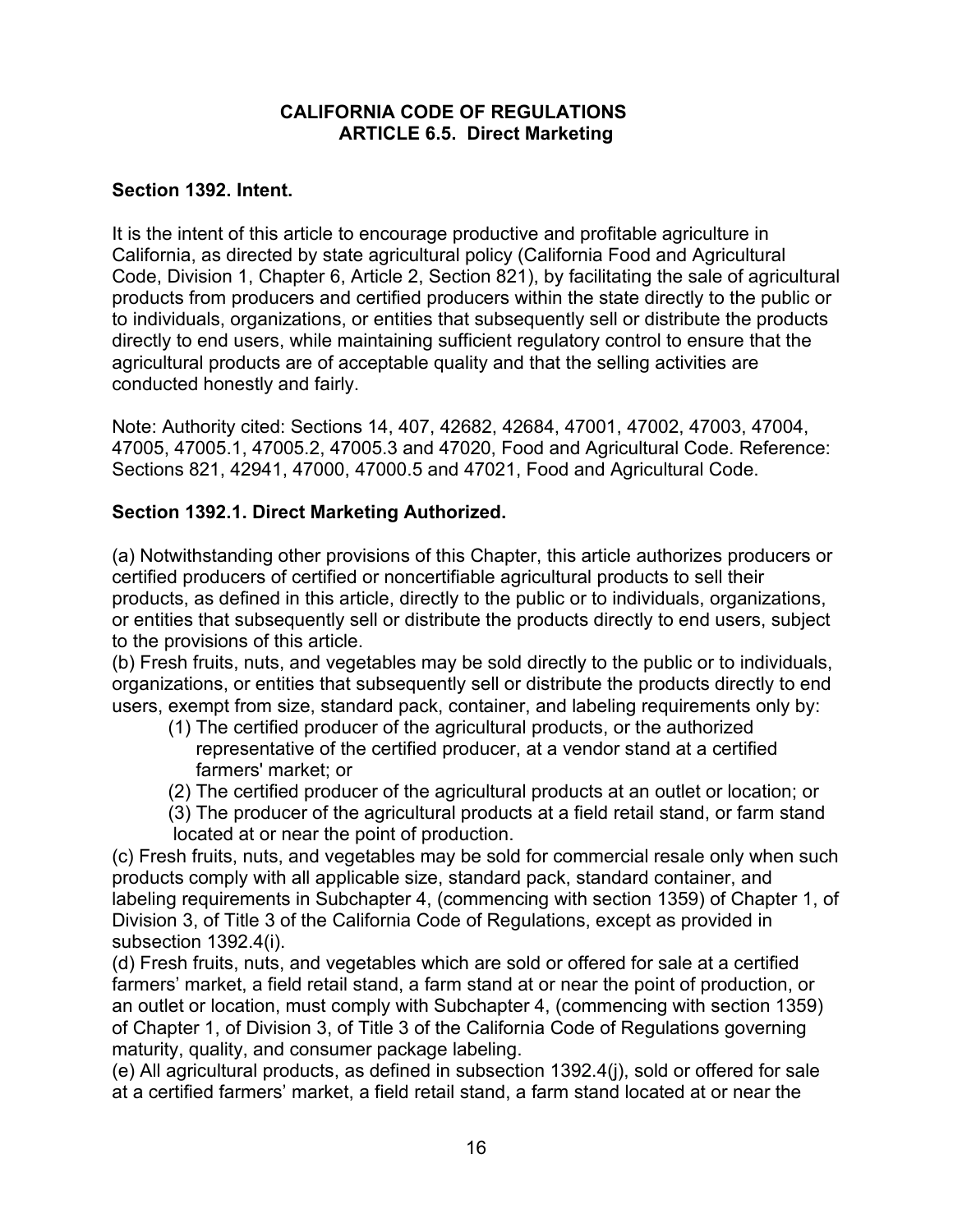point of production, or an outlet or location, must comply with all applicable laws and regulations.

(f) This article does not supersede the provisions of federal marketing orders, state marketing orders, state laws and regulations enforced by any state agency, or any other local health and safety laws, regulations, or ordinances.

Note: Authority cited: Sections 407, 42681, 42682, 42684, 47000, 47001, 47002 and 47003, Food and Agricultural Code. Reference: Sections 42941, 47000, 47002 and 47003, Food and Agricultural Code.

## **Section 1392.2. Definitions.**

Unless the context otherwise requires, the following definitions govern the construction of the language in this article.

(a) Certified Farmers' Market. A location approved by the county agricultural commissioner of that county where agricultural products are sold by producers or certified producers directly to the public or to individuals, organizations, or entities that subsequently sell or distribute the products directly to end users. A certified farmers' market may only be operated by one or more certified producers, by a nonprofit organization, or by a local government agency.

(b) Certified Farmers' Market Certificate. A certificate issued by the county agricultural commissioner authorizing the location, months of operation, day(s) of the week, and hours of operation where agricultural products are sold by the producers or certified producers directly to the public, or to individuals, organizations, or entities that subsequently sell or distribute the products directly to end users. The certificate is valid only when bearing the original signatures of the county agricultural commissioner and the authorized representative of the certified farmers' market and only for the location, months of operation, day(s) of the week, and hours of operation as specified on the certificate. Upon receipt of a certified farmers' market certificate, an operator shall assume and retain responsibility for all aspects of the operation of a certified farmers' market at the location specified; including, but not limited to legal, financial, and regulatory compliance requirements.

(c) Land Which the Producer or Certified Producer Controls. Land that the producer or certified producer farms and owns, rents, leases, or sharecrops:

(1) Prior to planting of annual and biannual crops; and

(2) Prior to or within 30 days after preparing perennial field crops for the subsequent cropping pattern (e.g., prior to the fern stage of asparagus or prior to cut back of artichokes); and

(3) Prior to bloom of tree and vine crops.

(d) Producer. A person, partnership, corporation, or an otherwise legally formed farm or ranch that produces agricultural products by the practice of the agricultural arts upon land that the person or entity owns, rents, leases, sharecrops, or otherwise controls and has the documented legal right to possession. A person or entity that rents, leases, or otherwise acquires the right to possession of property essentially only for or limited to the period of the harvest season of the agricultural products produced on that property shall not be considered a producer under the provisions of this chapter.

(e) Certified Producer. A producer authorized by the county agricultural commissioner to sell certified agricultural products, produced by practice of the agricultural arts upon land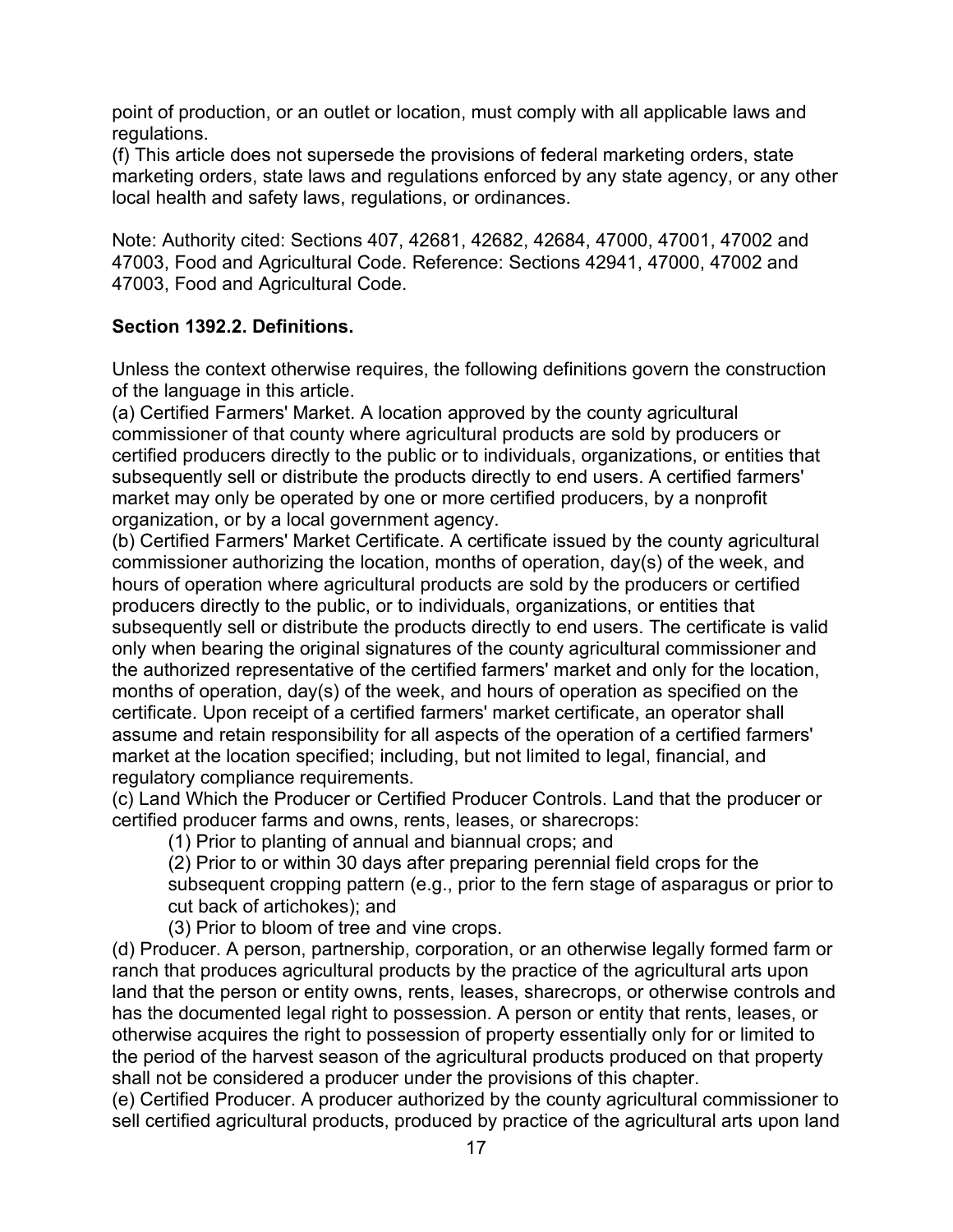which the certified producer controls, directly to the public or to individuals, organizations, or entities that subsequently sell or distribute the products directly to end users, at a certified farmers' market, or an outlet or location.

(f) Authorized Representative of the Certified Producer. A person approved by the certified producer to conduct business on behalf of the certified producer, only at a certified farmer's market.

(g) Certified Producer's Certificate. A certificate issued by the county agricultural commissioner in the county of production authorizing the transportation and sale of certified agricultural products pursuant to this article.

(h) The Public. A person who purchases and receives agricultural products at a field retail stand, a farm stand at or near the point of production, at a certified farmers' market, or an outlet or location, exclusively for personal or normal household use and does not include a person to whom fresh fruits, nuts, and vegetables are sold for commercial resale except as provided in subsection 1392.4(i). (i) Direct Marketing. The sale:

(1) At a certified farmers' market of agricultural products by a certified producer to the public or to individuals, organizations, or entities that subsequently sell or distribute the products directly to end users; or

(2) At a certified farmers' market of noncertifiable agricultural products by a producer to the public or to individuals, organizations, or entities that subsequently sell or distribute the products directly to end users; or

(3) At a field retail stand, or a farm stand near the point of production of agricultural products by a producer to the public or to individuals, organizations, or entities that subsequently sell or distribute the products directly to end users; or

(4) At an outlet or location of agricultural products by a certified producer to the public or to individuals, organizations, or entities that subsequently sell or distribute the products directly to end users.

(j) Agricultural Products. Fresh or processed products produced in California, including fruits, nuts, vegetables, herbs, mushrooms, dairy, shell eggs, honey, pollen, unprocessed bees wax, propolis, royal jelly, flowers, grains, nursery stock, raw sheared wool, livestock meats, poultry meats, rabbit meats, and fish, including shellfish that is produced under controlled conditions in waters located in California. Agricultural Products include all certified and noncertifiable agricultural products as defined in subsection 1392.2(l) and subsection 1392.2(m).

(k) Nonagricultural Products. Products that are characterized as services, arts, crafts, bakery, candies, soaps, balms, perfumes, cosmetics, pottery, clothing, fabrics, pastas, compost, fertilizers, candles, ceramics, foraged foods, and types of wares are not agricultural products for purposes of this Chapter.

(1) A product that combines an agricultural product with a nonagricultural product or service in a manner that materially increases the purchase price of the product shall disqualify the product from being sold as an agricultural product for purposes of this Chapter.

(l) Certified Agricultural Products. Agricultural products, which are certified under the jurisdiction of the county agricultural commissioner relative to inspection and verification of compliance with the provisions of this article, include fresh fruits, nuts, vegetables, herbs, cultivated mushrooms, shell eggs, honey, cut flowers, unprocessed grains, and nursery stock.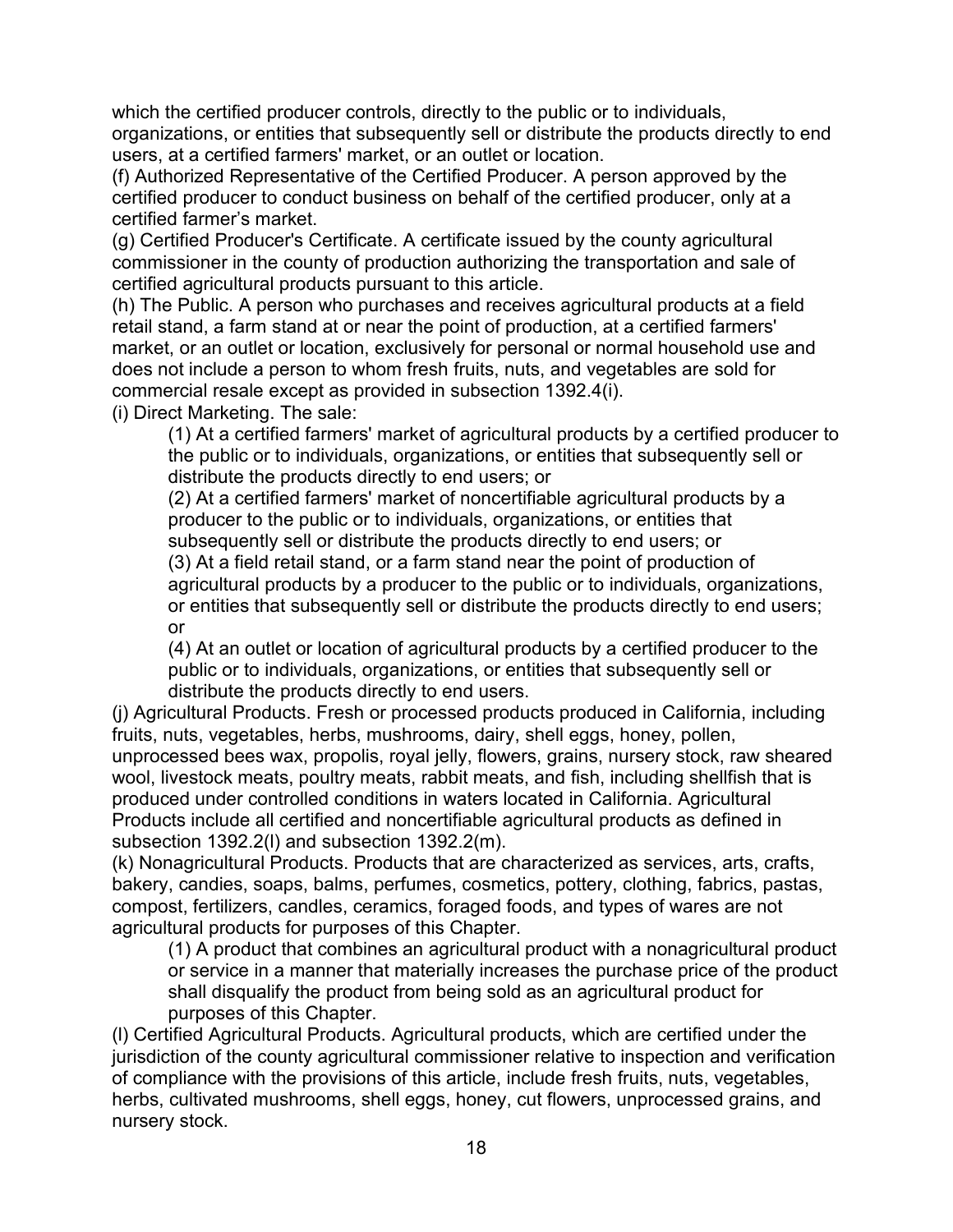(m) Noncertifiable Agricultural Products. Noncertifiable agricultural products include all certified agricultural products that have been processed, any products that are produced from trees, vines, or plants of a certified agricultural product (including flowers and processed products), dairy, pollen, unprocessed beeswax, propolis, royal jelly, raw sheared wool, livestock meats, poultry meats, rabbit meats, and fish, including shellfish that is produced under controlled conditions in waters located in California. The noncertifiable agricultural products shall meet the definition provided in subsection 1392.2(j).

(n) Nonprofit Organization. An organization which qualifies for nonprofit status for California income tax purposes.

(o) Market Operator. One or more certified producers, a nonprofit organization, or a local government agency who operates a certified farmers' market. The market operator is the financially responsible party and shall ensure the market's compliance with all applicable statutes and regulations, and applicable enforcement actions would be brought against the market operator.

If the market operator is more than one certified producer, a nonprofit organization, or a local government agency, the market operator shall designate an authorized representative and an agent for service of process, which shall be listed on the certified farmers' market certificate.

(p) Authorized Representative of the Market Operator. A person under the authority and management of the market operator who is designated to conduct business on the operator's behalf, which includes, but is not limited to: the market manager, the agent for service of process of the operator, a member of the operator's board of directors, and an employee of the operator.

(q) Market Manager. A person or persons empowered by the market operator to implement the rules, regulations, policies, and directives of the governing body of a certified farmers' market.

(r) Market Rules. A set of written rules or regulations approved by each certified farmers' market. The rules and regulations may be more stringent than established state regulations, provided they do not violate or conflict with any state law or regulation governing their activities.

(s) Notice and Hearing Process. A process initiated at the discretion of the secretary or a county agricultural commissioner after alleged violation(s) of the provisions of this article has occurred.

(t) Practice of the Agricultural Arts. The undertaking of being predominantly responsible for the decisions and actions encompassing the various phases of producing an agricultural product. The practice of the agricultural arts for fruit, floral, nut, vegetable, and other plant products includes directive or actual responsibility for all the actions of planting, growing, fertilizing, irrigating, cultivating, pest control, and harvesting. The practice of the agricultural arts for agricultural animal products includes directive or actual responsibility for a substantial time of the raising, feeding, veterinary care, and product harvesting.

(1) The practice of agricultural arts specifically for nursery stock shall include planting or transplanting one of the following into containers in a planting medium:

(i) Seed, bulbs or corms, or

(ii) Plant cuttings, or

(iii) Rooted seedlings which are in containers or plugs less than 2" in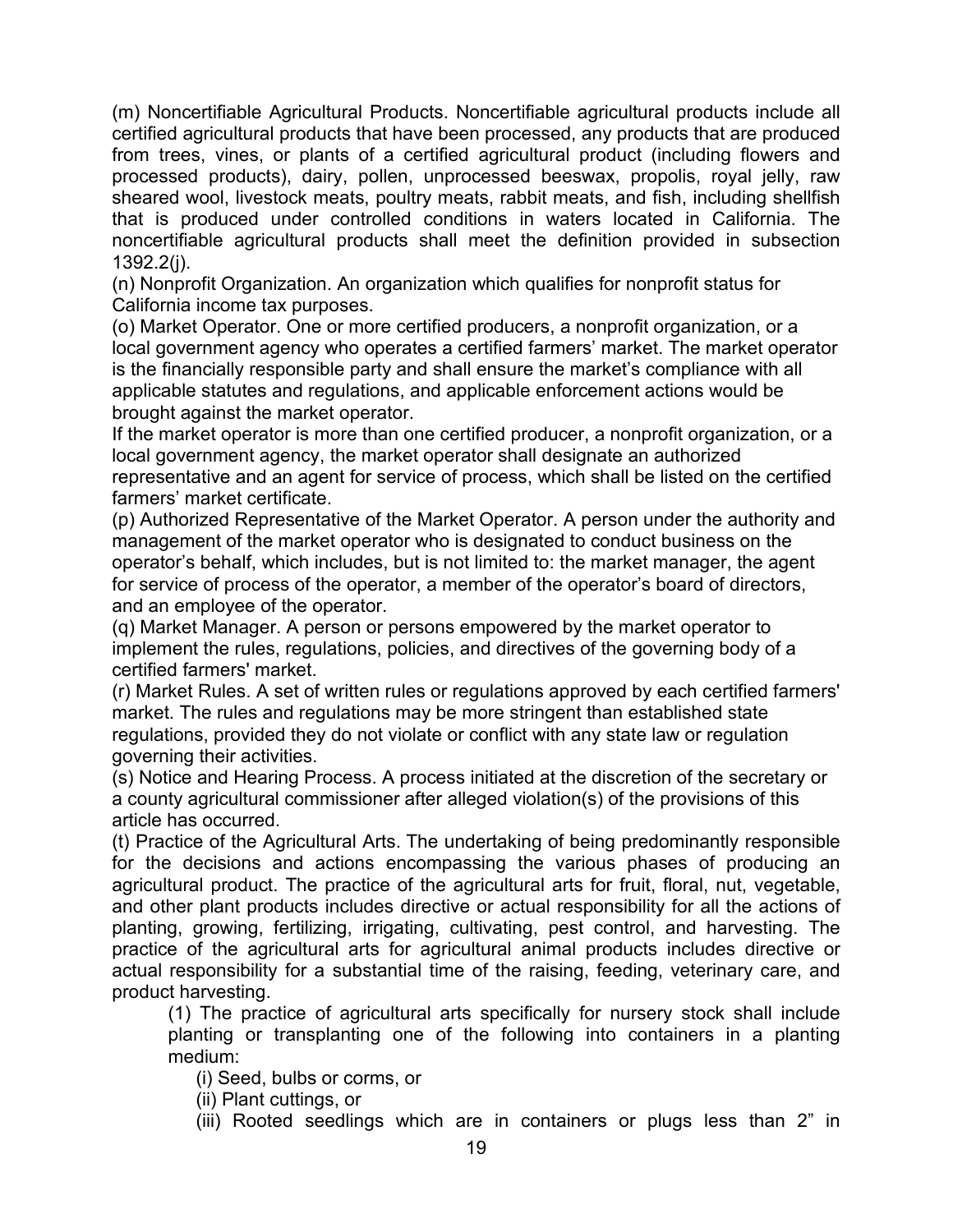diameter.

(u) Partnership. A partnership is a separate entity distinct from its individual members. As a separate entity, a partnership must obtain a certified producer's certificate to market its agricultural products directly to the public or to individuals, organizations, or entities that subsequently sell or distribute the products directly to end users. Such agricultural products shall be produced by practice of the agricultural arts upon land that the partnership, as a separate entity, exclusively controls.

(v) Sprouts. Sprouts are germinated seeds, legumes and nuts such as, but not limited to, pumpkin seeds, peanuts, flax, soybeans and fenugreek. For the purpose of practicing the agricultural arts to sell sprouts at a certified farmers' market, a minimum of fifty percent of the seeds, legumes, or nuts, in any package or container offered or displayed for sale, must have sprouts that have emerged from the seed, legume or nut coat, husk, pericarp or other type of covering. No requirement for a minimum measurement of the sprout shall apply nor shall a minimum time of seed hydration be required.

(w) Processed Agricultural Products. Processed agricultural products shall be defined as agricultural products that have been altered or prepared by such means as, but not limited to, slicing, juicing, drying, shelling, smoking, freezing or cooking, provided, however, that the seller has produced all of the ingredients contained in the final product. The only exceptions to this production requirement shall be the inclusion of food coloring, pectin, rennin/rennet or ingredients used as preservatives, seasonings, and flavorings.

(1) Preservative. An additive, substance or ingredient(s) added to agricultural products to prevent decomposition due to chemical change or microbial action and/or to protect against decay, discoloration or spoilage. Preservatives include, but are not limited to: sulfites added to dried fruits, dried vegetables or wine; sugar added in the making of jams, jellies and preserves; salt or salt brine solution for curing olives; or vinegar for pickling of products such as, but not limited to, beans, asparagus, and cucumbers.

(2) Seasoning. Seasoning shall be defined as salt or spice used in food preparation.

(i) Spice. Spice shall be defined as any granulated or powdered aromatic plant products used in food preparation. Spices include, but are not limited to the following salts or spices: chili powder, black pepper, ginger, garlic, onion, jalapeno, cinnamon and nutmeg.

(3) Flavoring. A substance, additive or ingredient, which may itself include seasonings or preservatives, that imparts flavor to a food without changing the consistency of or rendering unidentifiable the original product. Flavorings include, but are not limited to: liquid, powder or natural smoke, hickory, vanilla extract, nut oil, and soy sauce.

(4) Food Coloring. For the purposes of this regulation, food coloring shall be defined as a dye or pigment that is added to a product to impart color.

(x) At or Near the Point of Production. For the purpose of this article, "at or near the point of production" means not beyond the first paved county or primary road. (y) Outlet or location. For the purpose of this article, an "outlet or location" means an approved location that is regulated pursuant to this chapter, that is operated by a certified producer, in which only the certified producer may directly market their agricultural products to the public.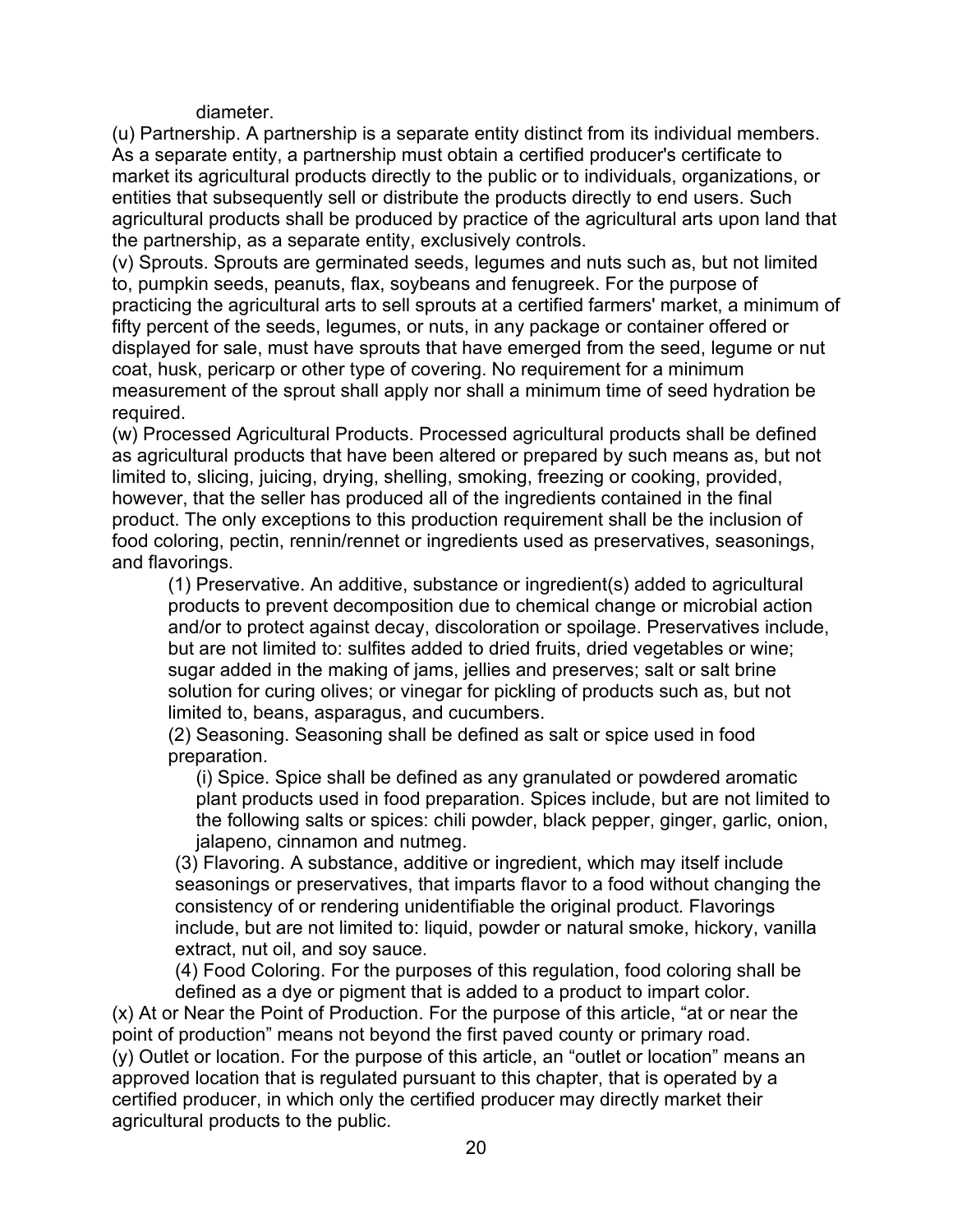(z) Enforcing Officer. For the purpose of this article, "an enforcing officer" means the secretary; or any county agricultural commissioner, their deputies, and inspectors, who under the supervision and control of the secretary, are authorized under this division to carry out the enforcement of this chapter.

Note: Authority cited: Sections 407, 42681, 42684, 47000, 47001, 47002, 47003 and 47004, Food and Agricultural Code. Reference: Sections 42941, 47000, 47000.5, 47001 and 47003, Food and Agricultural Code.

## **Section 1392.3. Where Direct Marketing Permitted. [Repealed]**

### **HISTORY**

1. Repealer filed 7-26-91; operative 7-26-91 pursuant to Government Code section 11346.2(d) (Register 91, No. 47).

## **Section 1392.4. Conditions of Direct Marketing.**

(a) Except as provided in subsection (e) below, a producer or certified producer may sell or offer to sell, at a certified farmers' market, a field retail stand, a farm stand at or near the point of production, or an outlet or location, only agricultural products which he or she produced to the public or to individuals, organizations, or entities that subsequently sell or distribute the products directly to end users. To sell certifiable agricultural products at a certified farmers' market or an outlet or location, a producer shall obtain a certified producer's certificate from the county agricultural commissioner where the commodities are produced.

(1) The authorized representative(s) of the certified producer shall only sell the certified producer's agricultural products at a certified farmers' market. (2) The certified producer is responsible for the actions of the authorized representative(s) of the certified producer and any violations and associated penalties and/or suspensions that stem from the actions of the authorized representative(s) of the certified producer, while selling on behalf of the certified producer at a certified farmers' market.

(3) All certifiable agricultural products that are sold at a certified farmers' market, or an outlet or location, must be produced by the certified producer.

(4) All certifiable agricultural products that are sold at a certified farmers' market, or an outlet or location, must be listed on the certified producer's certified producer's certificate.

(5) All noncertifiable agricultural products, that are sold in the defined marketing area where only agricultural products may be sold, must be produced by the producer, aside from exceptions listed in subsection 1392.2(w).

(6) The sale of nonagricultural products shall not be permitted in the defined marketing area where only agricultural products may be sold at a certified farmers' market.

(b) An authorized representative of the certified producer may only sell on behalf of one certified producer per certified farmers' market, per market day, unless operating under subsection 1392.4(e).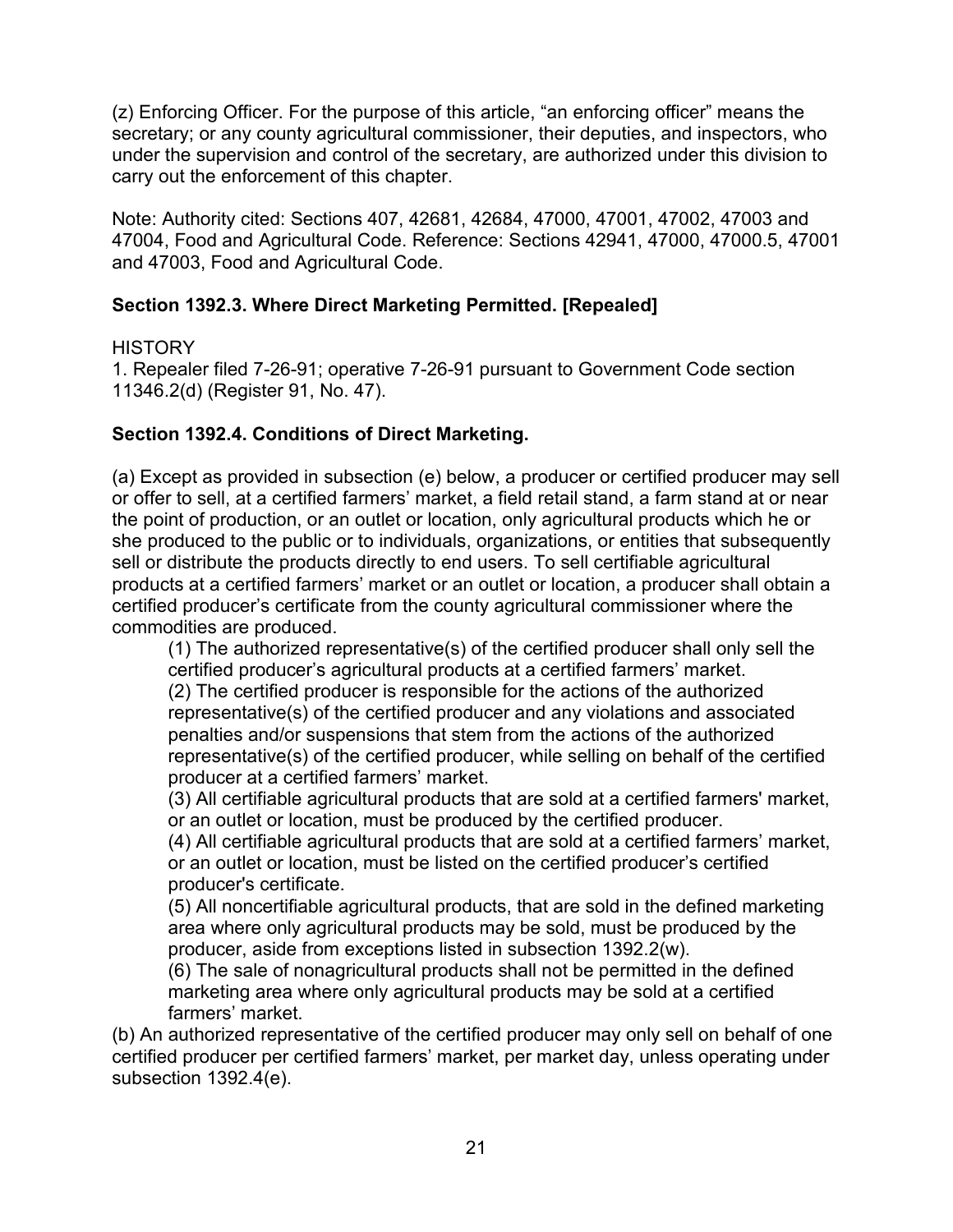(c) The certified producer's embossed photocopy certificate or the certified producer's photocopy certificate with the county seal affixed to it shall accompany the certified agricultural products during transportation and at the point of sale.

(d) When any agricultural products are sold by weight, the type of scale used shall be approved by the California Department of Food and Agriculture, and shall be tested and sealed for use by the county sealer-director of weights and measures.

(e) A certified farmers' market may allow, or prohibit, a certified producer to sell at that market certified agricultural products on behalf of a maximum of two other certified producers, including, but not limited to, separate entities, such as partnerships, in which the certified producer has an interest as an individual member. If such a practice is allowed, the following provisions shall be met by the certified producer:

(1) A certified producer shall not represent, nor be represented by more than two other certified producers in a 12-month period.

(2) Each certified producer's certified agricultural products to be sold or offered for sale shall be separated and identifiable by each certified producer's conspicuously posted valid certificate and conspicuously posted sign or banner at the point of sale.

(3) The name of the certified producer for whom another certified producer is selling shall appear on the certificate of the certified producer that is conducting sales at a certified farmers' market.

(4) The name of the certified producer who is selling the certified agricultural products of another certified producer shall appear on the certificate of the person or entity for whom the certified producer is selling.

(5) The certified producer selling for another certified producer shall be selling or offering for sale, at the same certified farmers' market on the same day, certified agricultural products which the certified producer conducting the sales has produced and which are in greater volume than the volume offered for sale for the other certified producer. For purposes of this section, the volume shall be measured by the weight or dollar value of the products at the time and point of sale. This volume requirement shall apply only at the beginning of each day of sale.

(6) The certified producer, selling for another certified producer shall not sell or offer for sale, at the same certified farmers' market, on the same day, the same commodity, variety/type, or product(s).

(7) The producer applying for certification shall obtain and submit to the agricultural commissioner, prior to certification, written authority from said other certified producers to sell on their behalf.

(8) Buying and reselling between certified producers is prohibited. Any payment made for the service of one certified producer selling for another certified producer shall be a fixed amount and not related to the volume or value of the products sold. A documented agreement, signed by both certified producers, shall be in place prior to the commencement of sales, and shall include reimbursable expenses covered by the payment.

(9) The operator of a certified farmers' market may prohibit or otherwise establish rules regarding sales permitted under this subsection that are more restrictive, provided that such prohibition or restriction is contained in the market's written rules and regulations.

(10) A certified producer who sells certified agricultural products on behalf of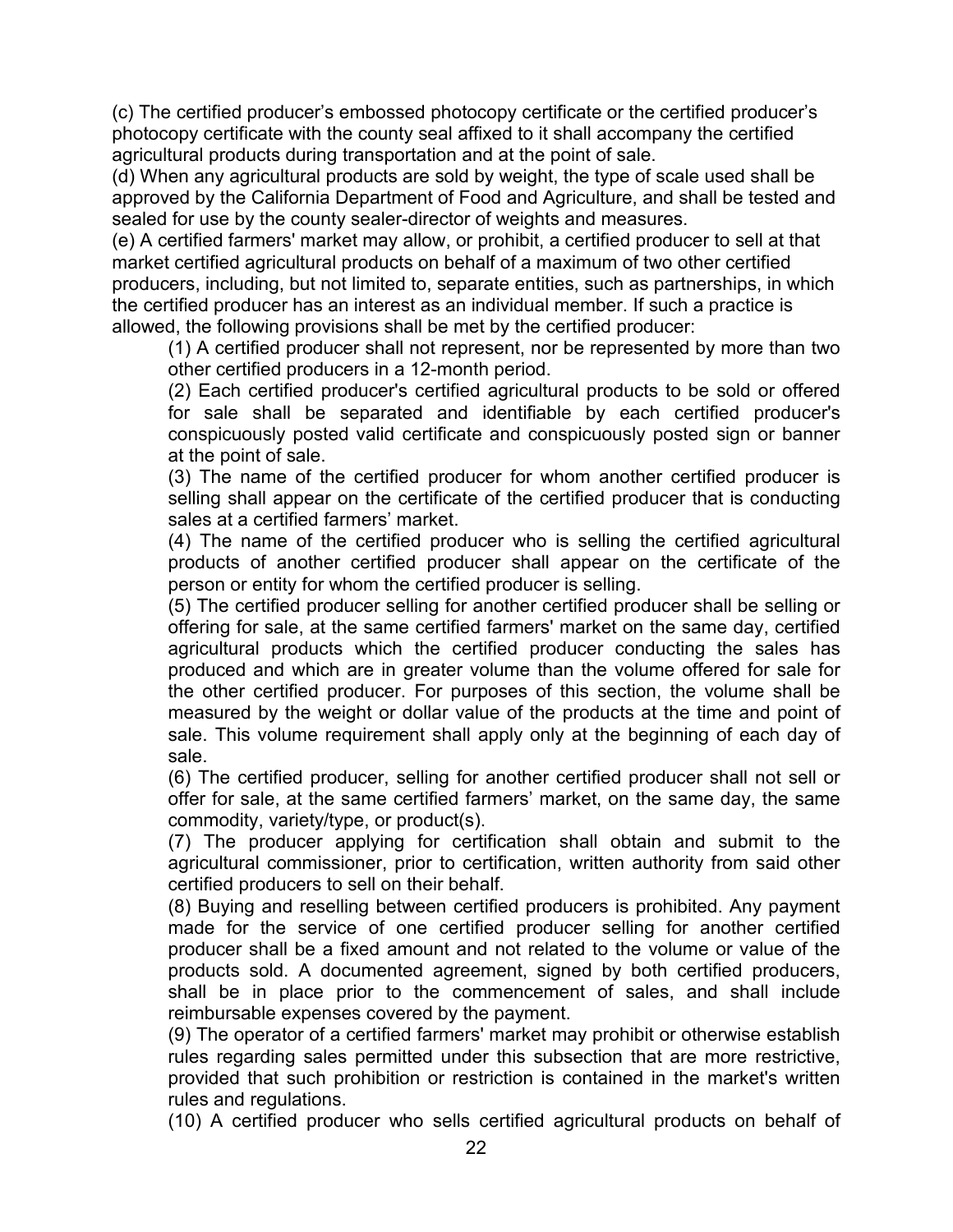another certified producer or whose certified agricultural products are sold by another certified producer at a certified farmers' market shall keep for a period of not less than three years, the following records relating to such products:

(i) Date of transfer to seller and accurate amount of products, by weight, dry measure, or count, transferred. Each separate product and amount shall be recorded as listed on the valid certified producer's certificate.

(ii) Date of sale and accurate amount of products, by weight, dry measure, or count, sold. Each separate product and amount shall be recorded as listed on the valid certified producer's certificate.

(iii) Names of both certified producers involved, as listed on the valid certified producer's certificate.

(11) A certified producer subject to this subdivision shall produce, for inspection, records required by this section upon demand of a representative of the secretary or county agricultural commissioner.

(f) Any person selling organic products or representing products as organic at a certified farmers' market shall conspicuously post at the point of sale a photocopy of his or her current State of California organic registration and, if applicable, in accordance with the Code of Federal Regulations, Title 7, §205.101 (1-1-2020 Edition), which is hereby incorporated by reference, documentation of his or her organic certification. Prior to posting organic documents, it is permissible to conceal from public view acreage and dollar amounts pertaining to annual sales. A complete photocopy of the original, unaltered, current organic document(s) shall, upon the request of an enforcing officer, be made available for review at any time during participation in a certified farmers' market.

(g) Any person selling organic products or representing products as organic on behalf of another certified producer at a certified farmers' market shall conspicuously post at the point of sale a photocopy of the represented certified producers' current State of California organic registration and, if applicable, in accordance with the Code of Federal Regulations, Title 7, §205.101, documentation of the represented certified producers' organic certification. Prior to posting organic documents, it is permissible to conceal from public view acreage and dollar amounts pertaining to annual sales. A complete photocopy of the original, unaltered, current organic document(s) shall, upon the request of an enforcing officer, be made available for review at any time during participation in a certified farmers' market.

(h) A certified producer shall not sell or represent sprouts as his or her own production resulting from practicing the agricultural arts if less than 50 percent of the seeds, legumes or nuts in any package or container have sprouts that have emerged from the seed, legume or nut coat, husk, pericarp or other type of covering.

(i) A certified producer, when implementing any exemption to size, standard pack, container, or labeling requirements and selling agricultural products under such exemption(s) to any individual, organization, or entity that intends to subsequently sell the product(s) directly to end users or distributes the product(s) at no cost to end users, shall provide to the purchasing individual, organization, or entity a dated memorandum, bill of sale, or container label in accordance with Section 47002(e) of the Food and Agricultural Code. The memorandum, bill of sale, or container label must list all of the following:

(1) Identity of the producer;

(2) Address of the producer;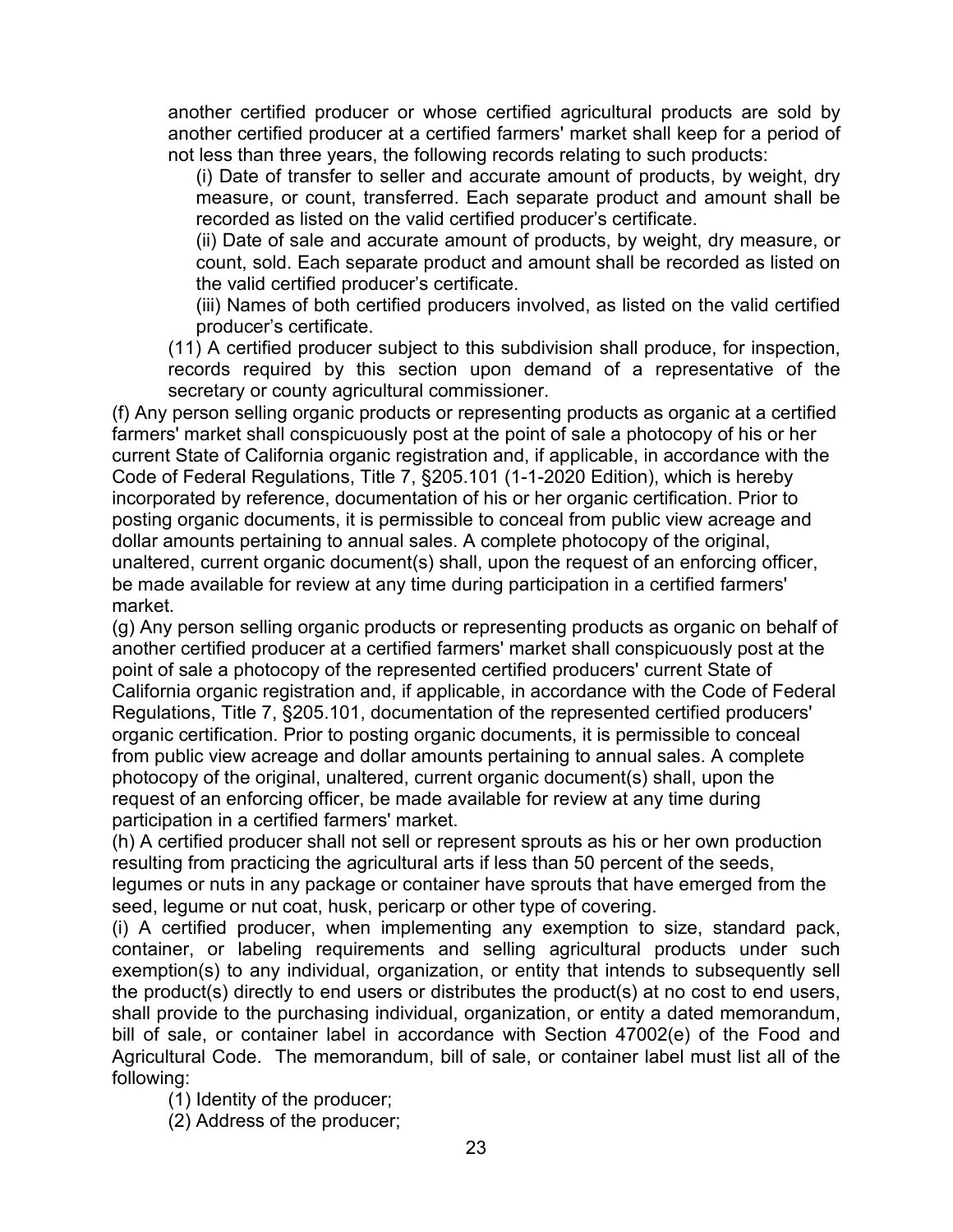- (3) Identity of the product purchased;
- (4) Quantity of the product purchased; and
- (5) Date transaction occurred.

(j) A certified producer shall not fail to provide the memorandum, bill of sale, or a container label so described and under the circumstances set forth in subsection (i) of this section and shall, under any circumstances, issue a memorandum, bill of sale, or a container label, as described in regard to any sale of a single agricultural commodity in excess of twenty-five pounds net weight to any individual consumer or end user.

(k) Every person selling certifiable agricultural products within a certified farmers' market shall, at the point of sale:

- (1) Conspicuously post their valid certified producer's certificate; and
- (2) Conspicuously post a legible sign or banner that states:

(i) The name of the farm or ranch, as listed on the valid certified producer's certificate and "doing business as" name ("dba") (if applicable), as listed on the valid certified producer's certificate; and

(ii) The production county where the products being offered for sale were produced; and

(iii) A statement of "We Grow What We Sell" or a similar phrase.

(l) A seller of processed agricultural products shall state in a clear manner by package label, container label, or bulk sales signage that they consist only, with the exception of incidental flavorings and necessary preservatives, of agricultural products grown or raised by the farm or ranch selling them, the farm or ranch name, and the city where the farm or ranch is located. In addition, every processed product shall identify on a package label, container label, or on bulk sales signage the registration number or other identity reference of the facility where the food was processed, or another required labeling statement or information, in accordance with Sections 110460, 114365, and 114365.2 of the Health and Safety Code, or, in the case of meat or poultry products, the identity of the facility where the meat or poultry products were cut and wrapped, in accordance with the applicable United States Department of Agriculture or State of California inspection standards, or, in the case of dairy products, the identity of the facility where the dairy products were manufactured or processed. He or she shall have a copy of the above required documentation in his or her possession at the point of sale, and shall make this documentation available upon request of an enforcing officer. The quantities of certifiable agricultural product processed and sold shall not exceed the quantities listed on the seller's Certified Producer's Certificate.

Additionally, the included ingredients not of own production, as defined in subsection 1392.2(w), other than sugar and water, must be the last items on the label required by the Food and Drug Administration (i.e. where the ingredients are listed in descending order of quantity.)

(m) Within 48 hours of the conclusion of each market day, each certified producer or the authorized representative of the certified producer participating in the sale of agricultural products at a certified farmers' market shall provide the market operator an itemized list of all products sold at the certified farmers' market.

(1) The product list shall state the name of the certified producer, as listed on the valid certified producer's certificate, certified producer's certificate number, market name, date of market, the commodity, variety/type, and quantity of each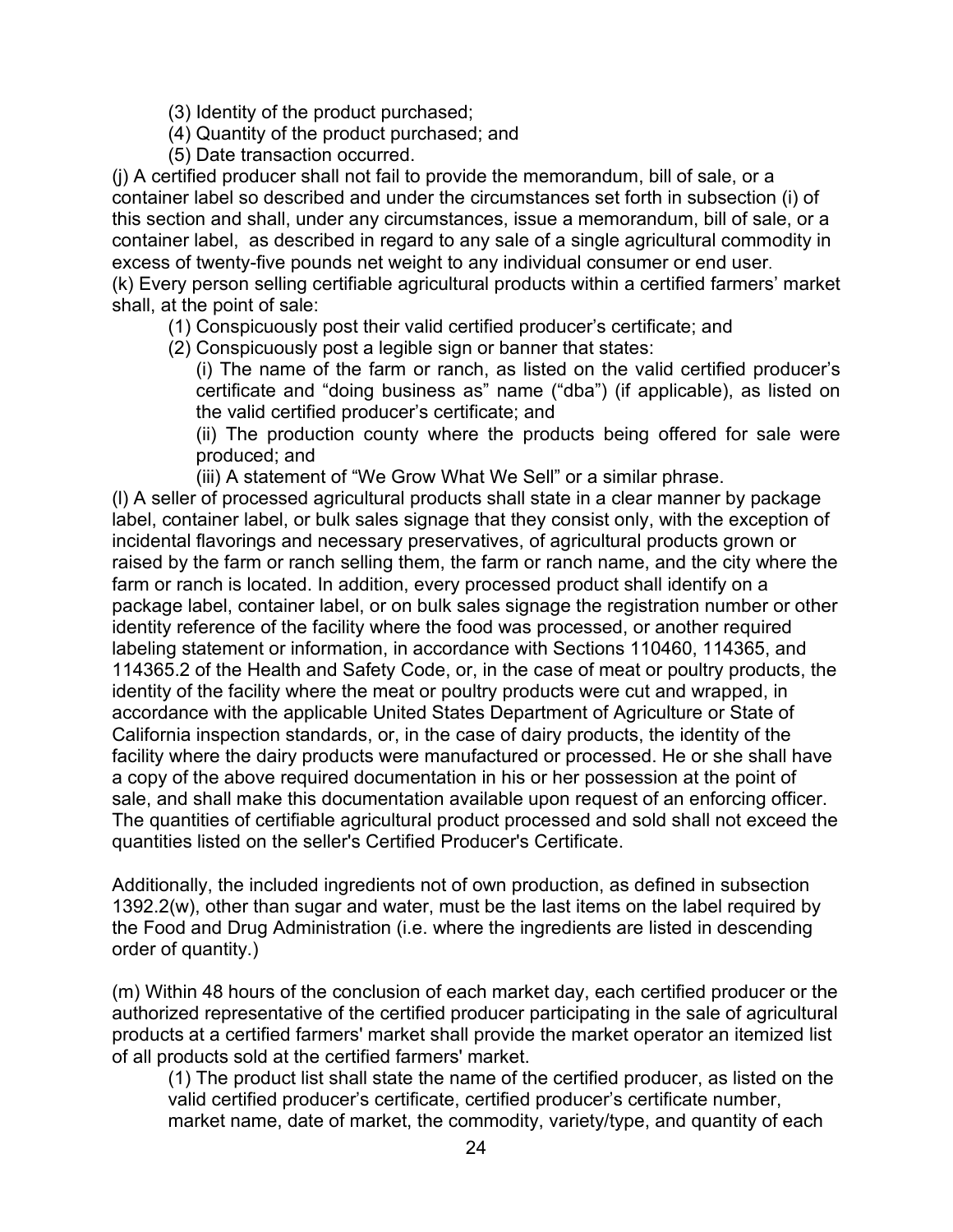product sold at the market, including all processed agricultural products. For certifiable products, the commodity, variety/type, and quantity of each product sold must be listed in the same unit of measure or count as it appears on the valid certified producer's certificate.

(n) The secretary or a county agricultural commissioner may deny the issuance of a certificate to any certified producer or market operator who is determined to be delinquent in the payment of fees or penalties required under Chapter 10.5 of Division 17 of the Food and Agricultural Code or this article.

Note: Authority cited: Sections 407, 42682, 47000, 47001, 47002, 47003, 47004 and 47005, Food and Agricultural Code. Reference: Sections 861, 47000, 47002, 47003, 47004, 47005 and 47022, Food and Agricultural Code.

## **Section 1392.4.1 Administrative Civil Penalties for Direct Marketing**

**HISTORY** 

1. Repealer filed 5-5-20; ; operative 5-5-20 pursuant to Government Code section 11346.2(d) (Register 2019, No. 49-Z).

## **Section 1392.5. Producer Certification Procedures.**

(a) A producer may become certified by applying to the county agricultural commissioner of the county where the producer's farm is located. Upon approval of a certified producer's certificate, issued by the county agricultural commissioner of the county where the producer's farm is located, a producer automatically becomes registered with the California Department of Food and Agriculture. A producer who farms in more than one county must be certified in each county where he/she produces certifiable agricultural products for sale at a certified farmers' market, or an outlet or location.

(1) Any revocation or suspension of a certified producer's certificate by the county agricultural commissioner or secretary, pursuant to Food and Agricultural Code section 47025, shall cause the concurrent revocation or suspension of the certified producer's registration with the California Department of Food and Agriculture.

(2) Certified producers shall notify the county agricultural commissioner within 30 days of any change of business address to update their certified producer's certificate.

(3) Certified producers shall provide the county agricultural commissioner with a list of all authorized representatives who are authorized to sell on their behalf.

(b) The certificate and application shall be on a form authorized by the secretary. Upon certification, the certified producer and all authorized representatives of the certified producer selling on behalf of the certified producer shall comply with the terms of this article, and the form must include the following:

(1) Producer name; farm or ranch name; dba (if applicable); business address, including city, zip code; phone number; e-mail address (if applicable); and fax number (if applicable);

(2) All production sites, including total acreage per production site, and storage locations;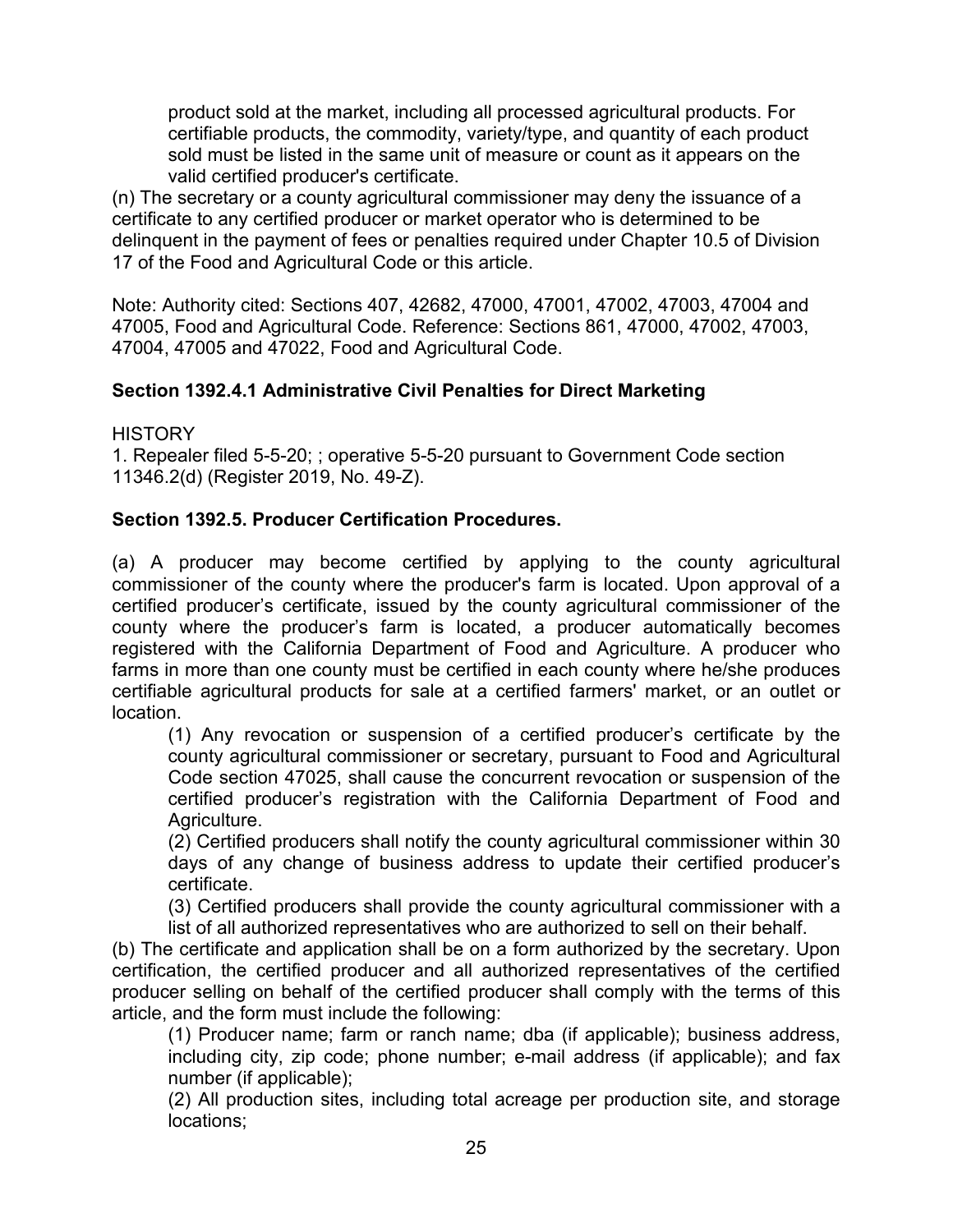(3) All commodities in alphabetical order by common name and identified by variety/type, if known;

(4) Estimated amount/unit grown per commodity; estimated production per commodity; harvest season; season altering devices (if applicable) and months in storage (if applicable); and

(5) Authorized counties where commodities may be sold; certified producers the certificate holder may sell for; certified producers authorized to sell the certificate holder's commodities; the certificate number; and date declared.

(c) Any producer shall provide, upon request by an enforcing officer or market manager, certificates, documentation, information, or any other identification that may be

reasonably required to show that the conditions of this article are being met.

(d) The county agricultural commissioner, upon the review of a producer's application, and determination that the applicant meets the requirements of a certified producer, shall issue only one original certificate, which bears the signatures of the agricultural commissioner and the certified producer, and the name of each destination county where the certified producer will be selling. The original certificate shall be maintained in the issuing county agricultural commissioner's office.

(e) The county agricultural commissioner shall perform at least one on-site inspection of each property listed on each new producer's initial application, prior to issuing the certified producer's certificate.

(f) The county agricultural commissioner shall issue an embossed photocopy of the original certified producer's certificate or a photocopy of the original certified producer's certificate with the county seal affixed to it to the certified producer, which will serve as the valid certified producer's certificate. Certified producers who intend to sell at more than one certified farmers' market must obtain the necessary number of valid photocopies of the original certificate from the issuing county to comply with the provisions of this article.

(g) A certified producer's certificate shall be valid for up to 12 months from the date of issue.

(h) The issuing county agricultural commissioner shall send a photocopy of the original certificate to each destination county listed on the certified producer's certificate and to the California Department of Food and Agriculture.

(1) The issuing county agricultural commissioner shall provide each destination county and the California Department of Food and Agriculture with the updated business address when reported by the certificate holder, within 10 business days.

Note: Authority cited: Sections 14, 407, 42681, 42682, 42684, 47001, 47002, 47003 and 47020, Food and Agricultural Code. Reference: Sections 42941, 47000 and 47000.5, Food and Agricultural Code.

## **Section 1392.6. Certification Requirements of a Certified Farmers' Market.**

(a) A county agricultural commissioner may issue a certified farmers' market certificate, which specifies a location where agricultural products may be sold or offered for sale. Upon approval of a certified farmers' market certificate, issued by the county agricultural commissioner, of the county where the certified farmers' market is located, a certified farmers' market automatically becomes registered with the California Department of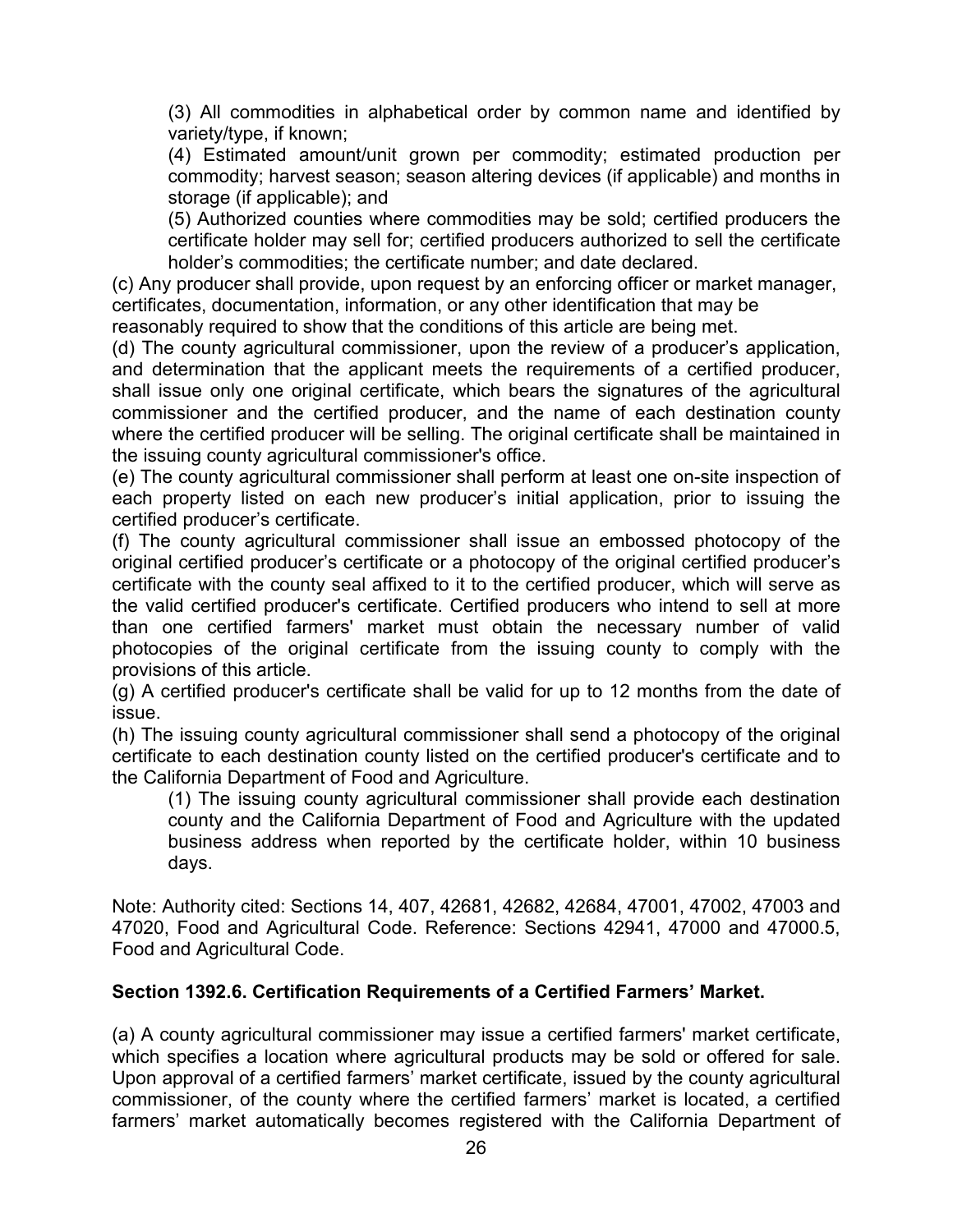Food and Agriculture. The certificate shall indicate that the marketplace is a certified farmers' market.

(1) The issuing county agricultural commissioner shall send a photocopy of the original certified farmers' market certificate to the California Department of Food and Agriculture.

(i) The issuing county agricultural commissioner shall provide the California Department of Food and Agriculture with the updated mailing address when reported by the certificate holder, within 10 business days.

(2) Any revocation or suspension of a certified farmers' market certificate by the county agricultural commissioner or secretary, pursuant to Food and Agricultural Code section 47025, shall cause the concurrent revocation or suspension of the certified farmers' market registration with the California Department of Food and Agriculture.

(3) Market operators shall notify the county agricultural commissioner within 30 days of any change of mailing address to update their certificate.

(b) The signed application/certificate shall be made by the proposed operator(s) of a certified farmers' market on a form authorized by the secretary. Upon certification, the applicant agrees to comply with all terms of this article, and the form must include the following:

(1) The name of the market operator, operator mailing address, phone number, fax number (if applicable), website address (if applicable), physical address, and email address (if applicable);

(2) The market name, market mailing address, phone number, fax number (if applicable), email address (if applicable), and the name of the market manager;

(3) The market location; including city, county, and cross streets; months of operation; days of operation; hours of operation; and the estimated number of vendors per market day;

(4) Applicant's printed name, designation of whether the person filling out the form is the applicant or the applicant's authorized representative, signature, and date;

(5) A map that clearly locates and identifies the defined marketing area where only agricultural products may be sold; and

(6) Documentation of qualification to operate a certified farmers' market as defined in the California Code of Regulations Section 1392.2(a).

(c) The county agricultural commissioner shall not issue a certificate for a certified farmers' market when notified that a permit for the operation of such market has been denied by an agency of local government.

(d) The secretary or a county agricultural commissioner may deny a certificate to any market operator who is determined to be delinquent in the payment of fees or penalties required under Chapter 10.5 of Division 17 of the Food and Agricultural Code or this article.

(e) A certified farmers' market certificate shall be valid for 12 months from the date of issue, and only during the specified months of operation, day of the week and hours of operation listed on the certificate.

(f) If the governing body of a certified farmers' market or the market operator promulgates market rules, the rules shall specify procedural criteria pertaining to:

(1) Admission of producers to the market(s).

(2) Admission of agricultural products to the market(s).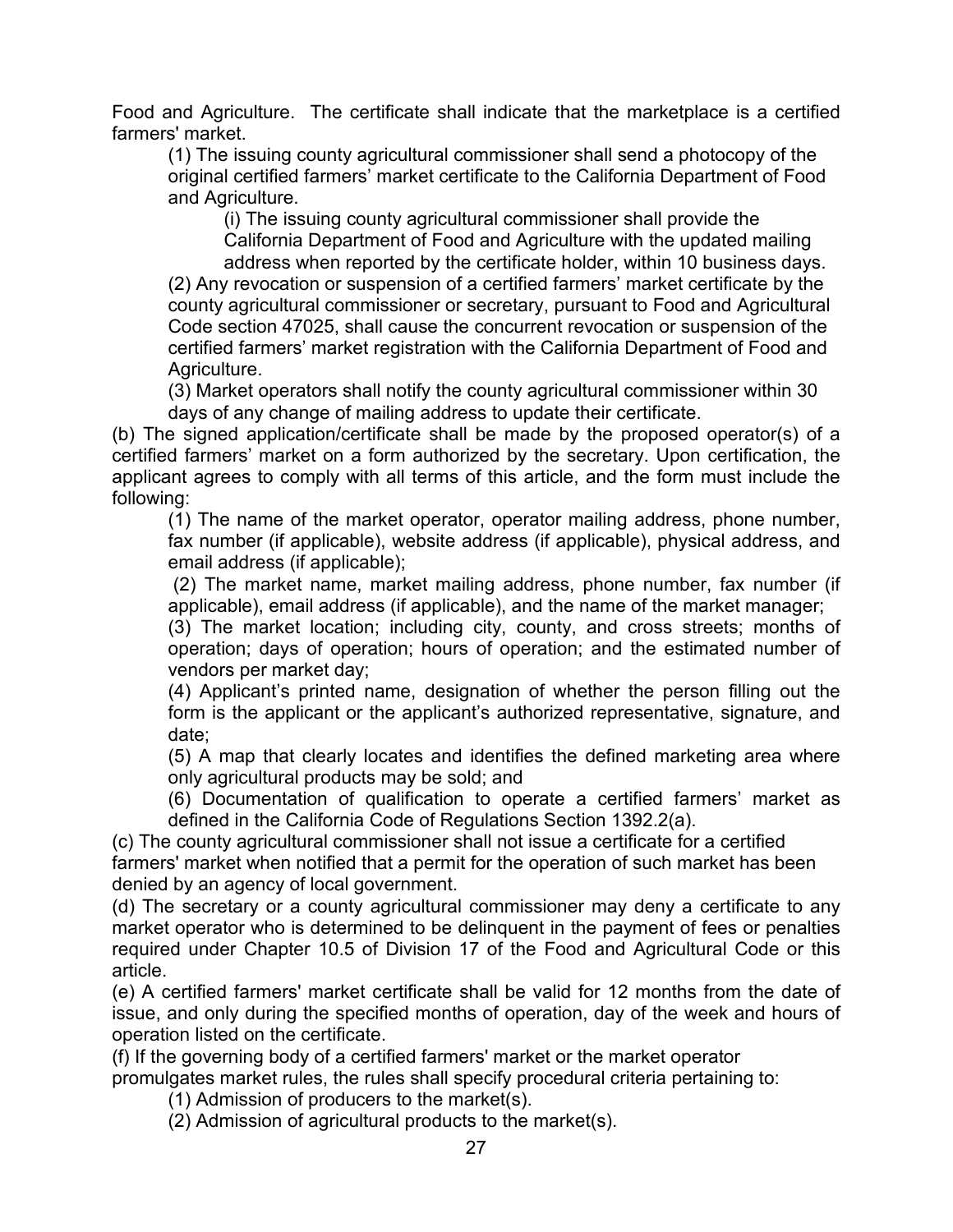(3) Imposition of a fine or suspension or expulsion of producer(s) from the market(s).

(4) Allowance of a certified producer selling on behalf of another certified producer as provided in subsection 1392.4(e).

(5) A clause, which states that the governing body or the market operator shall implement and enforce all rules pertaining to the operation of a certified farmers' market in a fair and equitable manner.

(6) Procedures for taking action(s) shall include:

(i) Written notice to the vendor of the alleged violation(s) by setting forth the factual basis of the proposed penalty;

- (ii) Market appeal procedure which specifies;
	- (A) A reasonable time period to request an appeal;
	- (B) If an appeal is requested, an opportunity to dispute the alleged
	- violation(s) and/or the proposed penalty; and
	- (C) A short, written statement of the decision.

Note: Authority cited: Sections 14, 407, 42681, 42682, 42684, 47000, 47002, 47003, 47004, 47020 and 47025, Food and Agricultural Code. Reference: Section 42941, Food and Agricultural Code.

### **Section 1392.7. Certificates Issued.**

1. Repealer filed 5-5-20; operative 5-5-20 pursuant to Government Code section 11346.2(d) (Register 2019, No. 49-Z).

### **Section 1392.8. Fees.**

The county agricultural commissioner may charge a fee for inspection and issuing, modifying, verifying, or renewing any certificate, including valid photocopies, as authorized by the board of supervisors of that county.

Note: Authority cited: Sections 14, 407, 42681, 42682, 42684, 47020 and 47021, Food and Agricultural Code. Reference: Sections 42941, 47000 and 47001, Food and Agricultural Code.

## **§ 1392.8.1. Certified Farmers' Market Fees.**

(a) Every operator of every certified farmers' market shall remit to the California Department of Food and Agriculture two dollars (\$2) for each vendor participating and selling goods under the authority and management of the certified farmers' market operator on each market day for the entire previous quarter. This includes each vendor participating and selling goods at the market operator's certified farmers' market or a separate sales activity that is concurrently operated, adjacent to, or contiguous, to the certified farmers' market, which is under the control of the market operator, the authorized representative of the market operator, or an individual or entity that is empowered by the market operator.

- (1) Goods shall include tangible, material products.
	- (i) Distribution of materials with no monetary exchange shall not be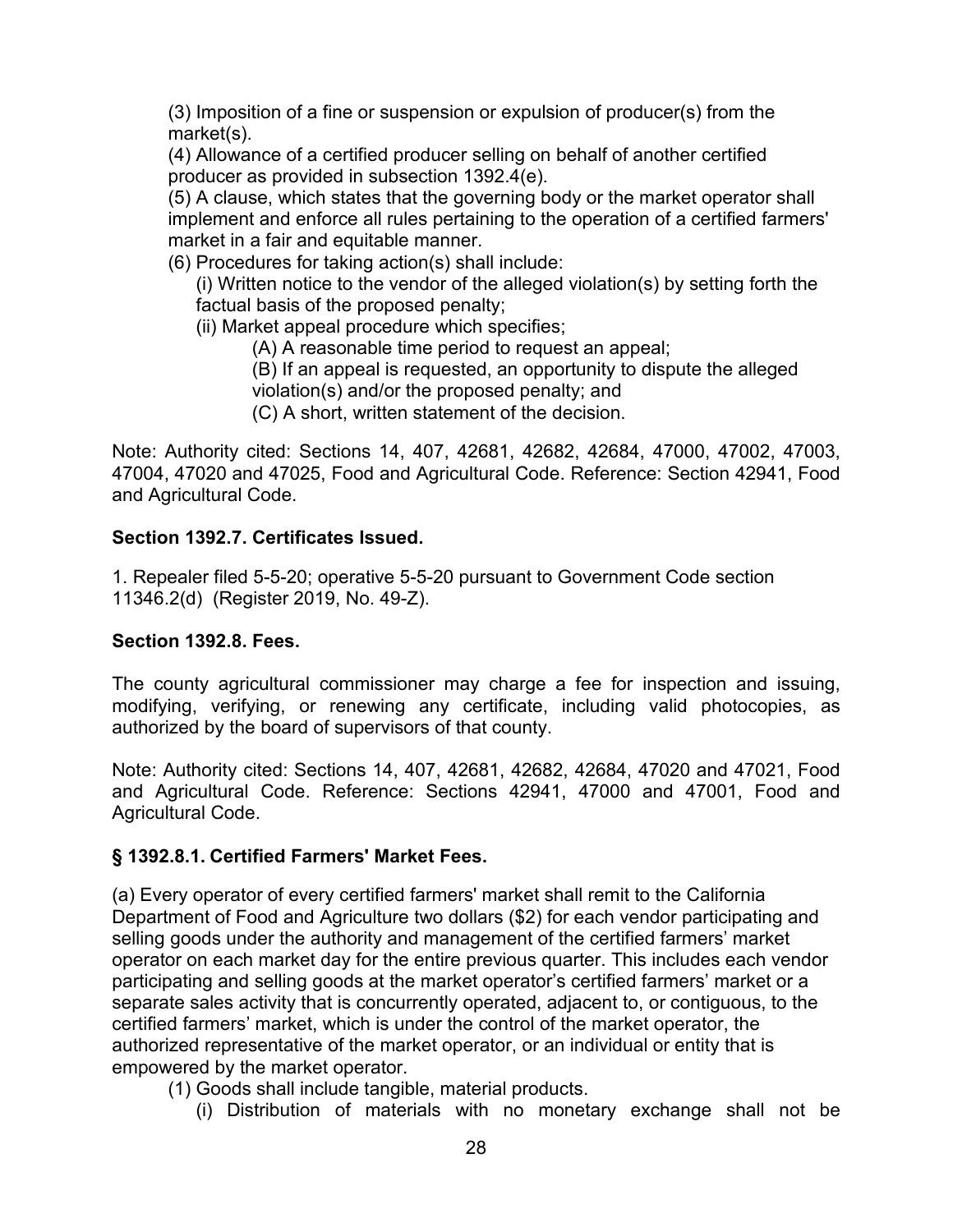considered goods for purposes of this article.

(2) The fee shall be submitted within 30 days after the end of each quarter, and shall be submitted with a form authorized by the secretary, and must contain the following information:

(i) Name of market operator, as listed on the certified farmers' market certificate;

(ii) Market certificate number, as listed on the certified famers' market certificate;

(iii) Name and address of the market, as listed on the certified farmers' market certificate;

(iv) Name of market manager, as listed on the certified farmers' market certificate;

(v) Market day(s) and hours of operation, as listed on the certified farmers' market certificate;

(vi) Quarterly period for which the report is submitted;

(vii) A list of each participating certified producer, their certified producer's certificate number and issuing county, the dates the certified producer participated in the market for the quarter, and the total number of days that the certified producer participated for the entire quarter; a list of each participating producer offering for sale non-certifiable agricultural products, the products being sold, the dates the producer participated in the market for the quarter, and the total number of days that the producer participated for the entire quarter; and the total number of non-agricultural vendors that participated, per market day, for the entire quarter;

(viii) Amount of fees submitted; and

(ix) Signature of market operator or the authorized representative of the market operator.

(b) Any operator who fails to pay the required fee within thirty (30) days after the end of the quarter in which it is due shall pay interest at the rate of one and one half (1 1/2) percent per month on the entire unpaid balance including any late penalty fees that may apply, until payment is received in full.

(c) In addition to monthly interest charges referenced in Section 1392.8.1(b), any operator who fails to pay the required fee within sixty (60) days after the end of the quarter in which it is due, shall pay a late penalty fee of one hundred dollars (\$100), and an additional one hundred dollars (\$100) for every thirty (30) days thereafter, until payment is received in full or the certificate expires.

Note: Authority cited: Sections 407, 47000, 47001, 47003, 47011 and 47021, Food and Agricultural Code. Reference: Sections 47002, 47003, 47004, 47011 and 47021, Food and Agricultural Code.

### **Section 1392.9. Direct Marketing, Compliance Requirements for the Operator of a Certified Farmers' Market.**

(a) The operator of a certified farmers' market shall ensure that each person participating in the sale of agricultural products in the defined marketing area where only agricultural products may be sold:

(1) Is a producer, a certified producer, or an authorized representative of the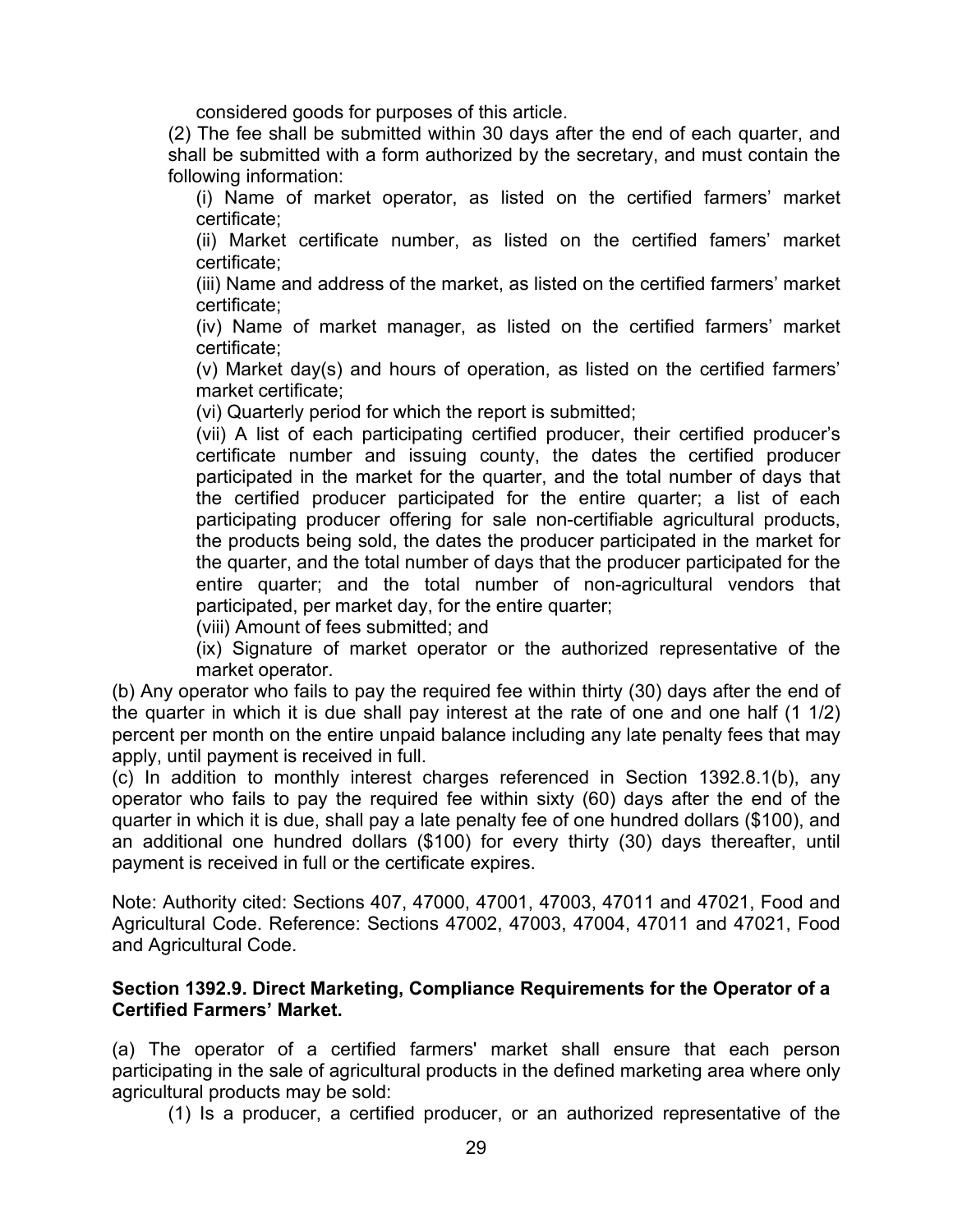certified producer.

(2) Sells only certified and noncertifiable agricultural products.

(3) Has in his or her possession, in the case of certifiable agricultural products, a valid certificate that is posted at the point of sale.

(4) Has each certifiable agricultural product in his or her possession listed on the certified producer's current, valid certificate.

(5) When selling noncertifiable agricultural products, sells only those products produced in accordance with subsection 1392.4.

(6) When a certified producer is representing another certified producer, sells in accordance with subsection 1392.4(e).

(7) Issues dated memorandum(s), bill(s) of sale, or a container label(s) in compliance with subsections 1392.4 (i) and (j).

(8) Is in compliance with applicable signage requirements under subsection 1392.4 (k).

(b) The operator of a certified farmers' market shall obtain from each certified producer or the authorized representative of the certified producer participating in the sale of agricultural products, in the defined marketing area where only agricultural products may be sold, an itemized list of all products sold, per subsection 1392.4(m), within 48 hours of the conclusion of each market day.

(1) The market operator shall keep the list of products sold for a minimum of eighteen months.

(2) Upon the request of an enforcing officer, the market operator shall, within 72 hours, submit the itemized product list for inspection.

(c) No person shall operate a certified farmers' market unless he or she has in his or her possession a current, valid certified farmers' market certificate issued by the county agricultural commissioner for that market.

(d) The operator of a certified farmers' market shall, upon the request of an enforcement officer, provide for review his or her current, valid certified farmers' market certificate at any time during the operation of a certified farmers' market.

Note: Authority cited: Sections 407, 47000, 47002, 47003, 47004 and 47005, Food and Agricultural Code. Reference: Sections 47000, 47002, 47003, 47004, 47005 and 47022, Food and Agricultural Code.

### **Section 1392.9.1 Direct Marketing. Requirements for Partnerships, Sharecropping Agreements, and Similar Contractual Agreements.**

(a) Every person or entity that enters into a partnership as defined in Section 1392.2(u), sharecropping, or similar contractual agreement with another person(s) or entity and that applies for a certified producer's certificate under such agreement shall provide the issuing county agricultural commissioner, at the time of application, with proof of partnership as defined in the United States and California Tax Codes, or the Partnership's Federal Tax Identification Number and a copy of their current written agreement, which must be entered into prior to the commencement of agricultural production, and shall contain the following:

(1) A clear, concise and accurate description of the property to be farmed. The description shall include the present use of the property, the dimensions, and the location of the property; and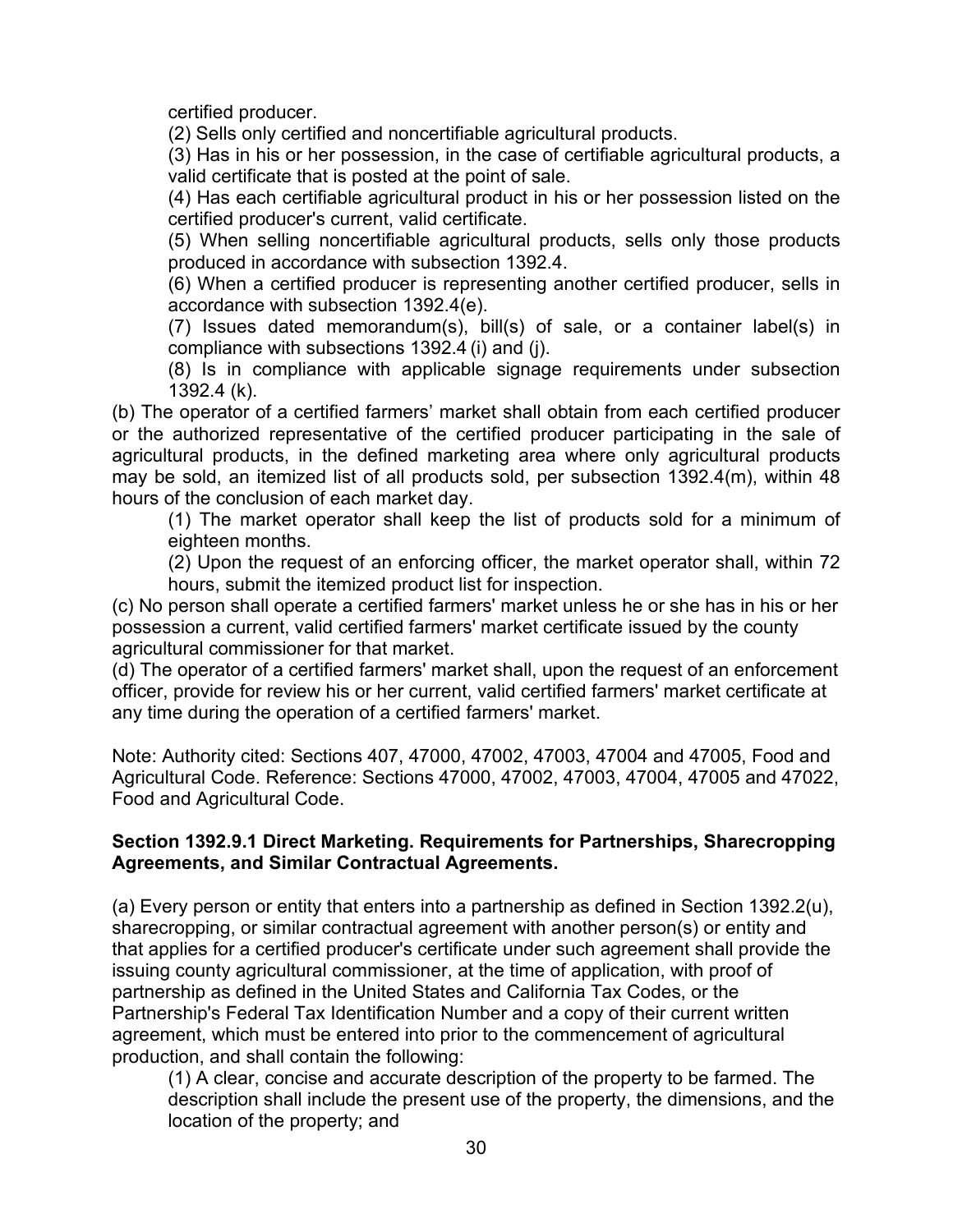(2) Partners shall demonstrate equitable risk by submitting a description of each party's financial and material resource input, which shall include the degree of involvement each party has in agricultural production; and

(3) The date of the agreement and the signatures of all parties involved; and

(4) A guarantee of the signatures on the agreement by a notary public executed at the time of signing by all parties, and the notarized signatures on the agreement of all parties executing the agreement.

(5) A statement of verification that the property or properties to be farmed by the partnership or producers cooperating under a similar contractual agreement are under the exclusive control of the partnership as a separate entity from its individual members.

(b) Notwithstanding the above, an enforcing officer representing the Department or agricultural commissioner may request such additional documentation as is reasonably necessary to show that the conditions of this article are being met.

(c) To qualify for a certified producer's certificate, all parties listed on the certificate shall:

(1) Have entered into the agreement prior to planting of annual and biannual crops; and

(2) Have entered into the agreement prior to or within 30 days after preparing perennial field crops for the subsequent cropping pattern (e.g., prior to the fern stage of asparagus or prior to cut back of artichokes); and

(3) Have entered into the agreement prior to bloom of tree and vine crops; and

(4) Be engaged in agricultural production upon the land which is the subject of the agreement.

(d) Any change in the terms of this agreement shall invalidate a certified producer's certificate issued under such terms. Any such change shall be reported immediately and all valid photocopies of certificates issued to the partnership shall be surrendered to the issuing county agricultural commissioner.

Note: Authority cited: Sections 407, 42682, 47000, 47001, 47002, 47003 and 47004, Food and Agricultural Code. Reference: Sections 42941, 47000, 47001 and 47003, Food and Agricultural Code.

## **Section 1392.9.2. Direct Marketing. Requirements for Farm Leases.**

(a) Every person or entity who enters into a farm lease with another person(s) or entity and who applies for a certified producer's certificate under such agreement shall provide the issuing county agricultural commissioner, at the time of application, with a copy of the current written lease agreement, which must be entered into prior to the commencement of agricultural production, and shall contain the following:

(1) A clear and concise accurate description of the leased property. The description shall include the present use of the property, the dimensions of the leased property and the location; and

(2) The purchase price (cost) of the lease; and

(3) The date of the agreement and the signatures of all parties involved; and

(4) A guarantee of the signatures on the agreement by a notary public executed at the time of signing by all parties, and the notarized signatures on the agreement of all executing the agreement.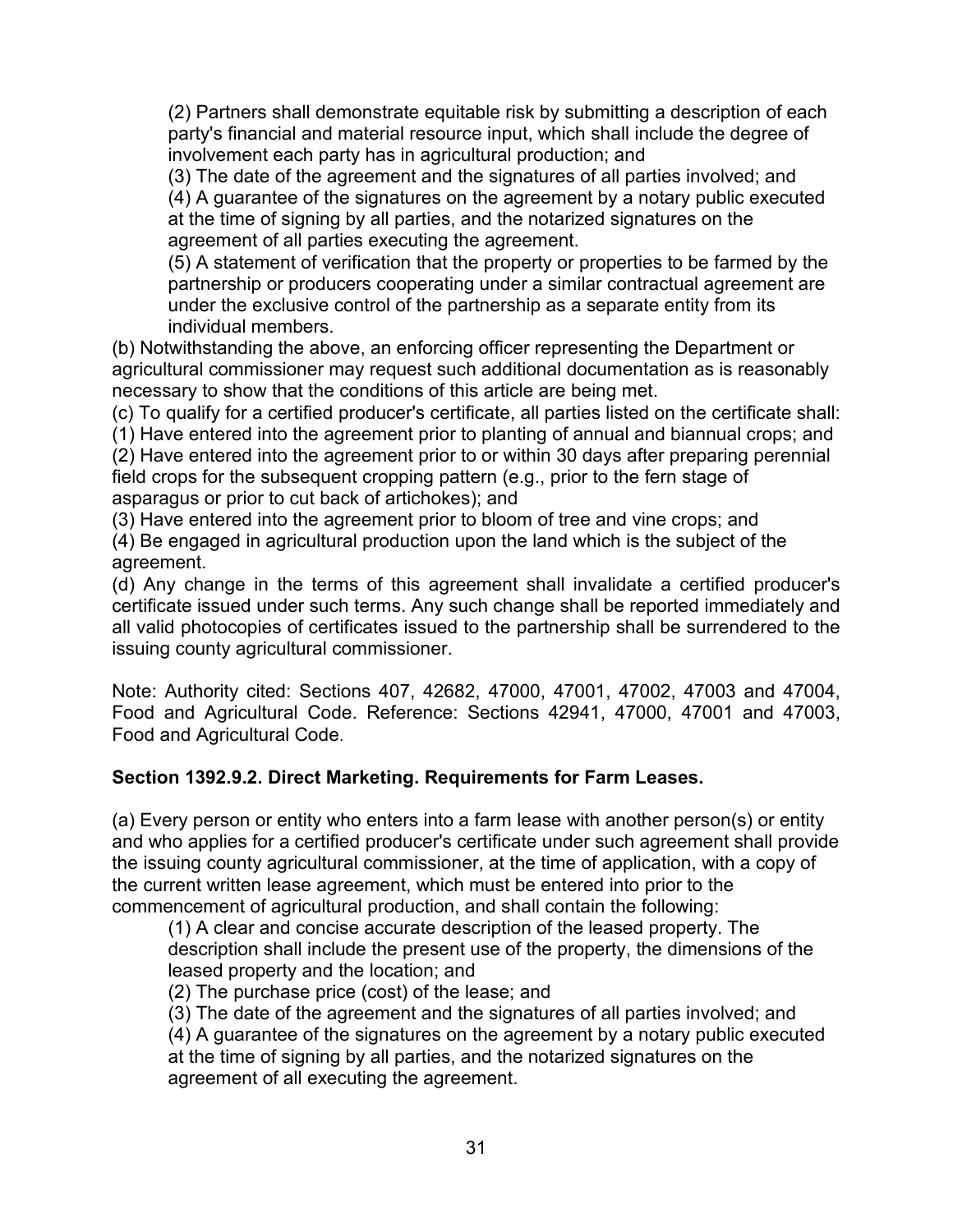(b) Notwithstanding the above, an enforcing officer representing the Department or agricultural commissioner may request such additional documentation as is reasonably necessary to show that the conditions of this article are being met.

(c) To qualify for a certified producer's certificate, the person applying for the certificate shall:

(1) Assume all financial risks associated with producing agricultural products; and

(2) Enter into the agreement prior to planting of annual and biannual crops; and

(3) Enter into the agreement prior to or within 30 days after preparing perennial field crops for the subsequent cropping pattern (e.g., prior to the fern stage of asparagus or price to cut back of artichokes), and

(4) Enter into the agreement prior to bloom of tree and vine crops, and

(5) Perform agricultural production upon the land which is the subject of the agreement.

(d) Any change in the terms of this agreement shall invalidate a certified producer's certificate issued under such terms. Any such change shall be reported immediately and all valid photocopies of certificates shall be surrendered to the issuing county agricultural commissioner.

Note: Authority cited: Sections 407, 42682, 47000, 47002, 47003 and 47004, Food and Agricultural Code. Reference: Section 42941, Food and Agricultural Code.

### **Section 1392.10. Administrative Civil Penalties for Direct Marketing.**

When taking enforcement action pursuant to Section 47025 of the California Food and Agricultural Code, the secretary and county agricultural commissioners shall use the provisions of this section to determine the violation class and amount of the penalty and/or the length of the suspension. Repeat violations of the same code section, that occurred within a two-year period from the date of the last violation which resulted in a penalty, shall be escalated to the next violation class.

(a) For the purposes of this article, violation classes are designated as "Serious," "Moderate," and "Minor" using the following definitions:

(1) "Serious". For the purposes of this article, serious violations are repeat or intentional violations. Intentional violations are those which preclude or interfere with enforcement, or cause false, misleading or deceptive business practices. Serious violations include but are not limited to: all repeated moderate violations of the same code section that occurred within a two-year period from the date of the last violation which resulted in a penalty; selling agricultural products not of own production in the defined marketing area where only agricultural products may be sold; falsifying or altering documents or making false statements; refusing inspection by an enforcing officer; buying and reselling agricultural products between certified producers or producers of noncertifiable agricultural products; operating without a valid certificate; and failure to submit quarterly forms and fees to the California Department of Food and Agriculture.

(i) Serious violations are punishable by an administrative civil penalty of not less than four hundred and one dollars (\$401) and up to a maximum of one thousand dollars (\$1,000) per violation.

(ii) Serious violations are punishable by suspension of certification for a period of not less than six months and not more than 18 months per action.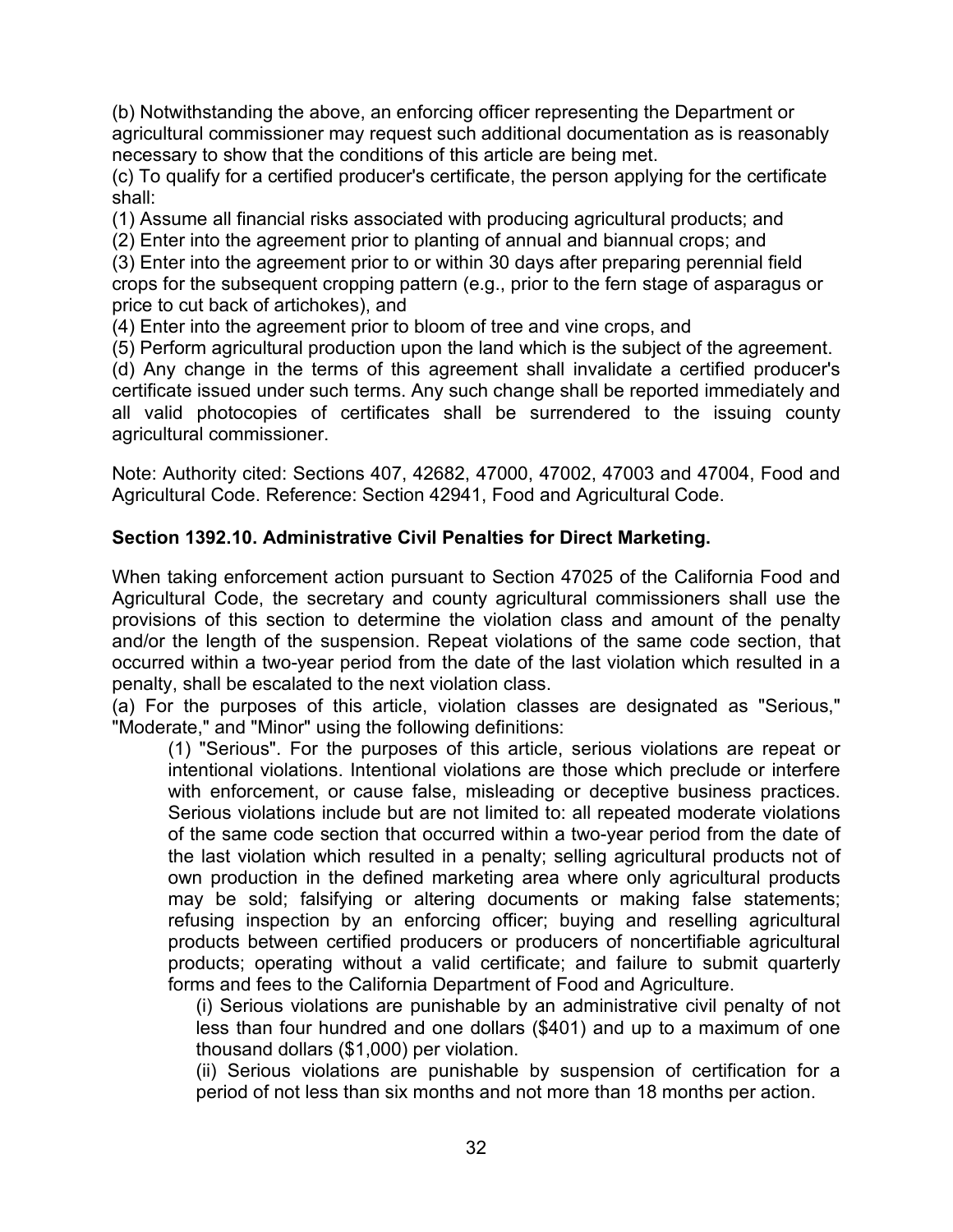(2) "Moderate". For the purposes of this article, moderate violations are repeat violations or those which undermine enforcement. Moderate violations include but are not limited to: all repeated minor violations of the same code section that occurred within a two-year period from the date of the last violation which resulted in a penalty; deceptively packing products; mislabeling products; selling nonagricultural products in the defined marketing area where only agricultural products may be sold; using an unapproved scale; failure to meet certification requirements when certified producers are selling on each other's behalf, failure to provide memorandums; and failure to report changes in address, leases, or partnerships to county agricultural commissioner.

(i) Moderate violations are punishable by an administrative civil penalty of not less than one hundred and fifty-one dollars (\$151) and up to a maximum of four hundred dollars (\$400) per violation.

(3) "Minor". For the purposes of this article, minor violations have minimal adverse effects on the public or equitable competition in the marketplace. Minor violations include but are not limited to: transporting, packing, or selling products that do not meet maturity, quality, or labeling standards, selling an agricultural product combined with a nonagricultural product which materially increases the price of the product in the defined marketing area where only agricultural products may be sold; selling certifiable agricultural products not listed on the certificate, failure to conspicuously post or have in possession the required certificate/registration/signage; and market rules not in compliance, failure to complete product list requirements, and failure to meet market sales and record keeping requirements when certified producers are selling on each other's behalf.

(i) Minor violations are punishable by an administrative civil penalty of not less than fifty dollars (\$50) and up to a maximum of one hundred and fifty dollars (\$150) per violation.

(b) Tables A and B provide the level of severity of an initial violation and the corresponding penalty range for "serious," "moderate," and "minor" violation classes. The Description of Violation column in Tables A and B are an abbreviated description of the corresponding section in the California Food and Agricultural Code, Division 17. Fruit, Nut and Vegetable Standards; and Title 3, Article 6.5. Direct Marketing, California Code of Regulations.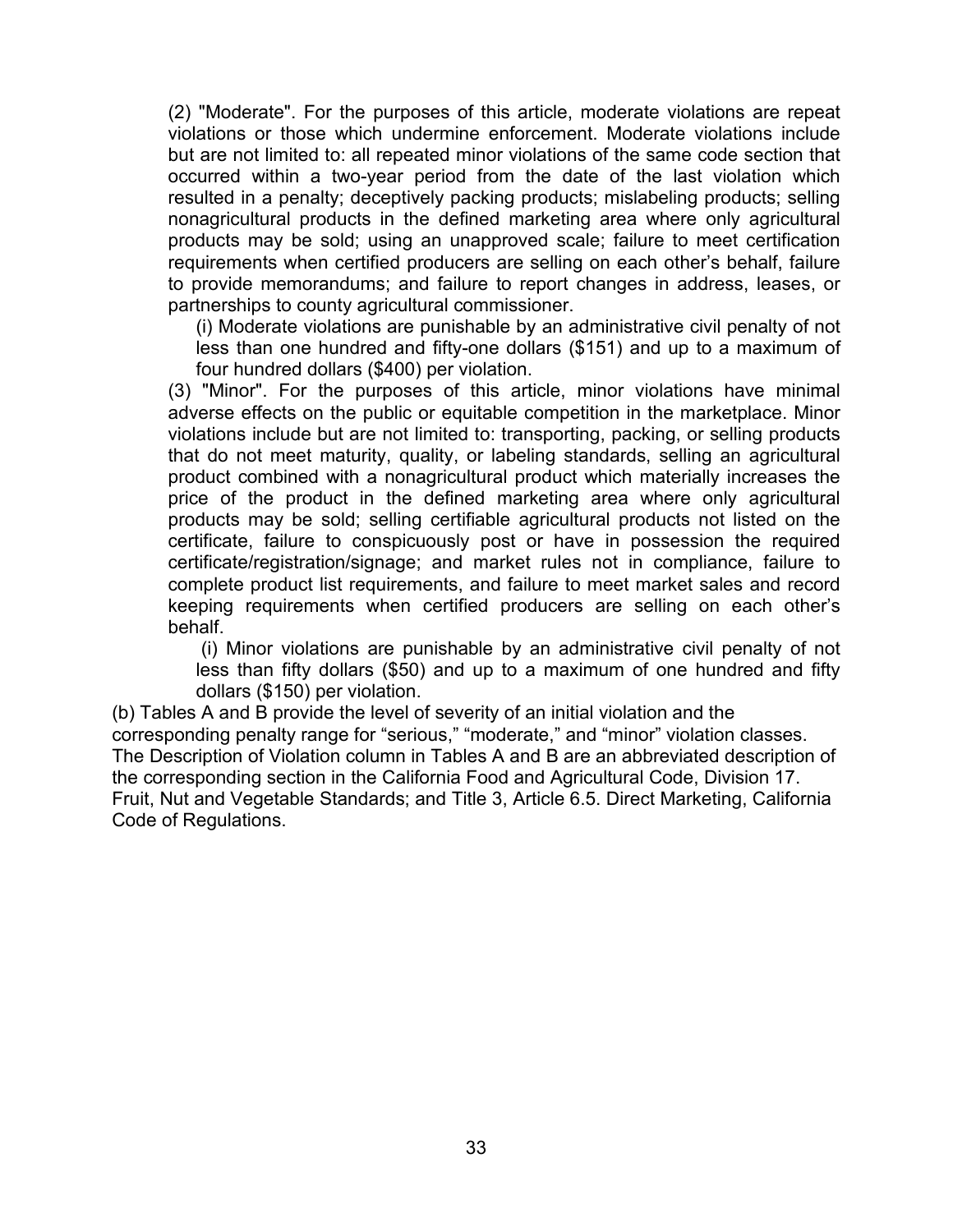# **Table A (Certified Producers)**

For additional information regarding assessing administrative civil penalties,

refer to section 1392.10

| <b>FAC Code</b><br><b>Section</b> | <b>CCR Code</b><br><b>Section</b> | <b>Description of Violation</b>                                                                                                                                                                         | <b>Minor</b><br><b>Violation</b><br><b>Class</b> | <b>Moderate</b><br><b>Violation</b><br><b>Class</b> | <b>Serious</b><br><b>Violation</b><br><b>Class</b> | Penalty/<br><b>Suspension</b>                                 |
|-----------------------------------|-----------------------------------|---------------------------------------------------------------------------------------------------------------------------------------------------------------------------------------------------------|--------------------------------------------------|-----------------------------------------------------|----------------------------------------------------|---------------------------------------------------------------|
| 1. FAC §47002                     |                                   | Transport, pack, or sell<br>products that do not meet<br>maturity or quality<br>standards; or closed<br>consumer container<br>requirements (IRQ)                                                        | X                                                |                                                     |                                                    | $$50 - $150$<br>penalty                                       |
| 2. FAC §47022                     |                                   | Prepare, pack, place,<br>deliver for shipment,<br>load, ship, transport or<br>sell any products that do<br>not conform to the<br>provisions of this chapter<br>or the regulations<br>adopted thereunder | X                                                |                                                     |                                                    | $$50 - $150$<br>penalty                                       |
| 3. FAC §47022.1                   |                                   | Deceptively prepare,<br>pack, place, deliver for<br>shipment, load, ship,<br>transport or sell any<br>products                                                                                          |                                                  | X                                                   |                                                    | $$151 - $400$<br>penalty                                      |
| 4. FAC §47022.2                   |                                   | Mislabeling products;<br>false/misleading<br>statements on products                                                                                                                                     |                                                  | X                                                   |                                                    | $$151 - $400$<br>penalty                                      |
| 5. FAC §47022.3                   |                                   | Falsify documents or<br>make false statements<br>regarding size, maturity,<br>condition, or quality of<br>products offered for sale                                                                     |                                                  |                                                     | X                                                  | $$401 - $1,000$<br>penalty and 6 -<br>18 months<br>suspension |
| 6. FAC §47022.4                   |                                   | Unlawfully removing<br>warning tag/notice from<br>product/container affixed<br>by enforcing officer                                                                                                     |                                                  |                                                     | X                                                  | $$401 - $1,000$<br>penalty and 6 -<br>18 months<br>suspension |
| 7. FAC §47022.5                   |                                   | Refusing to submit any<br>container/load/products<br>for inspection or refuse to<br>stop any vehicle for<br>inspection                                                                                  |                                                  |                                                     | X                                                  | $$401 - $1,000$<br>penalty and 6 -<br>18 months<br>suspension |
| 8. FAC §47022.6                   |                                   | Refusing to allow<br>inspection of property<br>used in<br>sales/storage/production<br>of agricultural products                                                                                          |                                                  |                                                     | X                                                  | $$401 - $1,000$<br>penalty and 6 -<br>18 months<br>suspension |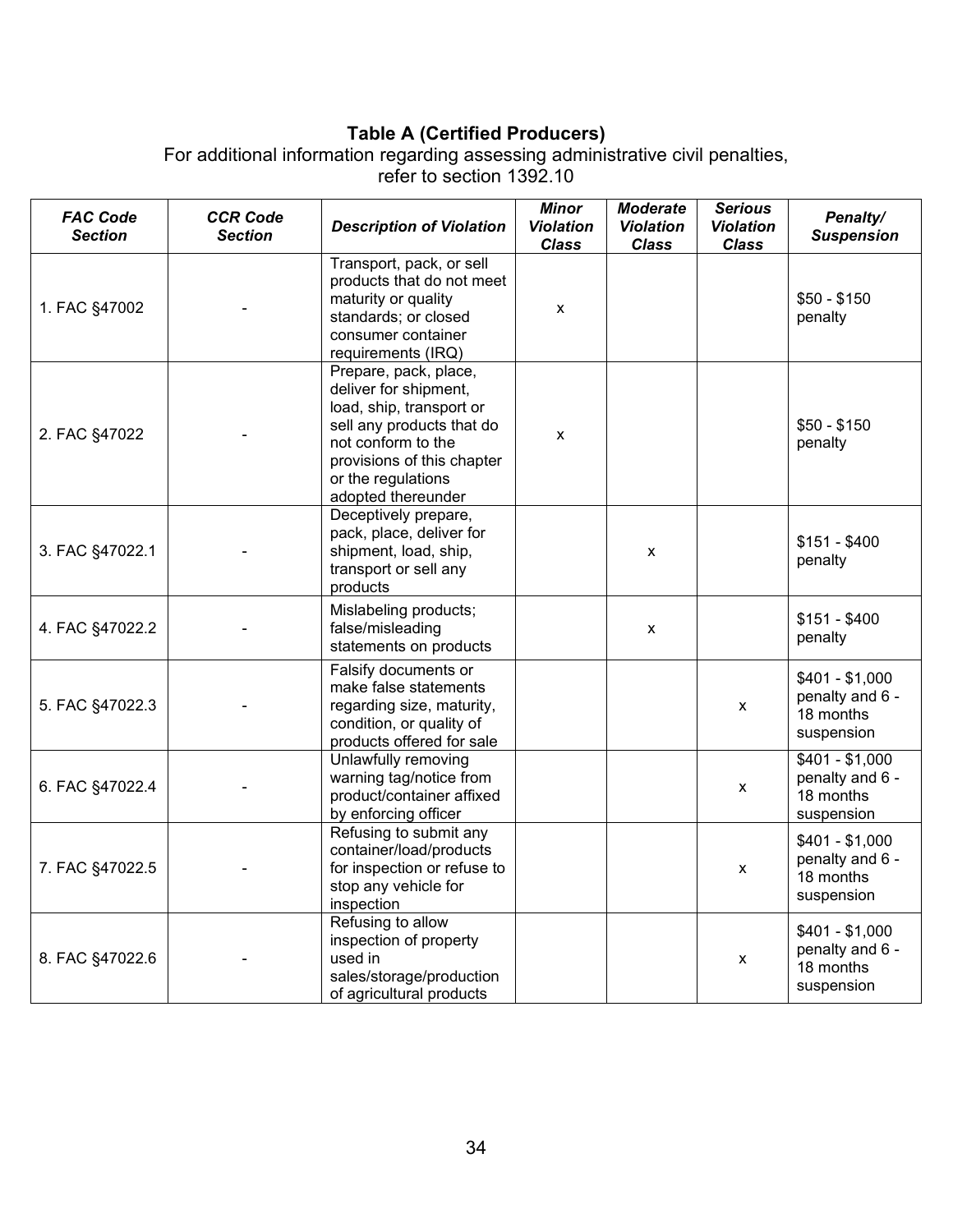|                 |                  | Altering any document<br>referred to in this chapter |                           |   | $$401 - $1,000$<br>penalty and 6 - |
|-----------------|------------------|------------------------------------------------------|---------------------------|---|------------------------------------|
| 9. FAC §47022.7 |                  | issued by an enforcing                               |                           | X | 18 months                          |
|                 |                  | officer                                              |                           |   | suspension                         |
|                 |                  | Selling product exempt                               |                           |   |                                    |
|                 |                  | from size, standard pack,                            |                           |   |                                    |
|                 |                  | container, and labeling                              |                           |   |                                    |
|                 |                  | requirements: at a                                   |                           |   |                                    |
|                 |                  | certified farmers' market                            |                           |   |                                    |
|                 |                  | without being the certified                          |                           |   | $$401 - $1,000$                    |
|                 |                  | producer or the                                      |                           |   | penalty and 6 -                    |
| 10.FAC §47002   | 3 CCR §1392.1(b) | authorized representative                            |                           | X | 18 months                          |
|                 |                  | of the certified producer;                           |                           |   | suspension                         |
|                 |                  | at an outlet or location                             |                           |   |                                    |
|                 |                  | without being the certified                          |                           |   |                                    |
|                 |                  | producer; at a field retail                          |                           |   |                                    |
|                 |                  | stand/farm stand without                             |                           |   |                                    |
|                 |                  | being the producer                                   |                           |   |                                    |
|                 |                  | Fresh fruits, nuts,                                  |                           |   |                                    |
|                 |                  | vegetables sold for                                  |                           |   |                                    |
|                 |                  | commercial resale that                               |                           |   |                                    |
|                 |                  | do not comply with all                               |                           |   |                                    |
| 11. FAC §47002  | 3 CCR §1392.1(c) | regulations regarding                                | $\boldsymbol{\mathsf{x}}$ |   | $$50 - $150$                       |
|                 |                  | applicable size, standard                            |                           |   | penalty                            |
|                 |                  | pack, standard container,                            |                           |   |                                    |
|                 |                  | and labeling                                         |                           |   |                                    |
|                 |                  | requirements                                         |                           |   |                                    |
|                 |                  | Fresh fruits, nuts,                                  |                           |   |                                    |
|                 |                  | vegetables sold that do                              |                           |   |                                    |
| <b>12. FAC</b>  |                  | not comply with                                      |                           |   | $$50 - $150$                       |
| §47002(a)       | 3 CCR §1392.1(d) | regulations regarding                                | X                         |   | penalty                            |
|                 |                  | maturity, quality, and                               |                           |   |                                    |
|                 |                  | consumer package                                     |                           |   |                                    |
|                 |                  | labeling.                                            |                           |   |                                    |
|                 |                  | Selling agricultural                                 |                           |   |                                    |
| 13. FAC §47002  | 3 CCR §1392.1(e) | products that do not                                 | X                         |   | $$50 - $150$                       |
|                 |                  | comply with applicable                               |                           |   | penalty                            |
|                 |                  | laws and regulations                                 |                           |   |                                    |
|                 |                  | Selling agricultural                                 |                           |   |                                    |
|                 |                  | products combined with                               |                           |   |                                    |
|                 |                  | nonagricultural products                             |                           |   |                                    |
| <b>14. FAC</b>  | 3 CCR            | or services that materially                          |                           |   | $$50 - $150$                       |
| §47000.5(a)(2)  | \$1392.2(k)(1)   | increases the purchase                               | $\pmb{\mathsf{X}}$        |   | penalty                            |
|                 |                  | price of the product in the                          |                           |   |                                    |
|                 |                  | defined marketing area                               |                           |   |                                    |
|                 |                  | where only agricultural                              |                           |   |                                    |
|                 |                  | products may be sold                                 |                           |   |                                    |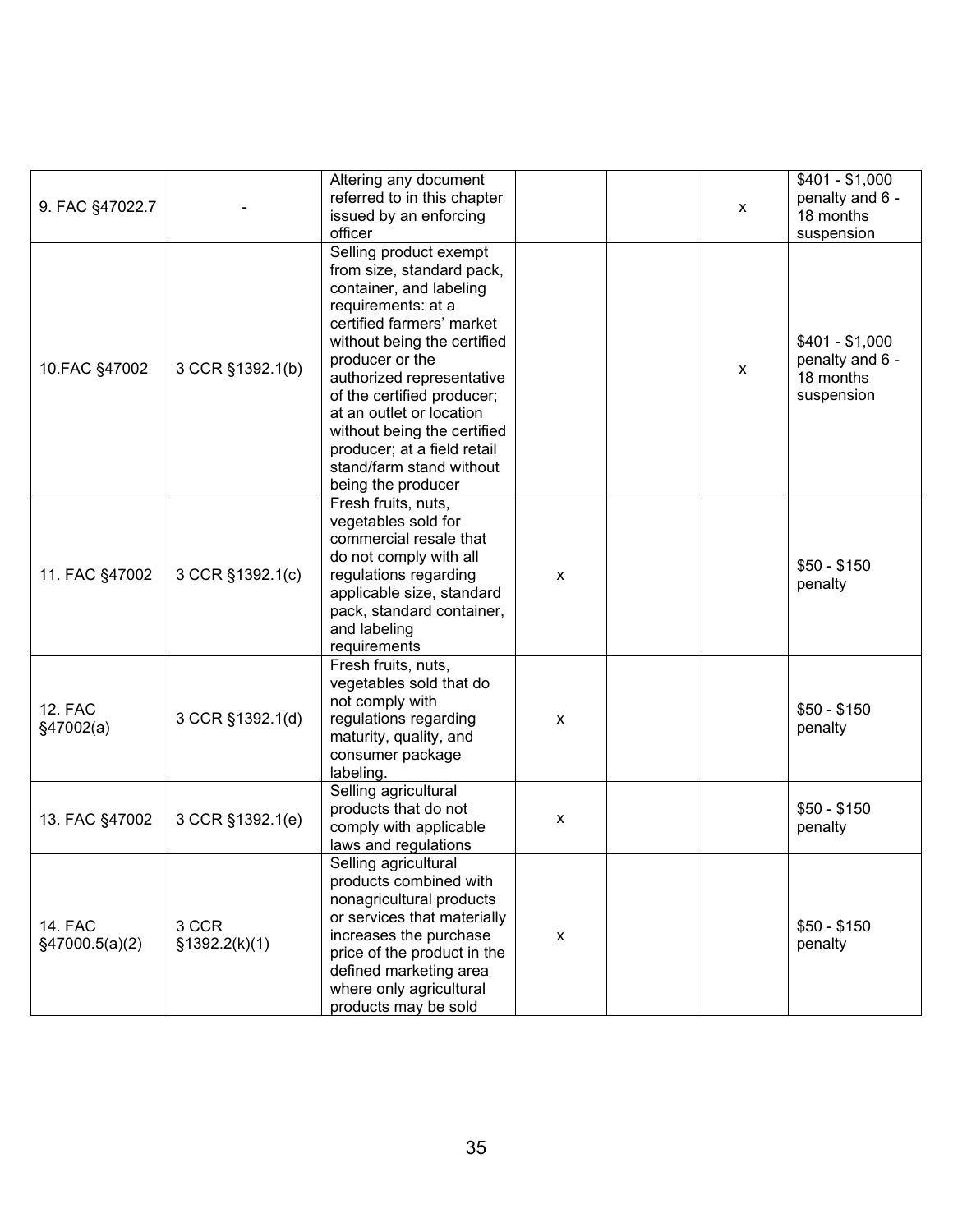| <b>15. FAC</b><br>§47020(c)(1)(A) | 3 CCR §1392.4(a)        | Producer selling<br>certifiable agricultural<br>product(s) at a certified<br>farmers' market/outlet or<br>location without obtaining<br>a valid certified producer<br>certificate |   |   | $\pmb{\mathsf{X}}$ | $$401 - $1,000$<br>penalty and 6 -<br>18 months<br>suspension |
|-----------------------------------|-------------------------|-----------------------------------------------------------------------------------------------------------------------------------------------------------------------------------|---|---|--------------------|---------------------------------------------------------------|
| 16. FAC §47002                    | 3 CCR<br>§1392.4(a)(3)  | Certified producer selling<br>certifiable agricultural<br>product(s) at a certified<br>farmers' market/outlet or<br>location they did not<br>produce                              |   |   | $\pmb{\mathsf{X}}$ | $$401 - $1,000$<br>penalty and 6 -<br>18 months<br>suspension |
| <b>17. FAC</b><br>§47020(c)(2)    | 3 CCR<br>\$1392.4(a)(4) | Certified producer selling<br>product(s) not listed on<br>their Certified Producer's<br>Certificate                                                                               | X |   |                    | $$50 - $150$<br>penalty                                       |
| 18. FAC §47002                    | 3 CCR<br>§1392.4(a)(5)  | Selling noncertifiable<br>agricultural products<br>producer did not<br>produce, within the<br>defined marketing area<br>where only agricultural<br>products may be sold           |   |   | X                  | $$401 - $1,000$<br>penalty and 6 -<br>18 months<br>suspension |
| 19. FAC<br>§47004(b)              | 3 CCR<br>\$1392.4(a)(6) | Selling nonagricultural<br>products in the defined<br>marketing area where<br>only agricultural products<br>may be sold                                                           |   | X |                    | $$151 - $400$<br>penalty                                      |
| 20. FAC<br>§47004(b)              | 3 CCR §1392.4(b)        | Authorized<br>representative of the<br>certified producer selling<br>on behalf of more than<br>one certified producer<br>per certified farmers'<br>market, per market day         |   | X |                    | $$151 - $400$<br>penalty                                      |
| 21. FAC §47002                    | 3 CCR §1392.4(c)        | Certified producer not<br>having a valid Certified<br>Producer's Certificate in<br>possession while selling<br>and transporting<br>certifiable agricultural<br>products           | X |   |                    | $$50 - $150$<br>penalty                                       |
| 22. FAC §47003                    | 3 CCR §1392.4(d)        | Failure to use approved<br>scale or sealed scale                                                                                                                                  |   | х |                    | $$151 - $400$<br>penalty                                      |
| 23. FAC<br>§47004(c)(1)           | 3 CCR<br>\$1392.4(e)(1) | Certified producer selling<br>on behalf of more than<br>two other certified<br>producers in a 12-month<br>period                                                                  |   | X |                    | $$151 - $400$<br>penalty                                      |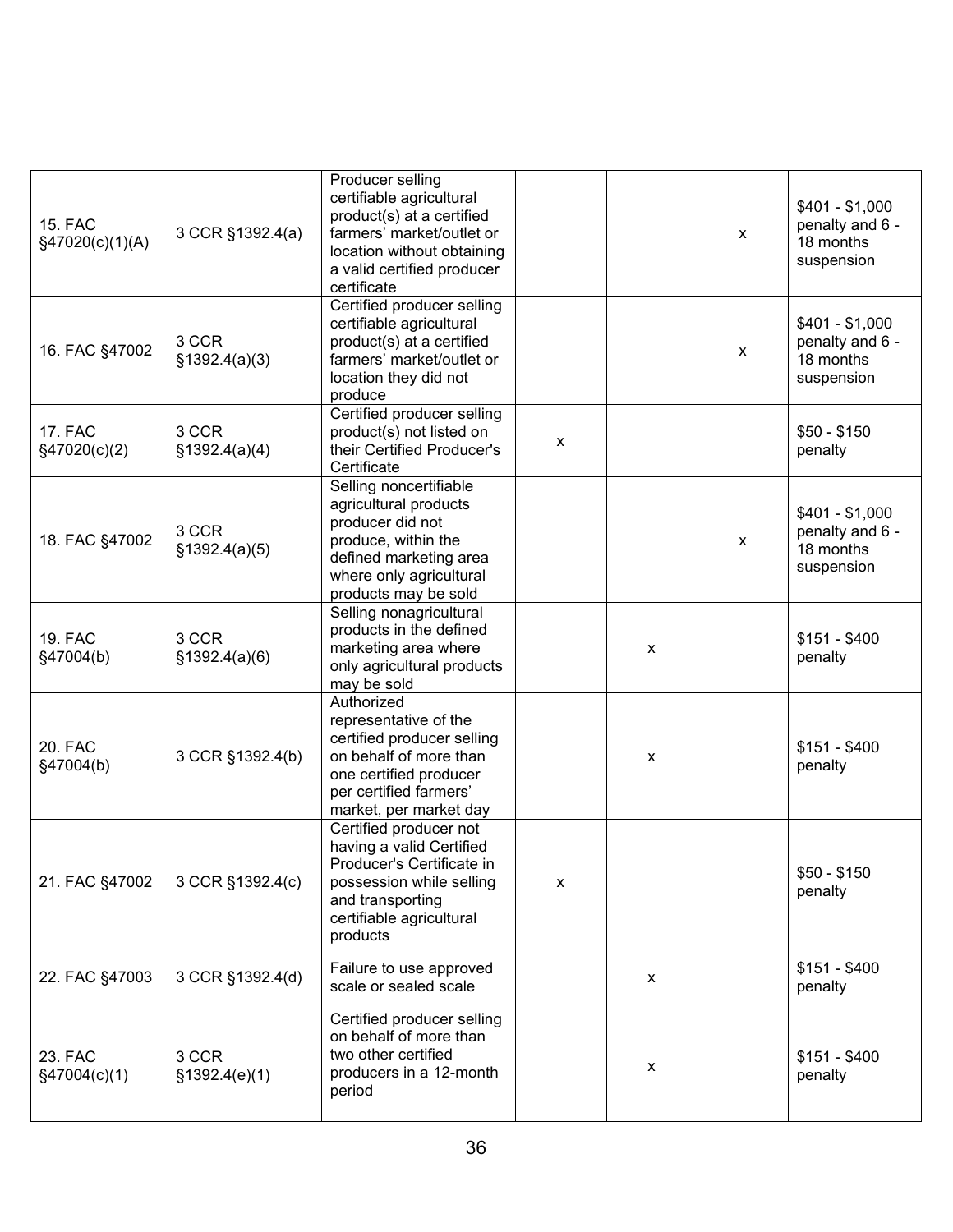| 24. FAC<br>§47004(c)(1)        | 3 CCR<br>\$1392.4(e)(2) | Failure to separate and<br>identify, at the point of<br>sale, one's own products<br>from that of another<br>certified producer for<br>whom one is selling, and<br>conspicuously posting<br>each certified producer's<br>valid certified producer's<br>certificate and signage at<br>a certified farmers'<br>market | X |   |   | $$50 - $150$<br>penalty                                       |
|--------------------------------|-------------------------|--------------------------------------------------------------------------------------------------------------------------------------------------------------------------------------------------------------------------------------------------------------------------------------------------------------------|---|---|---|---------------------------------------------------------------|
| <b>25. FAC</b><br>§47004(c)(1) | 3 CCR<br>§1392.4(e)(3)  | Failure to list (on certified<br>producer's certificate)<br>name of the certified<br>producer for whom the<br>certified producer is<br>conducting sales for                                                                                                                                                        |   | X |   | $$151 - $400$<br>penalty                                      |
| 26. FAC<br>§47004(c)(1)        | 3 CCR<br>§1392.4(e)(4)  | Failure to list (on certified<br>producer's certificate) the<br>name of the certified<br>producer who is<br>authorized to conduct<br>sales on their behalf                                                                                                                                                         |   | X |   | $$151 - $400$<br>penalty                                      |
| <b>27. FAC</b><br>§47004(c)(1) | 3 CCR §<br>1392.4(e)(5) | Certified producer<br>selling/offering for sale<br>product for another<br>certified producer in<br>greater volume than the<br>certified producer is<br>offering for sale                                                                                                                                           | X |   |   | $$50 - $150$<br>penalty                                       |
| 28. FAC<br>§47004(c)(1)        | 3 CCR §<br>1392.4(e)(6) | Certified producer<br>selling/offering for sale<br>the same commodity as<br>another certified<br>producer when selling on<br>their behalf (at same<br>certified farmers' market,<br>on the same day)                                                                                                               | X |   |   | $$50 - $150$<br>penalty                                       |
| 29. FAC<br>§47004(b)           | 3 CCR<br>§1392.4(e)(8)  | Buying and reselling<br>agricultural products<br>between certified<br>producers (when selling<br>on behalf of another<br>certified producer)                                                                                                                                                                       |   |   | X | $$401 - $1,000$<br>penalty and 6 -<br>18 months<br>suspension |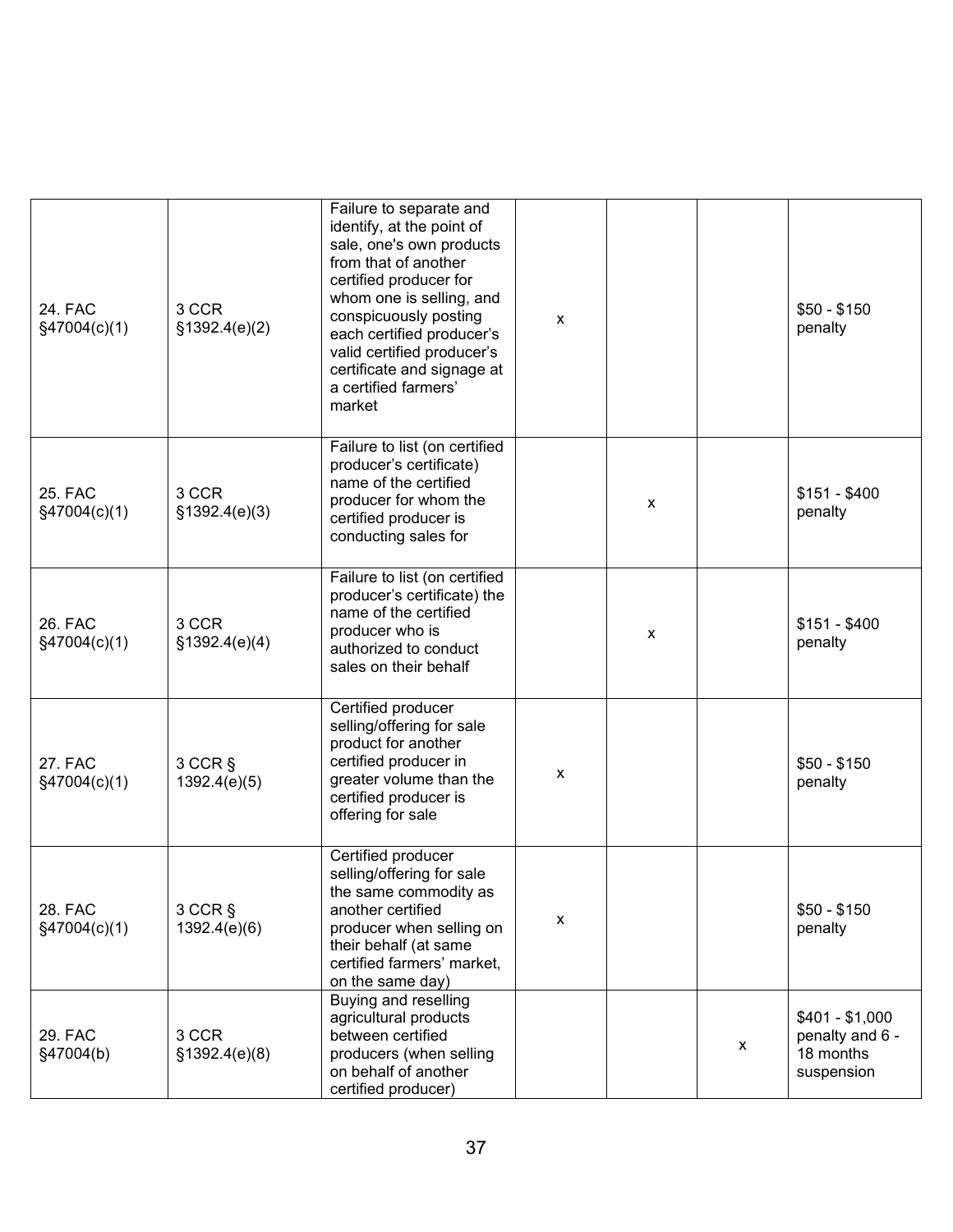| 30. FAC<br>§47004(c)(1) | 3 CCR<br>§1392.4(e)(10)  | Failure to keep required<br>records for a period of<br>not less than three years:<br>when selling certified<br>agricultural products on<br>behalf of another certified<br>producer; or whose<br>certified agricultural<br>products are sold by<br>another certified<br>producer | X |   | $$50 - $150$<br>penalty  |
|-------------------------|--------------------------|---------------------------------------------------------------------------------------------------------------------------------------------------------------------------------------------------------------------------------------------------------------------------------|---|---|--------------------------|
| 31. FAC<br>§47020(c)(2) | 3 CCR<br>\$1392.4(e)(11) | Failure to produce for<br>inspection records upon<br>demand of an enforcing<br>officer                                                                                                                                                                                          | X |   | $$50 - $150$<br>penalty  |
| 32. FAC<br>§47004(c)(3) | 3 CCR §1392.4(f)         | Failure to post organic<br>registration and/or<br>documentation of organic<br>certification when<br>representing product as<br>organic                                                                                                                                          | X |   | $$50 - $150$<br>penalty  |
| 33. FAC<br>§47004(c)(3) | 3 CCR §1392.4(g)         | Failure to post organic<br>registration and/or<br>documentation of organic<br>certification when selling<br>for another certified<br>producer representing<br>product as organic                                                                                                | X |   | $$50 - $150$<br>penalty  |
| 34. FAC<br>§47002(a)    | 3 CCR §1392.4(h)         | Sale of sprouts with less<br>than 50% of<br>seeds/legumes/nuts<br>having emerged                                                                                                                                                                                                | X |   | $$50 - $150$<br>penalty  |
| 35. FAC<br>§47002(e)    | 3 CCR §1392.4(i)         | Not providing<br>memorandum with<br>required information                                                                                                                                                                                                                        |   | X | $$151 - $400$<br>penalty |
| 36. FAC<br>§47002(e)    | 3 CCR §1392.4(j)         | Failure to provide<br>memorandum, bill of<br>sale, or container label<br>when a certified producer<br>sells a single agricultural<br>commodity in excess of<br>25 lbs.                                                                                                          |   | X | $$151 - $400$<br>penalty |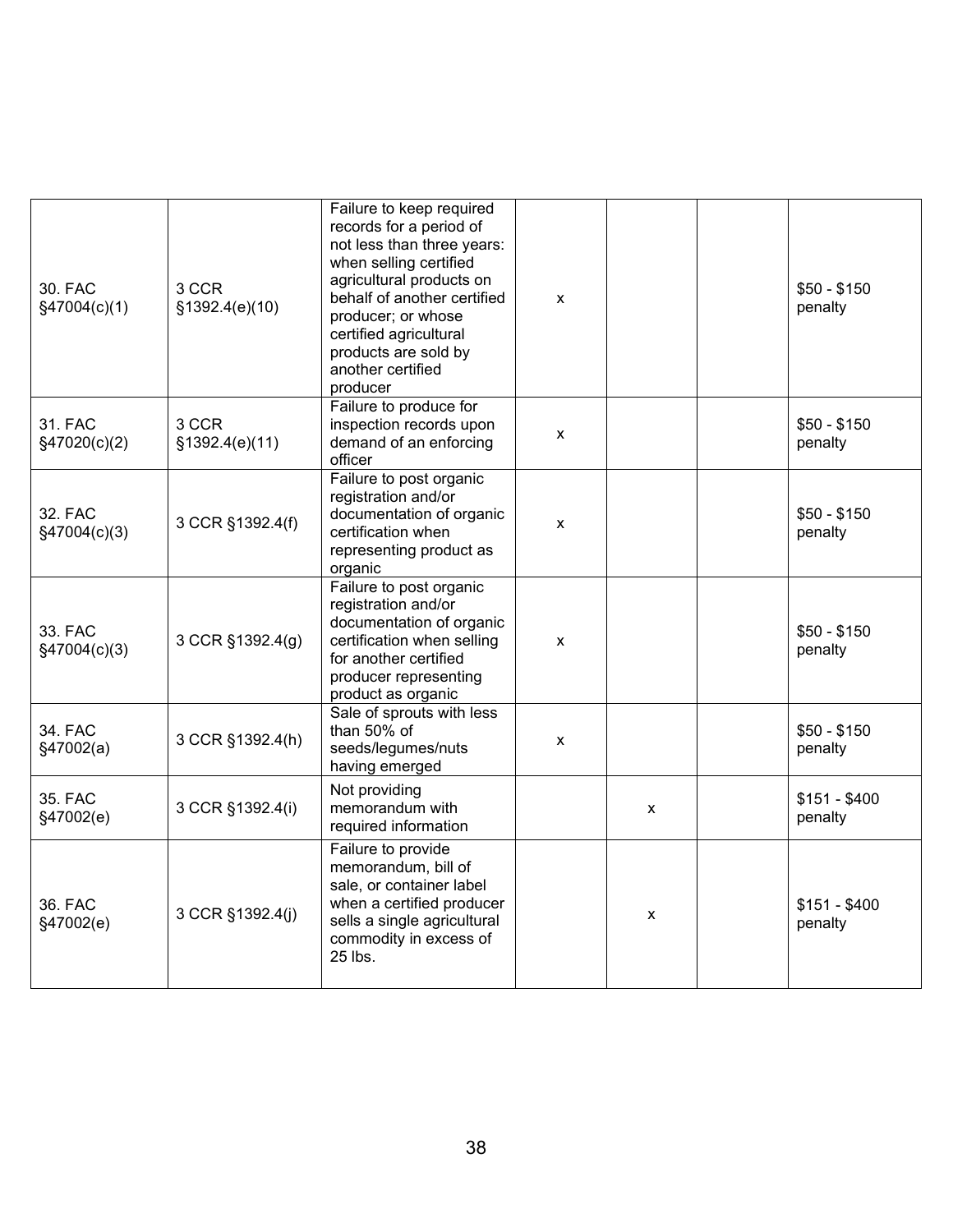| 37. FAC<br>§47020(c)(1)(A) | 3 CCR<br>§1392.4(k)(1)                                     | Failure to conspicuously<br>post valid certified<br>producer's certificate at<br>point of sale                                                                                                                                                                                                                                                                     | $\mathsf{x}$ |   |   | $$50 - $150$<br>penalty                                       |
|----------------------------|------------------------------------------------------------|--------------------------------------------------------------------------------------------------------------------------------------------------------------------------------------------------------------------------------------------------------------------------------------------------------------------------------------------------------------------|--------------|---|---|---------------------------------------------------------------|
| 38. FAC<br>§47004(c)(1)    | 3 CCR<br>§1392.4(k)(2)(i),<br>$(k)(2)(ii)$ , $(k)(2)(iii)$ | Failure to clearly and<br>conspicuously post<br>signage stating:<br>farm/ranch name as<br>listed on valid certified<br>producer's certificate and<br>dba (if applicable) as<br>listed on valid certified<br>producer's certificate;<br>production county as<br>listed on valid certified<br>producer's certificate;<br>"We Grow What We Sell"<br>or similar phrase | $\mathsf{x}$ |   |   | $$50 - $150$<br>penalty                                       |
| 39. FAC<br>§47004(c)(2)    | 3 CCR §1392.4(I)                                           | Does not have required<br>documentation on<br>processed products                                                                                                                                                                                                                                                                                                   |              | X |   | $$151 - $400$<br>penalty                                      |
| 40. FAC<br>§47020(c)(2)    | 3 CCR<br>\$1392.5(a)(2)                                    | Failure to report to<br>county agricultural<br>commissioner change in<br>business address within<br>30 days                                                                                                                                                                                                                                                        |              | X |   | $$151 - $400$<br>penalty                                      |
| <b>41. FAC</b><br>§47022.6 | 3 CCR §1392.5(c)                                           | Refusing to provide<br>documentation upon<br>request of an enforcing<br>officer or market<br>manager                                                                                                                                                                                                                                                               |              |   | X | $$401 - $1,000$<br>penalty and 6 -<br>18 months<br>suspension |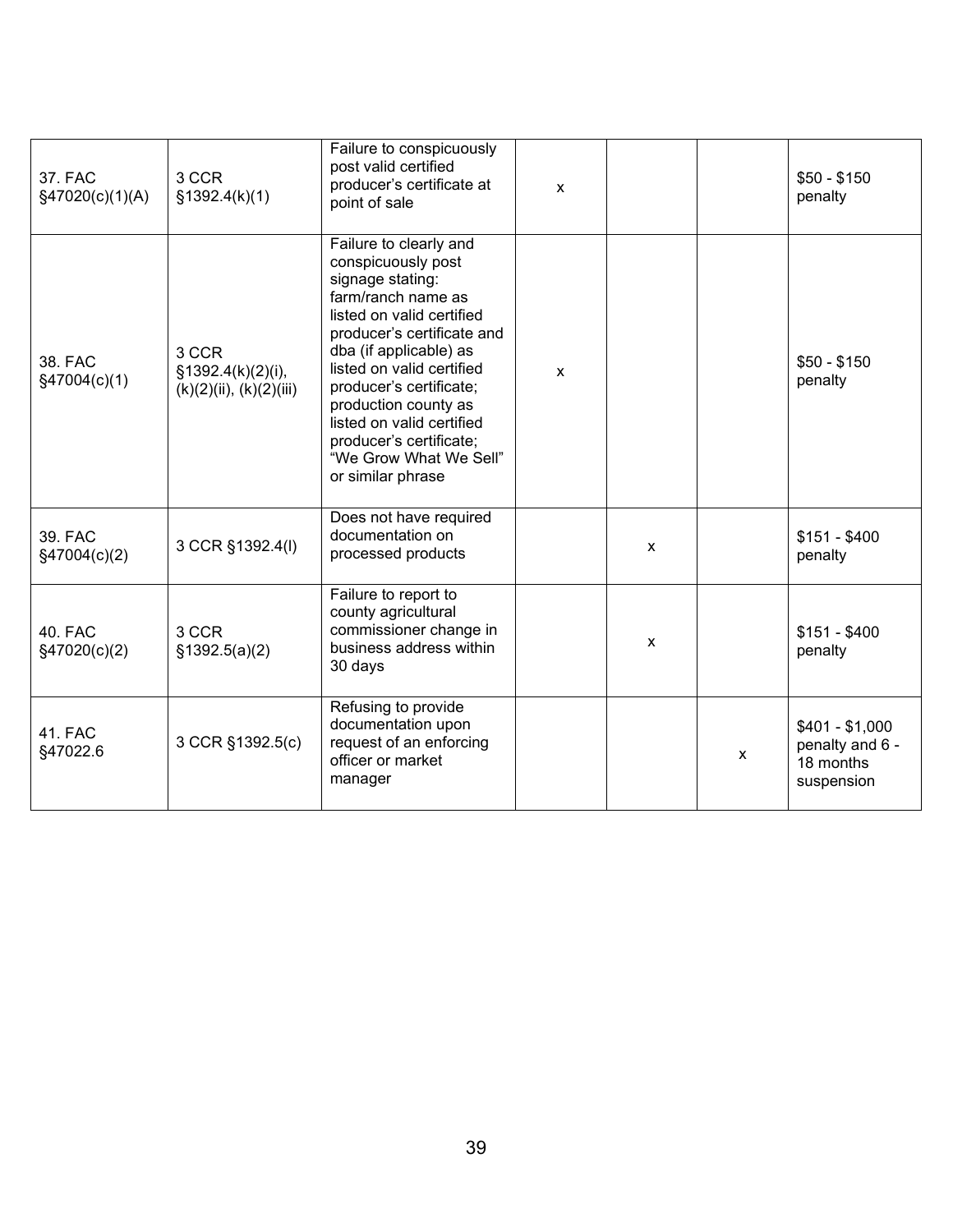| 42. FAC<br>§47020(c)(2)    | 3 CCR<br>§1392.9.1(d) | Failure to immediately<br>report to county<br>agricultural commissioner<br>any change in<br>Partnership Agreement<br>and/or surrender invalid<br>certificates to issuing<br>county agricultural<br>commissioner | X | $$151 - $400$<br>penalty |
|----------------------------|-----------------------|-----------------------------------------------------------------------------------------------------------------------------------------------------------------------------------------------------------------|---|--------------------------|
| 43. FAC<br>$\S47020(c)(2)$ | 3 CCR<br>§1392.9.2(d) | Failure to immediately<br>report to county<br>agricultural commissioner<br>any change in Farm<br>Lease Agreement and/or<br>surrender invalid<br>certificates to issuing<br>county agricultural<br>commissioner  | X | $$151 - $400$<br>penalty |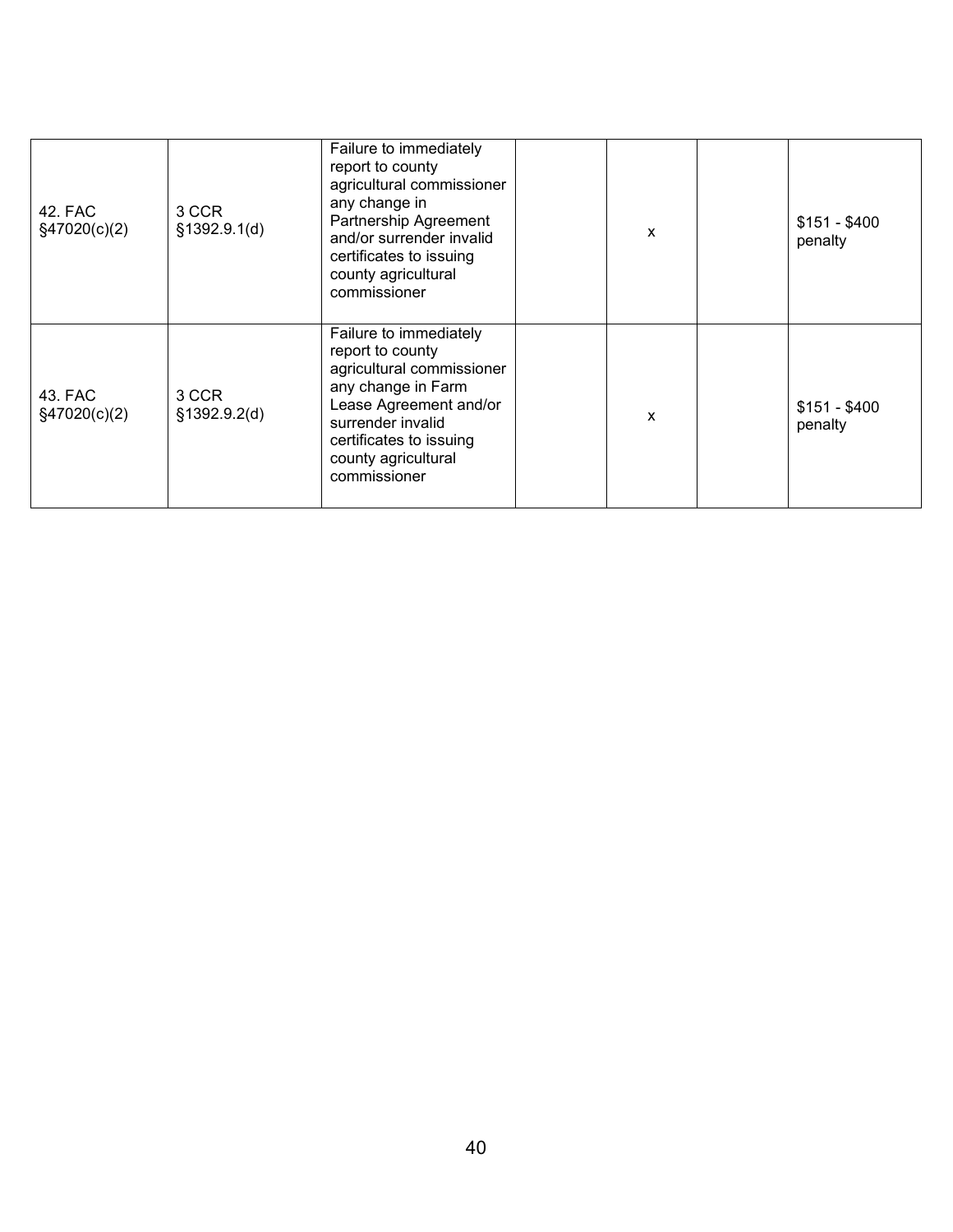## **Table B (Market Operators)**

For additional information regarding assessing administrative civil penalties, refer to section 1392.10

| <b>FAC Code Section</b>        | <b>CCR Code</b><br><b>Section</b> | <b>Description of</b><br><b>Violation</b>                                                                                                                                                                                                                                                              | <b>Minor</b><br><b>Violation</b><br><b>Class</b> | <b>Moderate</b><br><b>Violation</b><br><b>Class</b> | <b>Serious</b><br><b>Violation</b><br><b>Class</b> | Penalty/<br><b>Suspension</b>                                          |
|--------------------------------|-----------------------------------|--------------------------------------------------------------------------------------------------------------------------------------------------------------------------------------------------------------------------------------------------------------------------------------------------------|--------------------------------------------------|-----------------------------------------------------|----------------------------------------------------|------------------------------------------------------------------------|
| 1.47004 $(e)$                  |                                   | Allowing the<br>sale/distribution of<br>fresh whole fruit,<br>nuts, vegetables,<br>cultivated<br>mushrooms,<br>herbs, or flowers<br>by vendors selling<br>in the separate<br>sales activity that<br>is concurrently<br>operated, adjacent<br>to, or contiguous,<br>to the certified<br>farmers' market |                                                  |                                                     | $\pmb{\chi}$                                       | $$401 -$<br>\$1,000<br>penalty and<br>$6 - 18$<br>months<br>suspension |
| 2. FAC §47022.6                |                                   | Refusing to allow<br>inspection of<br>property used in<br>sales of<br>agricultural<br>products                                                                                                                                                                                                         |                                                  |                                                     | x                                                  | $$401 -$<br>\$1,000<br>penalty and<br>$6 - 18$<br>months<br>suspension |
| 3. FAC §47022.7                |                                   | Altering any<br>document referred<br>to in this chapter<br>issued by an<br>enforcing officer                                                                                                                                                                                                           |                                                  |                                                     | x                                                  | $$401 -$<br>\$1,000<br>penalty and<br>$6 - 18$<br>months<br>suspension |
| 4. FAC §47020(a)               | 3 CCR<br>\$1392.6(a)(3)           | Failure to report to<br>county agricultural<br>commissioner<br>change in mailing<br>address within 30<br>days                                                                                                                                                                                          |                                                  | X                                                   |                                                    | $$151 - $400$<br>penalty                                               |
| 5. FAC §47004(g)               | 3 CCR<br>1392.6(f)                | Market rules not in<br>compliance (if<br>rules were<br>established)                                                                                                                                                                                                                                    | x                                                |                                                     |                                                    | $$50 - $150$<br>penalty                                                |
| 6. FAC §47004(f);<br>§47021(a) | 3 CCR<br>§1392.8.1.               | Failure to remit<br>quarterly forms<br>and/or fees or<br>failure to remit<br>quarterly forms<br>with required<br>information<br>41                                                                                                                                                                     |                                                  |                                                     | x                                                  | $$401 -$<br>\$1,000<br>penalty and<br>$6 - 18$<br>months<br>suspension |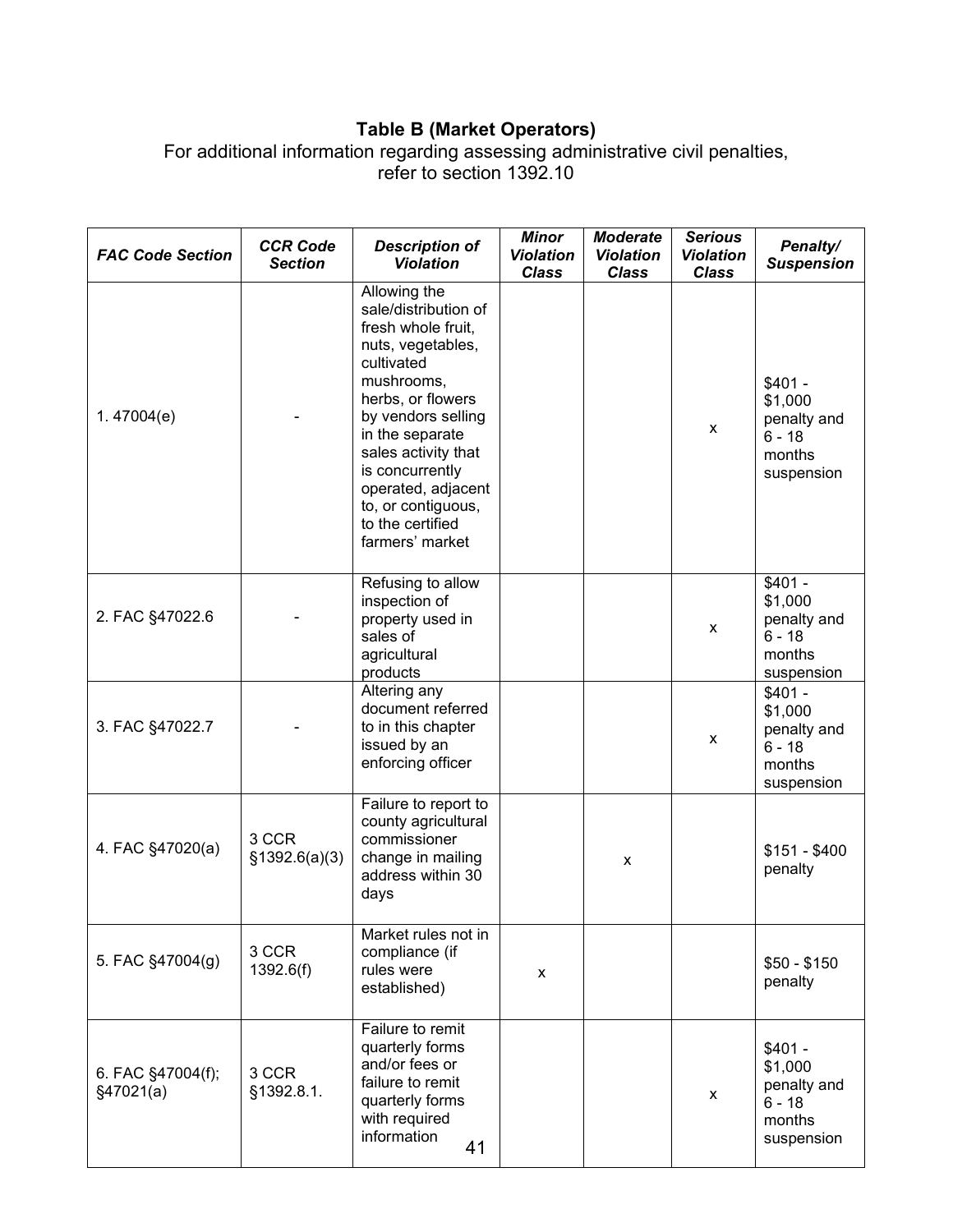| 7. FAC §47004(b)                | 3 CCR<br>\$1392.9(a)(1) | Failure to ensure each<br>seller of agricultural<br>products is a producer, a<br>certified producer, or an<br>authorized representative of<br>the certified producer                           | X |   | $$50 -$<br>\$150<br>penalty  |
|---------------------------------|-------------------------|------------------------------------------------------------------------------------------------------------------------------------------------------------------------------------------------|---|---|------------------------------|
| 8. FAC §47004(b)                | 3 CCR<br>\$1392.9(a)(2) | Allowing the sale of<br>nonagricultural products in<br>the defined marketing area<br>where only agricultural<br>products may be sold                                                           |   | X | $$151 -$<br>\$400<br>penalty |
| 9. FAC §47003                   | 3 CCR<br>\$1392.9(a)(3) | Failure to ensure the<br>certified producer has in the<br>certified producer's<br>possession a valid certified<br>producer's certificate that is<br>posted at the point of sale                | X |   | $$50 -$<br>\$150<br>penalty  |
| 10. FAC §47003                  | 3 CCR<br>§1392.9(a)(4)  | Failure to ensure each<br>certifiable agricultural<br>product in possession of the<br>certified producer is listed<br>on the certified producer's<br>valid Certified Producer's<br>Certificate | X |   | $$50 -$<br>\$150<br>penalty  |
| 11. FAC §47002;<br>§47004(c)(2) | 3 CCR<br>\$1392.9(a)(5) | Failure to ensure producers<br>are selling only<br>noncertifiable agricultural<br>products produced in<br>accordance with section<br>1392.4                                                    | X |   | $$50 -$<br>\$150<br>penalty  |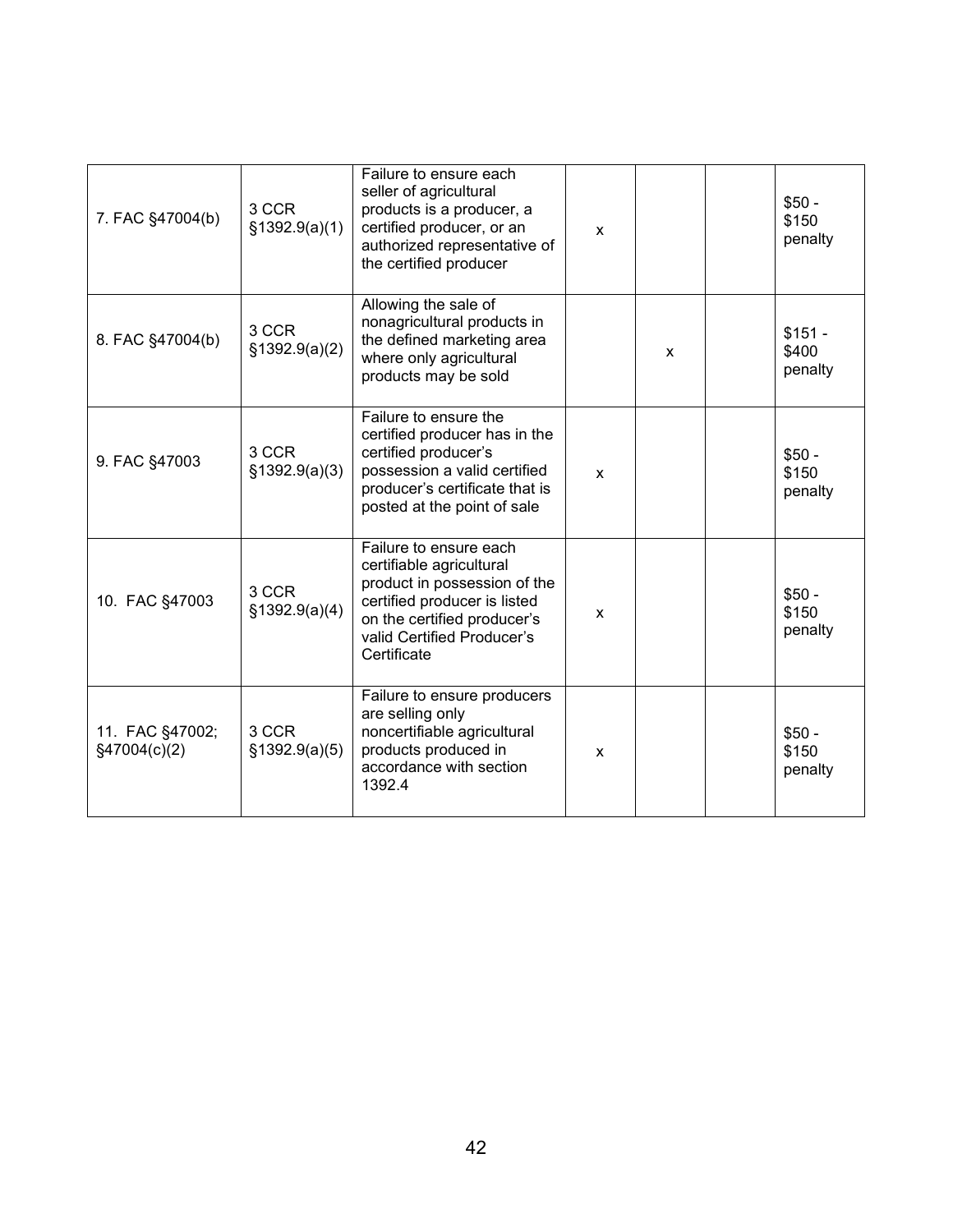| 12. FAC<br>§47004(c)(1)     | 3 CCR<br>\$1392.9(a)(6) | Failure to ensure that<br>(when a certified producer<br>is selling on behalf of<br>another certified producer)<br>the certified producer<br>separates and identifies, at<br>the point of sale, each<br>certified producer's<br>products, and<br>conspicuously posts each<br>certified producer's valid<br>certified producer's<br>certificate and signage at a<br>certified farmers' market | X |   | $$50 - $150$<br>penalty                                                |
|-----------------------------|-------------------------|---------------------------------------------------------------------------------------------------------------------------------------------------------------------------------------------------------------------------------------------------------------------------------------------------------------------------------------------------------------------------------------------|---|---|------------------------------------------------------------------------|
| 13. FAC §47004(f)           | 3 CCR<br>§1392.9(b)     | Failure to collect itemized<br>list of all products sold<br>from each certified<br>producer or the authorized<br>representative of the<br>certified producer within 48<br>hours of the conclusion of<br>each market day                                                                                                                                                                     | X |   | $$50 - $150$<br>penalty                                                |
| <b>14. FAC</b><br>§47004(f) | 3 CCR<br>§1392.9(b)(1)  | Failure to keep itemized<br>list of all products sold<br>(from certified producer)<br>for not less than 18<br>months                                                                                                                                                                                                                                                                        | x |   | $$50 - $150$<br>penalty                                                |
| <b>15. FAC</b><br>§47004(f) | 3 CCR<br>§1392.9(b)(2)  | Failure to submit a<br>certified producer's<br>itemized product list for<br>inspection upon the<br>request of an enforcing<br>officer within 72 hours                                                                                                                                                                                                                                       | x |   | $$50 - $150$<br>penalty                                                |
| 16. FAC<br>§47020(a)        | 3 CCR<br>§1392.9(c)     | Operating a certified<br>farmers' market without<br>possession of a current,<br>valid Certified Farmers'<br><b>Market Certificate</b>                                                                                                                                                                                                                                                       |   | X | $$401 -$<br>\$1,000<br>penalty<br>and $6 - 18$<br>months<br>suspension |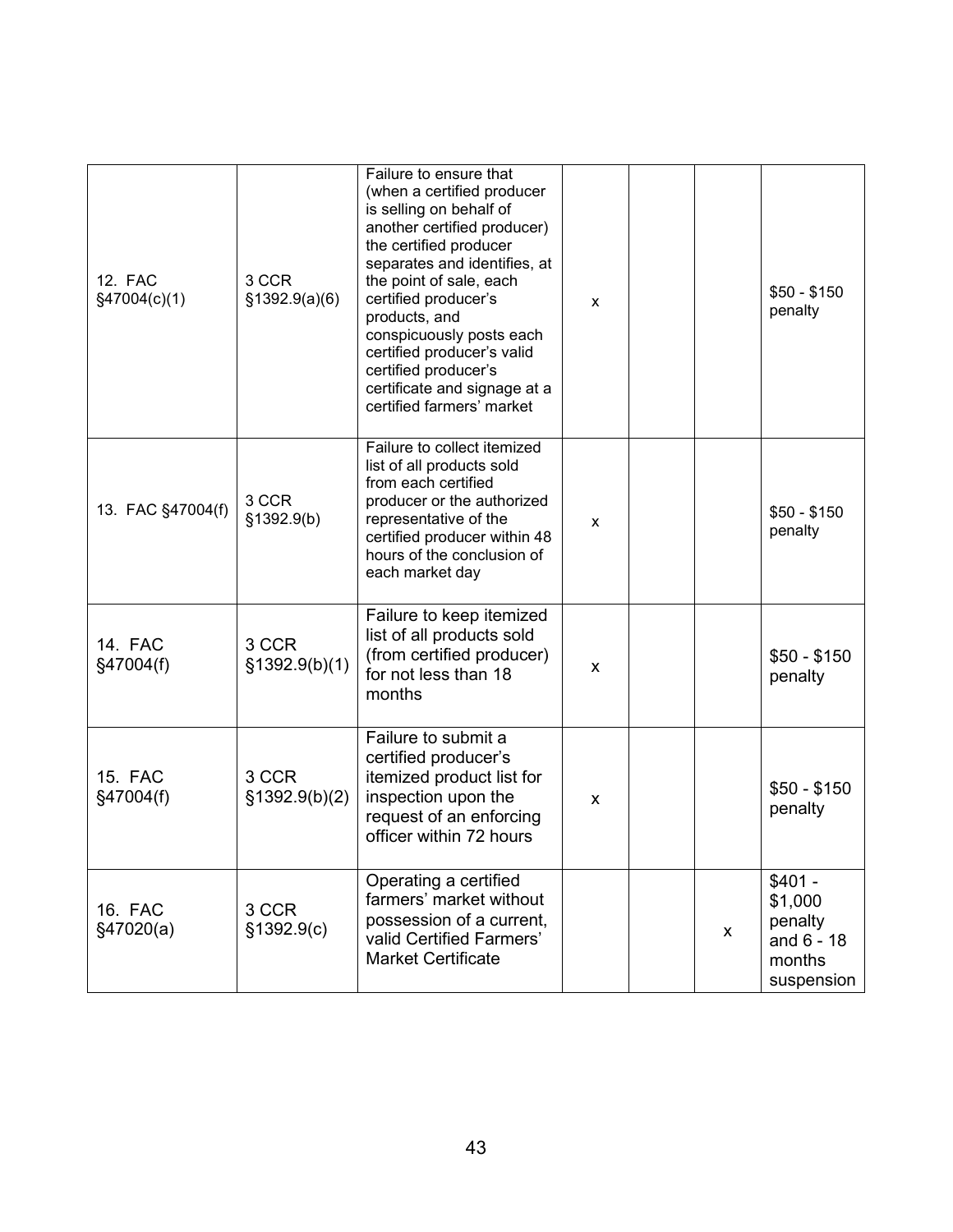| 3 CCR<br>17. FAC<br>§1392.9(d)<br>§47022.6<br>market | Failure to present, upon<br>request of an enforcing<br>officer, a current, valid<br><b>Certified Farmers'</b><br>$$50 -$<br><b>Market Certificate for</b><br>\$150<br>x<br>review during operation<br>penalty<br>of a certified farmers' |
|------------------------------------------------------|------------------------------------------------------------------------------------------------------------------------------------------------------------------------------------------------------------------------------------------|
|------------------------------------------------------|------------------------------------------------------------------------------------------------------------------------------------------------------------------------------------------------------------------------------------------|

Note: Authority cited: Sections 407 and 47001, Food and Agricultural Code. Reference: Sections 42651, 43003 and 47025, Food and Agricultural Code.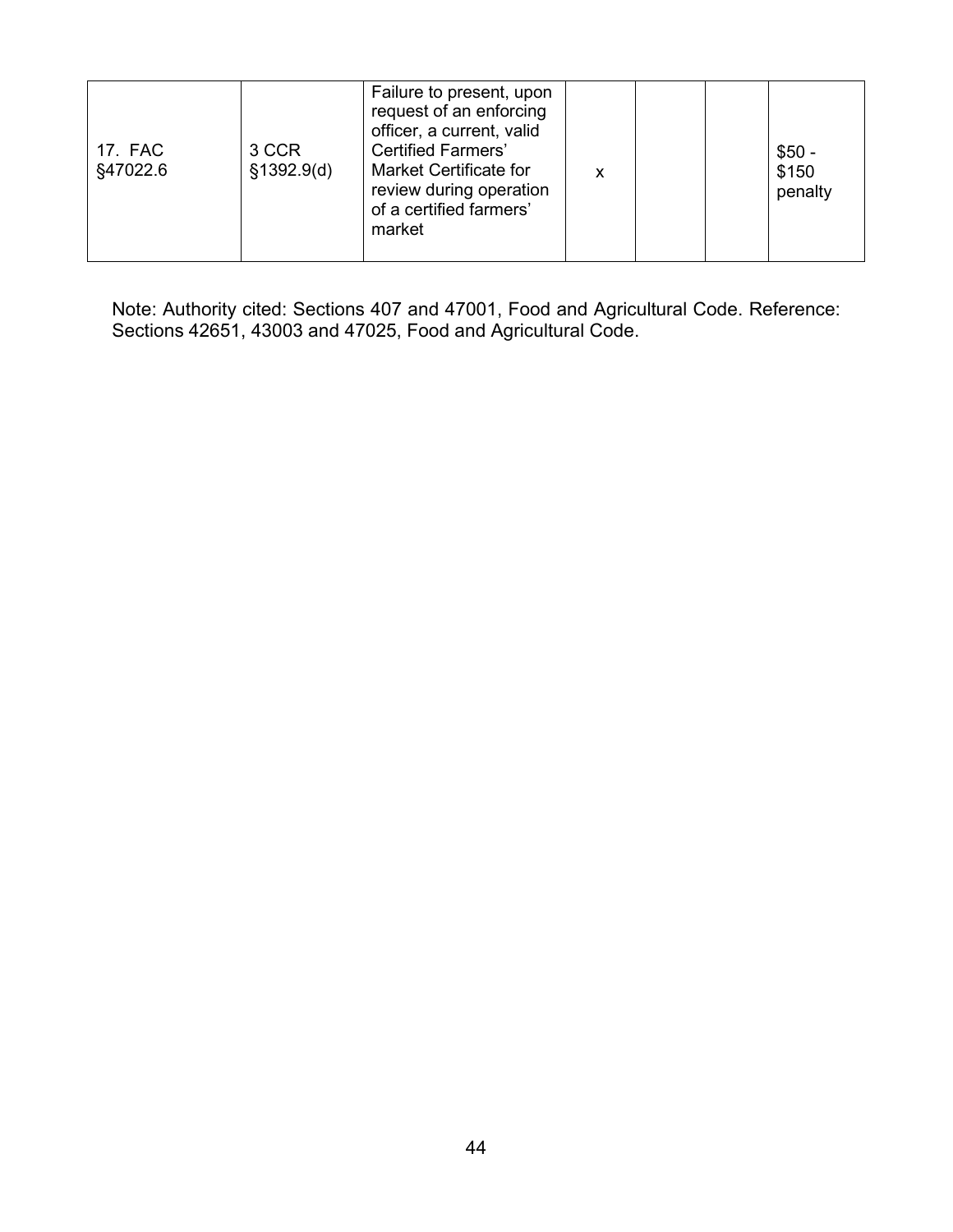### **§ 1392.10.1. Appeal of a California Department of Food and Agriculture Notice of Proposed Action and Informal Hearing Process.**

(a) The secretary may, at any time, issue a written notice of proposed action which shall include the nature of the violation and if applicable the amount of the proposed penalty and/or length of the proposed suspension in accordance with Food and Agricultural Code section 47025(c).

(b) A notice of proposed action shall be sent by certified mail, or a mail delivery service that tracks the delivery, to the last known address on file with the Department, of the person charged. The notice shall be considered received even if delivery is refused or if the notice is not accepted at that address.

(c) The person charged may appeal a notice of proposed action, including an administrative civil penalty or suspension, for any violation, within 20 calendar days after receiving the notice of proposed action, by submitting a written request to the Legal Office of Hearings and Appeals of the California Department of Food and Agriculture, as provided in the notice of proposed action. Any objection to the California Department of Food and Agriculture's selection of the informal hearing procedure shall be made in writing to the Legal Office of Hearings and Appeals and shall be resolved by the Hearing Officer prior to the hearing, pursuant to Government Code section 11445.30.

(d) Failure to submit a timely request for a hearing constitutes a waiver of the appellant's right to contest the notice of proposed.

(e) At least 10 business days before the hearing, the California Department of Food and Agriculture shall provide a notice of the informal hearing to the appellant providing the date, location, and time of the informal hearing.

(f) A notice of informal hearing which is sent to the last known address, on file with the Department, of the appellant, shall be considered received even if delivery is refused or if the notice is not accepted at that address.

(g) Any documents to be considered by the hearing officer shall be received by the Legal Office of Hearings and Appeals at least 3 business days prior to the scheduled informal hearing. Any documents not timely submitted may be considered at the discretion of the hearing officer.

(h) Informal hearings shall be conducted as follows:

(1) The informal hearing shall be presided over and conducted by a hearing officer designated by the secretary.

(2) The standard of proof to be applied by the hearing officer shall be preponderance of the evidence unless statutes or regulations applicable to the determination provide a higher standard.

(3) A teleconference line shall be made available.

(4) Hearings shall be recorded by the California Department of Food and Agriculture. A transcript of the recording or an electronic copy of the recording shall be provided to any interested party upon written request.

(i) The decision of the hearing officer shall be in writing, issued within 30 calendar days after the conclusion of the hearing, and shall be effective immediately.

(j) Review of the secretary's decision may be sought by the appellant within 30 calendar days of the date of the decision and order, pursuant to Section 1094.5 of the Code of Civil Procedure.

(k) In addition to the administrative civil penalties set forth in Food and Agricultural Code section 47025(b), or a suspension imposed pursuant to Food and Agricultural Code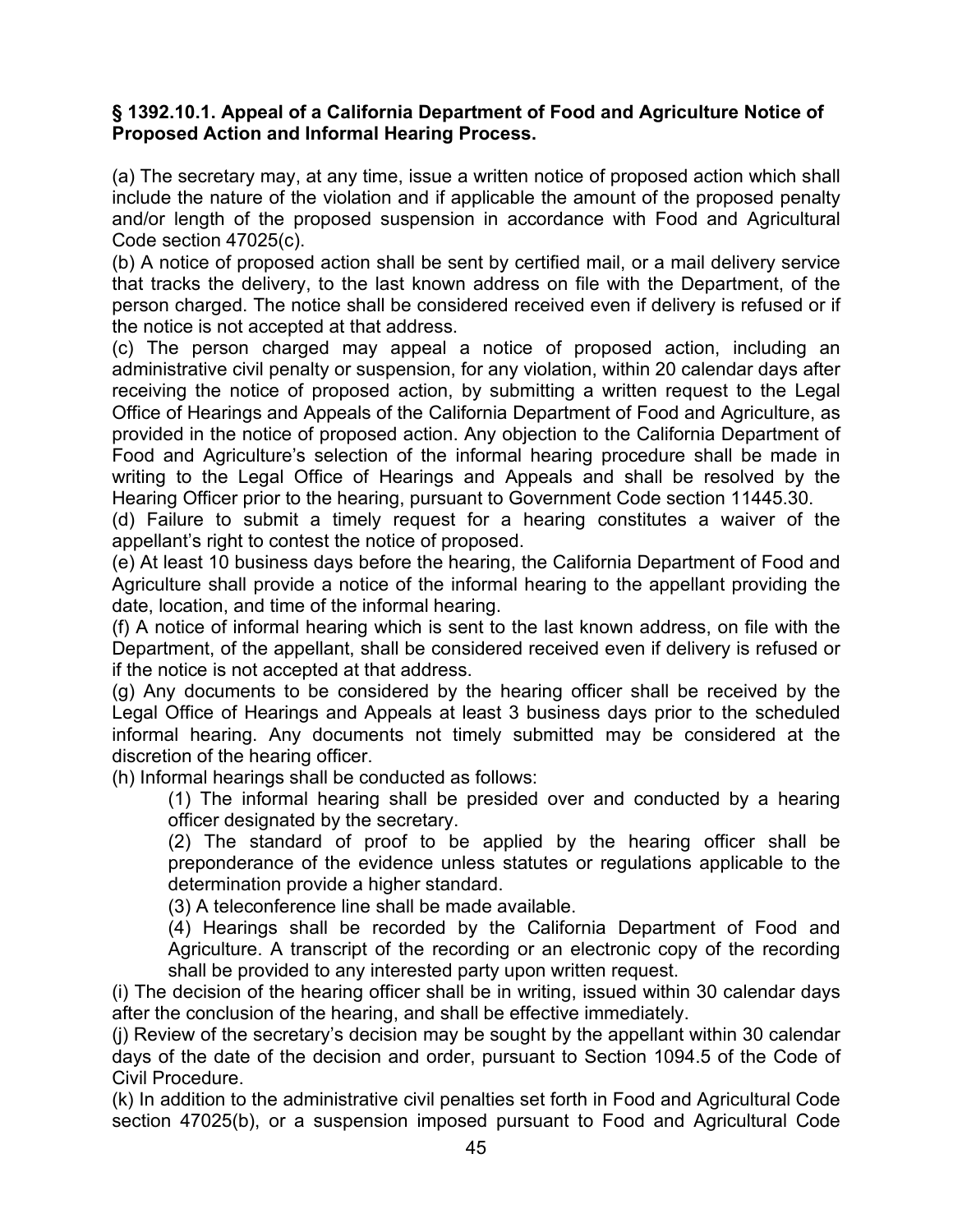section 47025, the appellant may be required to cover the cost of the administrative hearing, unless the decision of the secretary or county agricultural commissioner is overturned.

Note: Authority cited: Sections 407 and 47001, Food and Agricultural Code; Section 11400.20, Government Code. Reference: Section 47025, Food and Agricultural Code; Sections 11445.20 and 11445.30, Government Code; and Section 115, Evidence Code.

# **§ 1392.10.2. Appeal of a County Agricultural Commissioner's Decision.**

(a) A person, upon whom the county agricultural commissioner imposed an administrative civil penalty or suspension, who requested and appeared at a hearing, may appeal the county agricultural commissioner's decision to the secretary by submitting a written appeal request within 30 calendar days of the date of receiving a copy of the county agricultural commissioner's decision to the Legal Office of Hearings and Appeals of the California Department of Food and Agriculture, 1220 N Street, Suite 315, Sacramento, California 95814.

(b) The appellant shall file a copy of the appeal with the county agricultural commissioner at the same time it is filed with the secretary.

(c) The appeal request shall:

- (1) Be in writing;
- (2) Be signed by the appellant or his or her authorized agent;
- (3) State the grounds for the appeal; and
- (4) Include a copy of the county agricultural commissioner's decision.

(d) Both the appellant and the county agricultural commissioner, at the time of filing the appeal or within 10 calendar days thereafter, may submit the record of the hearing and a written argument to the secretary stating the ground for affirming, modifying, or reversing the county agricultural commissioner's decision. All documents must be submitted to the Legal Office of Hearings and Appeals of the California Department of Food and Agriculture, 1220 N Street, Suite 315, Sacramento, California 95814.

(e) The appellant or the county agricultural commissioner, or both, may request oral argument and such request must be made at the time written arguments are filed as set forth above.

(f) The secretary may grant or deny oral arguments upon application made at the time written arguments are filed.

(g) If an application to present an oral argument is granted, the California Department of Food and Agriculture shall provide written notice of the time and place for the oral argument and shall be given at least 10 calendar days before the date set. The times of oral argument may be altered by agreement of the parties.

(h) If an application to present an oral argument is denied, the California Department of Food and Agriculture shall provide written notice of the denial and state the reasons why it was denied.

(i) A notice of oral argument, which is sent to the last known address, on file with the Department, of the appellant, shall be considered received even if delivery is refused or if the notice is not accepted at that address.

(j) The secretary shall:

(1) Decide the appeal on the record of the county agricultural commissioner's hearing, the written evidence, and the written argument submitted as described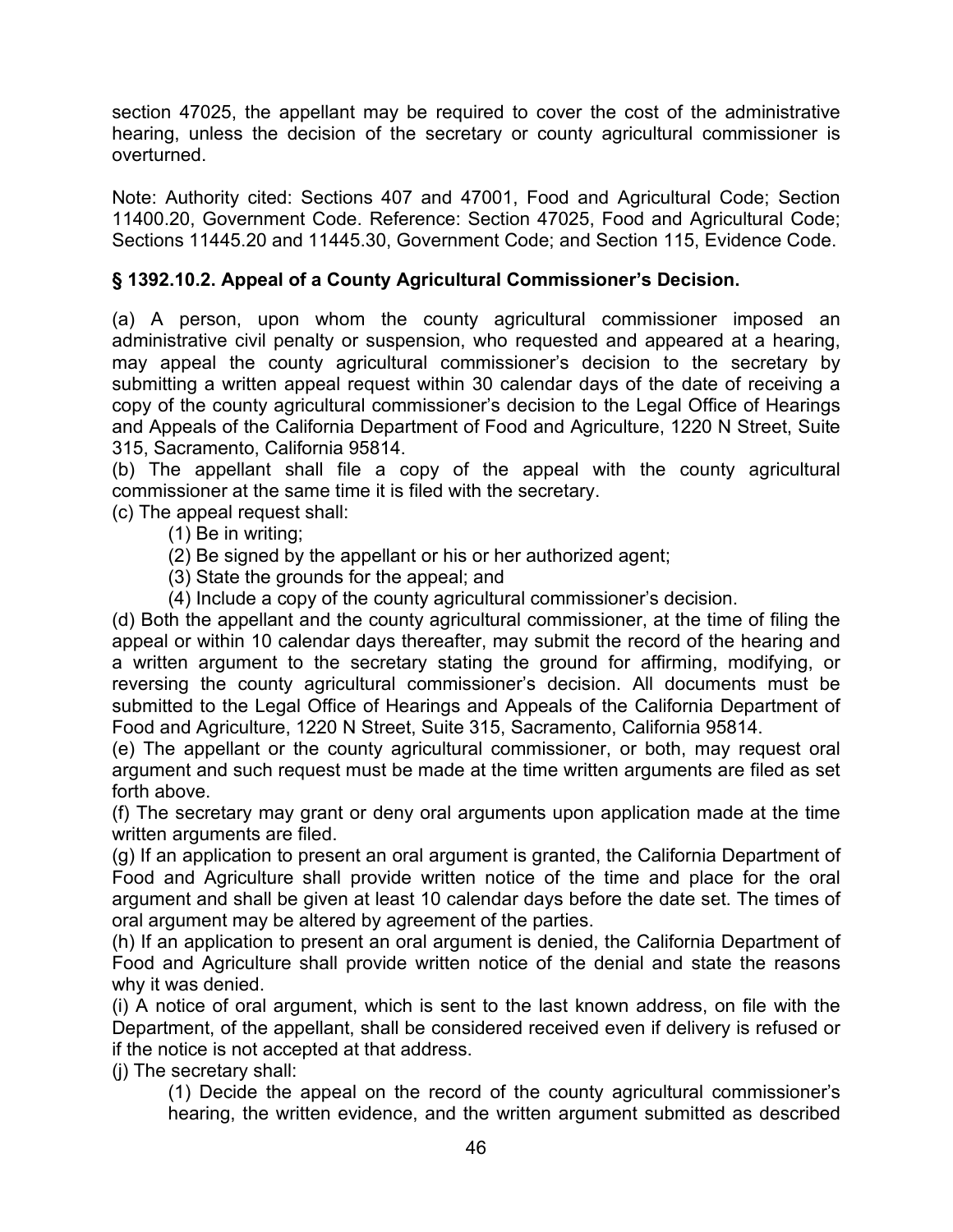in (d) above.

(2) Affirm, modify or reverse the county agricultural commissioner's decision.

(3) Affirm the county agricultural commissioner's decision if the secretary finds substantial evidence in the record to support the county agricultural commissioner's decision. Substantial evidence means such relevant evidence as a reasonable mind might accept as adequate to support a conclusion.

(4) Render a written decision within 45 calendar days of the date the appeal is received by the California Department of Food and Agriculture's Legal Office of Hearings and Appeals or within 15 calendar days of the date of oral arguments or as soon thereafter as practicable.

(5) Deliver or mail a copy of the decision and order to the appellant and the county agricultural commissioner.

(k) Review of the secretary's decision may be sought by the appellant within 30 calendar days of the date of the decision and order pursuant to Section 1094.5 of the Code of Civil Procedure.

(l) In addition to administrative civil penalties or a suspension imposed, the appellant may be required to cover the cost of the administrative hearing unless the decision of the secretary or county agricultural commissioner is overturned.

Note: Authority cited: Sections 407 and 47001, Food and Agricultural Code; and Section 11400.20, Government Code. Reference: Section 47025, Food and Agricultural Code.

## **Section 1392.11. Appeals.**

1. Repealer filed 5-5-20; (Register 2019, No. 49-Z).

# **Section 1392.12. Emergency Declaration.**

(a) The director may, on an as needed, case by case basis, waive or modify specific restrictions within this Article on the direct marketing of agricultural products, including, but not limited to, restrictions or limitations on production acreage and commodities, as well as certification requirements, if a declared plant, pest or animal quarantine, or a declared state of emergency, as defined by Government Code Section 8558, interferes with the normal operative effect of the rules.

(b) Any waivers or modifications shall be consistent with any quarantine, and the response to any declared state of emergency as defined by Government Code Section 8558.

(c) Prior to the utilization of any waivers or modifications, certified producers and certified farmers' markets shall enter into compliance agreements with California Department of Agriculture through the county agricultural commissioner in the county in which their certificates have been issued.

Note: Authority cited: Sections 407, 47000, 47001, 47002, 47003, 47004, 47005, 47005.1 and 47020, Food and Agricultural Code. Reference: Sections 47000, 47001, 47002, 47003, 47022, 47022.3 and 47022.6, Food and Agricultural Code.

# **Section 1392.13. Community-Supported Agriculture Registration and Fees.**

A registration fee shall be collected to fund a Community-Supported Agriculture registration program.